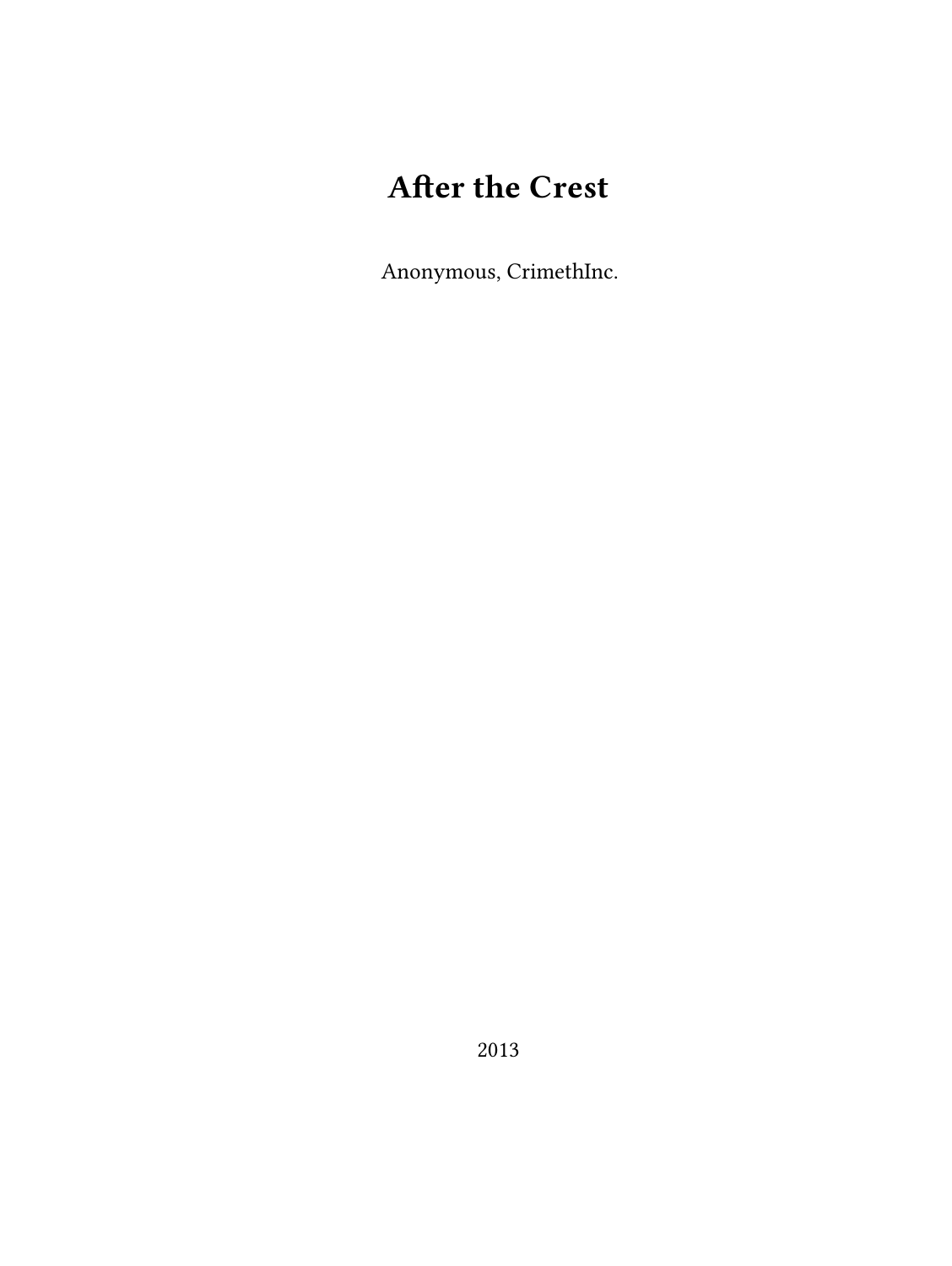# **Contents**

| What to Do While the Dust is Settling                                                  | 3              |
|----------------------------------------------------------------------------------------|----------------|
|                                                                                        | $\overline{4}$ |
| Keep the window of possibility open while you can; if you have to split, split on your |                |
|                                                                                        | 5              |
|                                                                                        | 5              |
|                                                                                        | 6              |
|                                                                                        | 7              |
| Repression hits hardest at the end                                                     | 8              |
|                                                                                        | 8              |
|                                                                                        | 9              |
| The Rise and Fall of the Oakland Commune                                               | 10             |
|                                                                                        | 10             |
|                                                                                        | 12             |
| <b>Barcelona Anarchists at Low Tide</b>                                                | 20             |
|                                                                                        | 20             |
|                                                                                        | 22             |
| When one catches a dragon by the tail, one must never expect a smooth ride. $\dots$    | 28             |
|                                                                                        | 31             |
|                                                                                        | 34             |
|                                                                                        | 35             |
|                                                                                        | 37             |
| Montreal - Peaks and Precipices                                                        | 39             |
| <b>Timeline</b>                                                                        | 40             |
| <b>Foreseeing Events</b>                                                               | 42             |
|                                                                                        | 44             |
|                                                                                        | 46             |
|                                                                                        | 48             |
|                                                                                        | 51             |
|                                                                                        | 53             |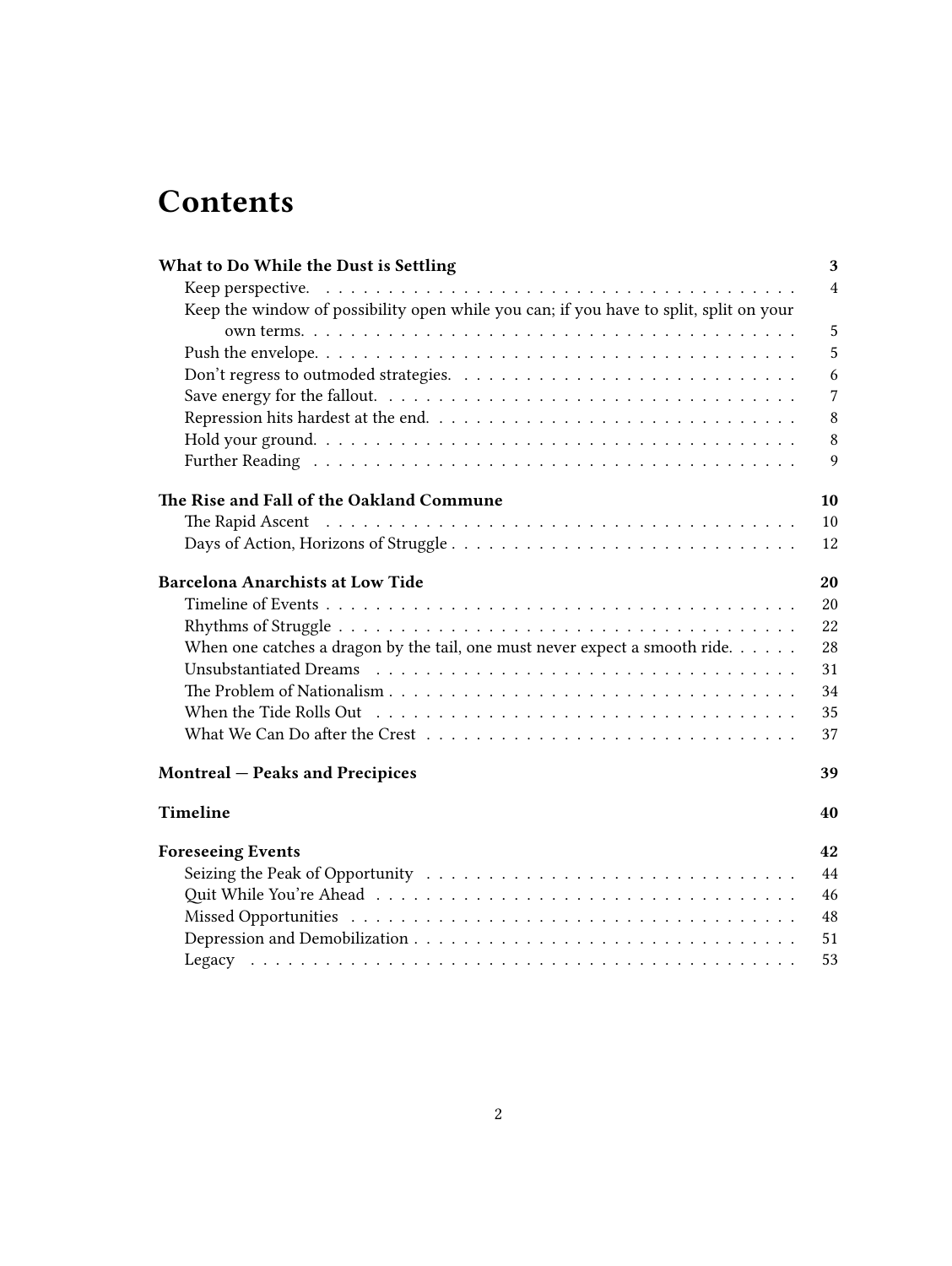# <span id="page-2-0"></span>**What to Do While the Dust is Settling**

At the high point, it seems like it will go on forever. You feel invincible, unstoppable. Then the crash comes: court cases, disintegration, depression.

Once you go through this several times, the rhythm becomes familiar. It becomes possible to recognize these upheavals as the heartbeat of something greater than any single movement.

Over the past six years, cities around the world have seen peaks of struggle: [Athens](http://www.crimethinc.com/blog/2008/12/25/how-to-organize-an-insurrection/), [Lon](http://www.crimethinc.com/blog/2011/01/26/the-uk-student-movement/)[don](http://www.crimethinc.com/blog/2011/01/26/the-uk-student-movement/), [Barcelona](http://www.crimethinc.com/texts/recentfeatures/rosefire.php), [Cairo](http://www.crimethinc.com/blog/2011/02/02/egypt-today-tomorrow-the-world/), [Oakland,](http://www.bayofrage.com/featured-articles/occupy-oakland-is-dead/) [Montréal,](http://www.crimethinc.com/texts/recentfeatures/montreal1.php) [Istanbul.](http://www.salon.com/2013/06/14/%E2%80%9Ci%E2%80%99ve_gone_to_resist_i%E2%80%99ll_be_right_back%E2%80%9D/) A decade ago, anarchists would converge from around the world to participate in a single [summit protest.](http://www.crimethinc.com/texts/pastfeatures/demonstrating.php) Now many have participated in months-long upheavals in their own cities, and more surely loom ahead.

But what do we do after the crest? If a single upheaval won't bring down capitalism, we have to ask what matters about these high points—what we hope to get out of them, how they figure in our long-term vision, and how to make the most of the waning period that follows them. This is especially pressing today, when we can be sure that there are more upheavals on the way.

To this end, we have organized a dialogue with anarchists in some of the cities that have seen these climaxes of conflict, including Oakland, Barcelona, and Montréal. This is the first in a series of reflections drawn from those discussions.

Practically all of the participants in these discussions independently reported that it was really hard for them to formulate their thoughts: "I don't know why, but whenever I sit down to work on it, I get depressed." This suggests a broader problem. Many anarchists depend on a triumphalist narrative, in which we have to go from victory to victory to have anything to talk about. But movements, too, have natural life cycles. They inevitably peak and die down. If our strategies are premised on endless growth, we are setting ourselves up for inevitable failure. That goes double for the narratives that determine our morale.

*[Movement](http://www.crimethinc.com/books/contra/defs/movement.html)* – A mysterious social phenomenon that aspires to growth yet, when observed, always appears to be in decline.

When social change is gathering momentum, it is protean and thus invisible; only when it stabilizes as a fixed quantity is it possible to affix a label to it, and from that moment on it can only decompose. This explains why movements burst like comets into the public consciousness at the high point of their innovation, followed by a long tail of diminishing returns. A sharper eye can see the social ferment behind these explosions, perennial and boundless, alternately drawing in new participants and emitting new waves of activity, as if in successive breaths.

In Occupy Oakland, a three-week occupation gave way to a six-month decline. This bears repeating: *movements spend most of their time in decline.* That makes it all the more important to consider how to make the most of the waning phase.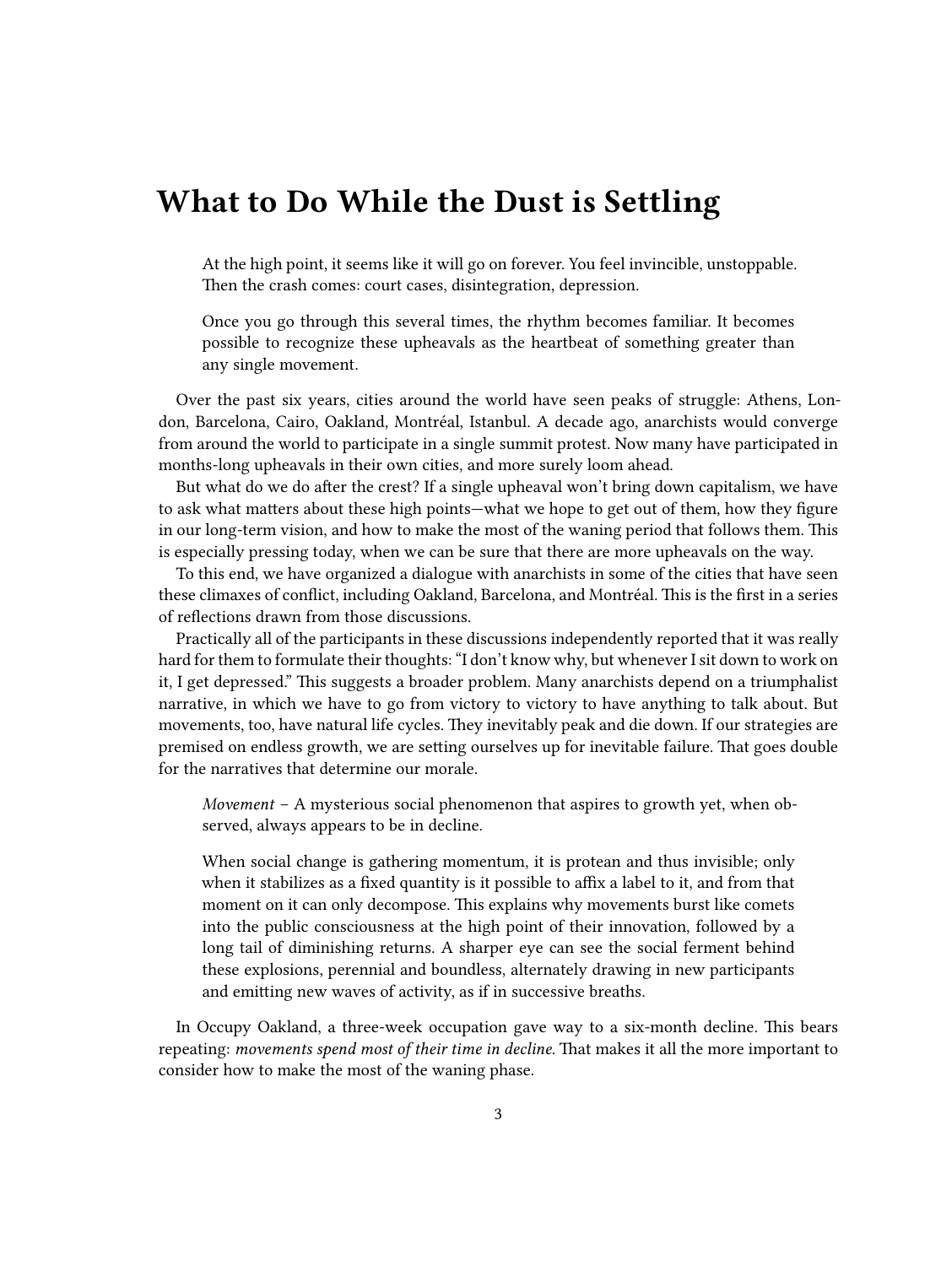As all movements inevitably reach limits, it is pointless to bewail their passing—as if they would go on growing indefinitely if only the participants were *strategic enough.* If we presume the goal of any tactic is always to maintain the momentum of a particular movement, we will never be able to do more than react quixotically against the inexorable passing of time. Rather than struggling to stave off dissolution, we should act with an eye to the future.

This could mean consolidating the connections that have developed during the movement, or being sure to go out with a [bang](https://robertgraham.wordpress.com/2012/09/09/bakunin-the-paris-commune-1871/) to inspire future movements, or revealing the internal contradictions that the movement never solved. Perhaps, once a movement has reached its limits, the most important thing to do in the waning phase is to point to what a future movement would have to do to transcend those limits.

We had [occupied the building](http://www.crimethinc.com/texts/recentfeatures/breaking.php) for almost 24 hours, and we were starting to imagine that we could somehow hold onto it. I was about to go out for supplies to fortify the place when something caught my eye. There in the dust of the abandoned garage was a hood ornament from a car that hadn't been manufactured in 40 years. I reached down to pick it up, then hesitated: I could always look at it later. On impulse, I took it anyway. A half hour later, a SWAT squad surrounded the building for blocks in every direction. We never recovered any of the things we built or brought there. Over a hundred of us met, danced, and slept in that building, outside the bounds of anything we'd previously been able to imagine in our little town, and that little hood ornament is all I have to show it happened.

When I visited my friends in the Bay Area the following week, they were in the same state of elation I had been when I left the building: "We walk around and people see us and call out OCC-U-PY! Things are just going to grow and keep on growing!"

## <span id="page-3-0"></span>**Keep perspective.**

During a crescendo of social struggle, it can be difficult to maintain perspective; some things seem central yet prove transitory, while other things fall by the wayside that afterwards turn out to have been pivotal. Often, we miss opportunities to foster long-term connections, taking each other for granted in the urgency of responding to immediate events. Afterwards, when the moment has passed, we don't know how to find each other—or we have no reason to, having burned our bridges in high-stress situations. What is really important, the tactical success of a particular action, or the strength of the relationships that come out of it?

Likewise, it is rarely easy to tell where you are in the trajectory of events. At the beginning, when the window of possibility is wide open, it is unclear how far things can go; often, anarchists wait to get involved until others have already determined the character of the movement. Later, at the high point, it can seem that the participants are at the threshold of tremendous new potential when in fact that window of possibility has already begun to close. This confusion makes it difficult to know when it is the right time to shift gears to a new strategy.

We were outside at a café in downtown Oakland a couple months later. I was asking what my friends thought the prospects were for the future. "Things will pick up again when spring arrives," they assured me.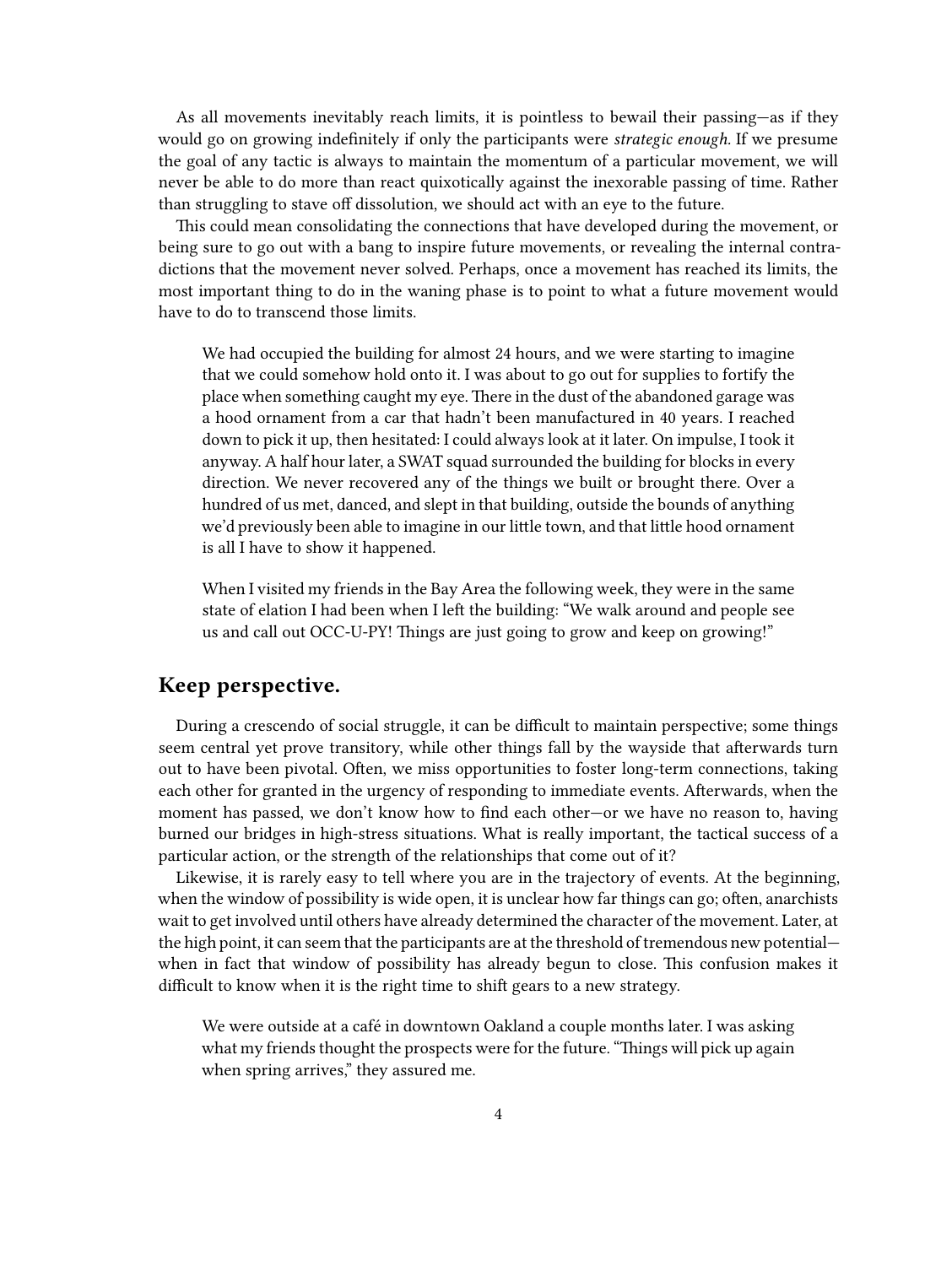At first I believed them. Wasn't everyone saying the same thing all around the country? Then it hit me: we were sitting there in the sunshine, wearing t-shirts, in the city that had seen the most intense action of the whole Occupy movement. If there wasn't another occupation there already, it wasn't coming back.

# <span id="page-4-0"></span>**Keep the window of possibility open while you can; if you have to split, split on your own terms.**

Movements usually begin with an explosion of uncertainty and potential. So long as the limits are unclear, a wide range of participants have cause to get involved, while the authorities must hold back, unsure of the consequences of repression. How do we keep this window of possibility open as long as possible without sidestepping real disagreements? (Think of Occupy Wall Street when it first got off the ground and all manner of radical and [reactionary](http://larouchepac.com/node/19779) tendencies mingled within it.) Is it better to postpone clashes over ideological issues—such as nonviolence versus diversity of tactics—or to precipitate them? (Think of the controversial black bloc in Occupy Oakland on [November 2, 2011](http://www.bayofrage.com/from-the-bay/the-anti-capitalist-march-and-the-black-bloc/).)

One way to approach this challenge is to try to clarify the issues at stake without drawing fixed lines of political identity in the process. As soon as a tactical or ideological disagreement is understood a conflict between distinct social bodies, the horizon begins to close. The moment of potential depends on the fluidity of the movement, the circulation of ideas outside their usual domains, the emergence of new social configurations, and the openness of individual participants to personal transformation. The entrenchment of fixed camps undermines all of these.

This problem is further complicated by the fact that the top priority of the authorities is always to divide movements—often along the same lines that the participants themselves wish to divide. It may be best to try not to precipitate any permanent breaks until the horizon of possibility has closed, then make sure that the lines are drawn on your own terms, not the terms of the authorities or their [unwitting liberal stooges](http://www.truthdig.com/report/item/the_cancer_of_occupy_20120206/).

#### <span id="page-4-1"></span>**Push the envelope.**

What is still possible once the horizon has been circumscribed? In a dying movement, one can still push the envelope, setting new precedents for the future so subsequent struggles will be able to imagine going further. This is a good reason not to avoid ideological clashes indefinitely; in order to legitimize the tactics that will be needed in the future, one often has to begin by acting outside the prevailing consensus.

For example, at the conclusion of November 2, 2011, Occupy Oakland participants controversially attempted to take over a building. This provoked a great deal of backlash, but it set a precedent for a series of building occupations that enabled Occupy to begin to challenge the sanctity of private property during its long waning phase—giving Occupy a much more radical legacy than it would otherwise have had. One year's breakthroughs are the next year's limitations.<sup>1</sup>

 $^{\rm 1}$  While it does encourage us to think of the ways that power is diffuse, not simply a top-down imposition that we suffer passively, the identification of "society" as the enemy reveals a disturbing ignorance as to what exactly the State forcibly disintegrated and reconstitutes with the bonds of nationalism and the Spectacle. It is this same unknown that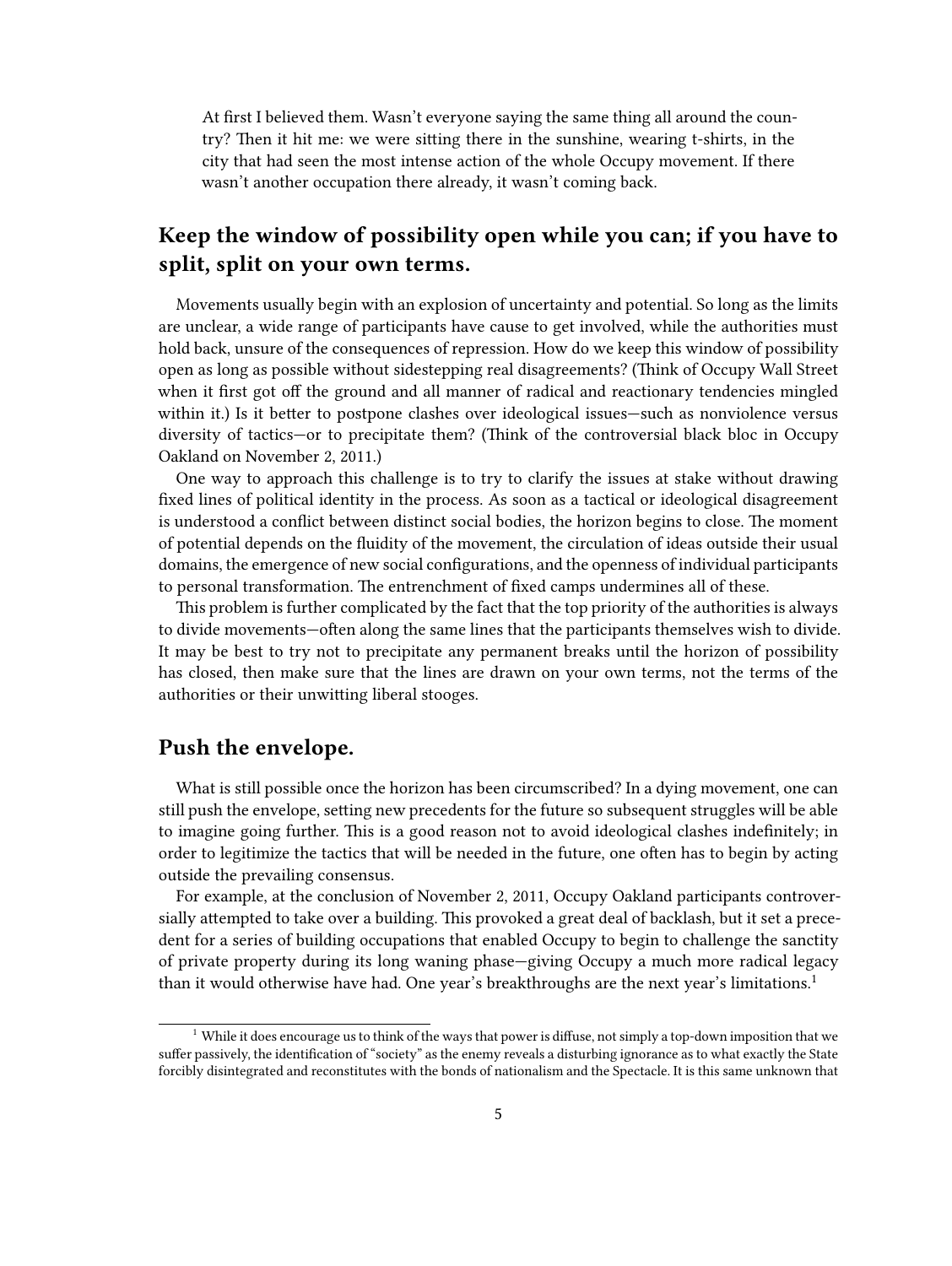During the burgeoning stage of a movement, participants often become fixated on certain tactics. There is a tendency to try to repeat one's most recent successes; in the long run, this can only produce conservatism and diminishing returns. Diminishing returns are still returns, of course, and a tactic that is no longer effective in its original context may offer a great deal of potential in another setting—witness the occupation of Taksim Square in June 2013, when no one in the US could imagine occupying anything ever again. But tactics and rhetoric eventually become used up. Once no one expects anything new from them, the same slogans and strategies that generated so much momentum become obstacles.

As soon as Occupy is in the news, anyone who had an occupation in mind had better hurry to carry it out before the window of opportunity has closed and nobody wants to occupy anything at all. In a comic example of this tendency to fixate on certain tactics, after Occupy Oakland was evicted, Occupy Wall Street mailed a large number of tents across the country as a gesture of support. These tents merely took up storage space over the following months as the struggle in Oakland reached its conclusion on other terrain.

### <span id="page-5-0"></span>**Don't regress to outmoded strategies.**

Sometimes, after a new strategy that is attuned to the present context has created new momentum, there is a tendency to revert to previous approaches that have long ceased working. When people with little prior experience converge in a movement, they sometimes demand guidance from those who have a longer history of involvement; more often, it is the veterans themselves who demand to provide this guidance. Unfortunately, longtime activists frequently bring in old tactics and strategies, using the new opportunity to resume the defeated projects of the past.

For example, fourteen years ago, worldwide summit-hopping offered a way to exert transnational leverage against capitalist globalization, offering a model to replace the local and national labor organizing that had been outflanked by the international mobility of corporations. Yet when labor activists got involved, they criticized summit-hoppers for running around the world rather than organizing locally the old-fashioned way. Likewise, Occupy got off the ground because it offered a new model for an increasingly precarious population to stand up for itself without stable economic positions from which to mobilize. But again, old-fashioned labor activists saw this new movement only as a potential pool of bodies to support union struggles, and channeled its momentum into easily coopted dead ends.

In the wake of every movement, we should study what its successes and failures show about our current context, while recognizing that by the time we can make use of those lessons the situation will have changed once more. Beware of rising expectations.

When a movement is at its high point, it becomes possible to act on a scale previously unimaginable. This can be debilitating afterwards, when the range of possibility contracts again and the participants are no longer inspired by the tactics they engaged in before the crest. One way to preserve momentum past the end of a movement is to go on setting attainable intermediate goals and affirming even the humblest efforts toward them.

The trajectory of green anarchist struggles in Oregon at the turn of the last century offers a dramatic example of this kind of inflation. At the beginning, the goals were small and concrete:

palpably coalesces in the space of the riot and of struggle more generally. Margaret Thatcher's assertion that society does not exist, only the Market, was less an observation than the mission statement of capitalism.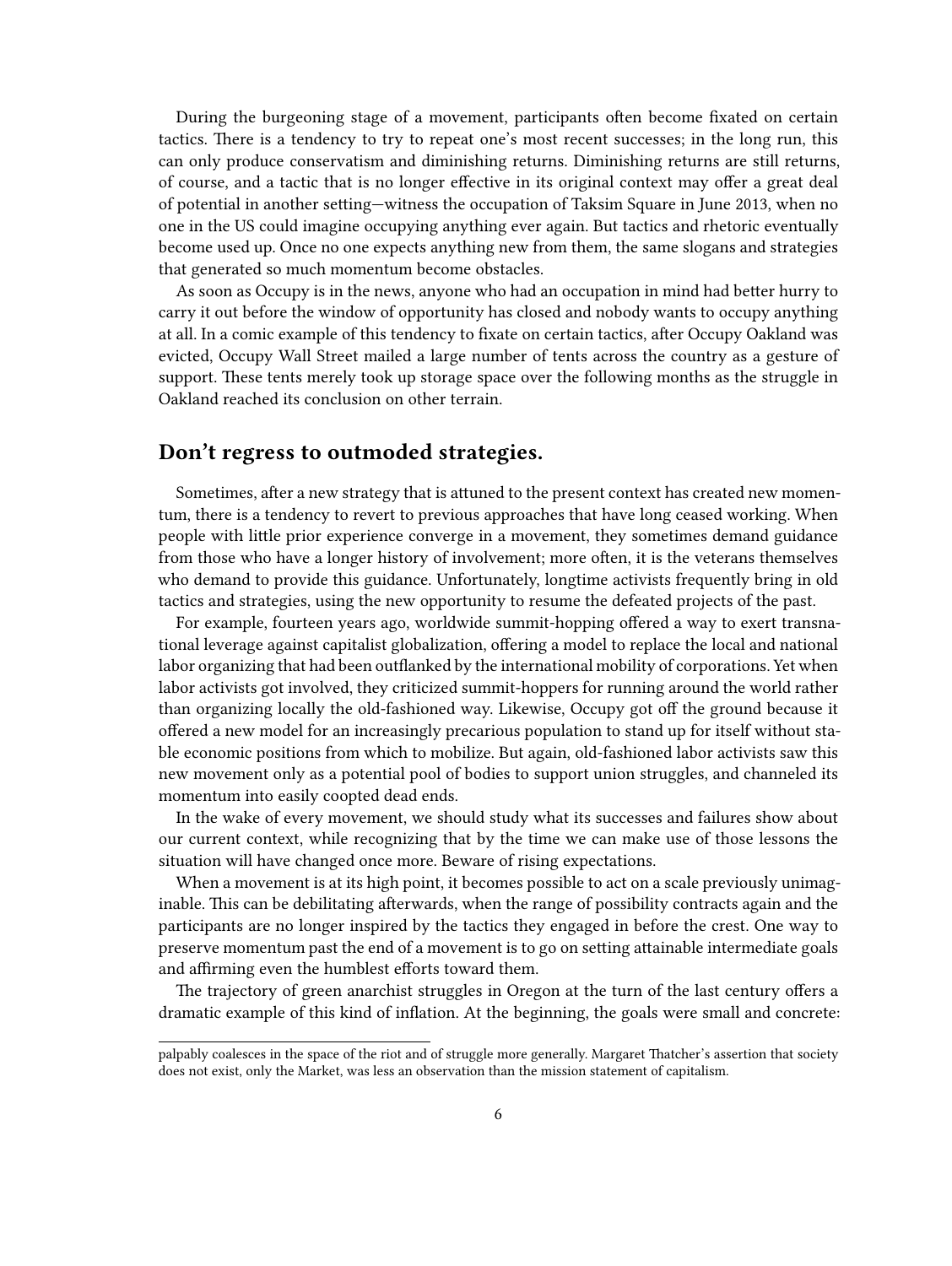protect a specific tree or a specific stretch of forest. After the World Trade Organization protests in Seattle, the goals of green anarchists in the region hypertrophied until they reached a tactical impasse. When your immediate objective is to "take down industrial civilization," just about anything you can do is going to feel pointless.

Indeed, during a declining phase, it may be important to resist the tendency to escalate. When the SHAC campaign ran aground, Root Force set out to apply the same strategy against a much bigger target—scaling up from a single animal testing corporation to the major infrastructural projects underlying transnational capitalism. A SHAC-style campaign targeting a smaller corporation might have succeeded, empowering a new generation to go on applying the strategy, but Root Force never even got off the ground. Quit while you're ahead.

The declining phase of a movement can be a dangerous time. Often, popular support has died down and the forces of repression have regained their footing, but the participants still have high hopes and feel a sense of urgency. Sometimes it's best to shift focus before something really debilitating occurs.

Yet quitting while you're ahead is complicated. If the connections that have been made are premised on collective action, it can be difficult to retain these without staying in the streets together.

Months after Occupy Oakland was definitively over, police brutally attacked an anarchist march against Columbus Day, making several arrests and pressing felony charges. It is an open question whether this showed that anarchists had overextended themselves, but after a payback action the following night in Oakland, street activity in the Bay Area died down for almost a year. On the other hand, after the UK student movement died down, an explosion of riots in August 2011 suggested that many of the underclass participants felt abandoned by the withdrawal of their former activist allies from street action. It is possible that, had the movement continued in some form, the riots might have turned out differently—as a point of departure for another wave of collective struggle, rather than the desperate act of a marginalized population rising ruinously against society itself. Be prepared for burnout and depression.

After the crest, when the euphoria is over, many participants will experience depression. Since the events that regularly brought them together have ceased, they are isolated and more vulnerable. Others may veer into addiction: substance use can be a way to maintain intimacy with each other and with danger itself when there is no more fire in the streets. The simple pleasures with which people celebrated their victories can expand to fill the space left by the receding tide of events, becoming self-destructive. This is another reason to establish new venues to maintain camaraderie and connection when the window of possibility is closing.

## <span id="page-6-0"></span>**Save energy for the fallout.**

All of these problems are often intensified by the explosion of discord that usually follows a movement's demise. Once it is clear that a movement is definitively over, all the conflicts that the participants have been putting off come to the fore, for there is no longer any incentive to keep them under the rug. Suppressed resentments and ideological differences surface, along with serious allegations about abuse of power and violations of consent. Learning from these conflicts is an essential part of the process that prepares the way for future movements: for example, contemporary anarchism is descended in part from the feminist backlash that followed the New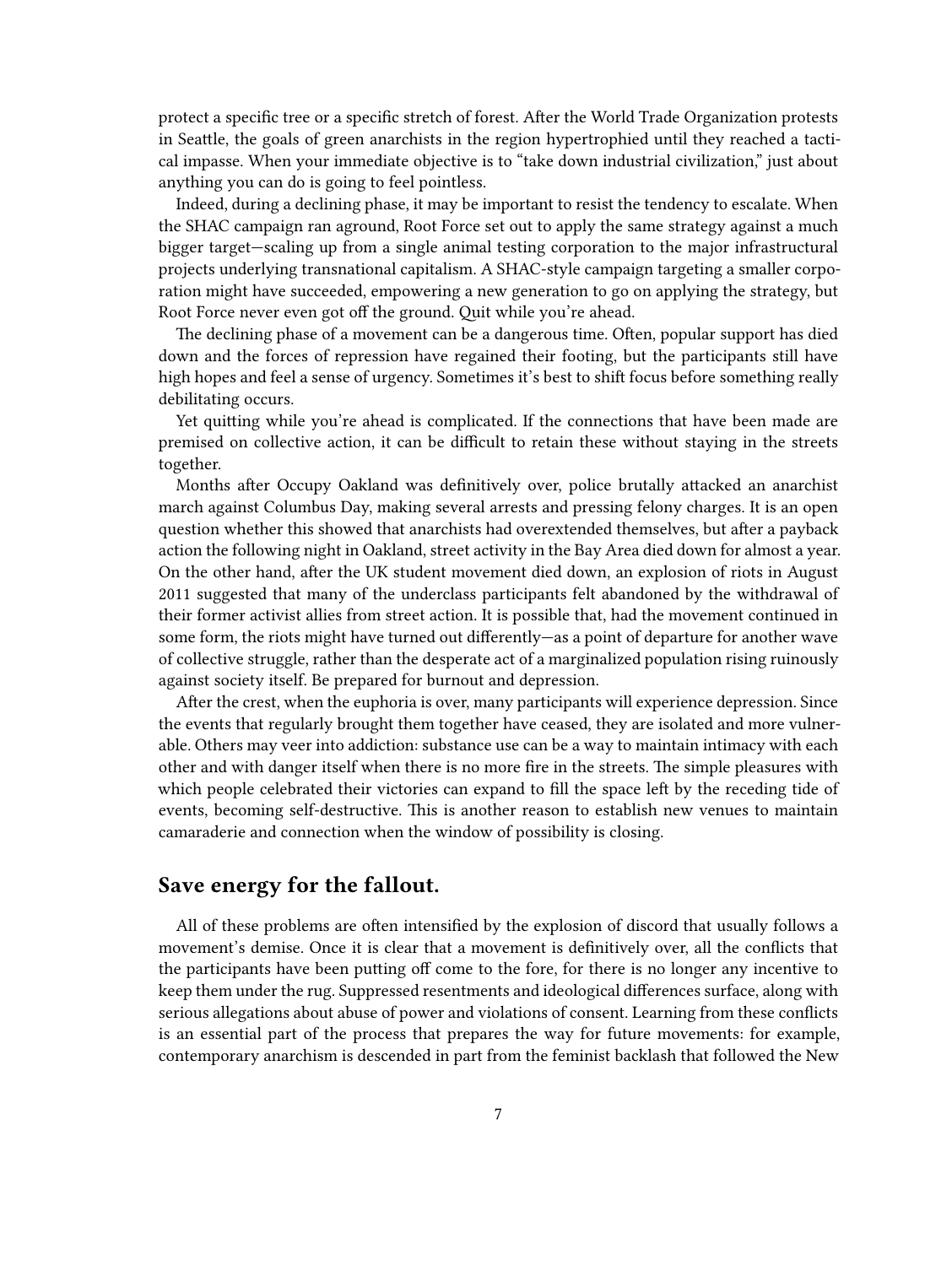Left movements of the 1960s. But participants rarely think to save energy for this phase, and it can feel like thankless work, since the "action" is ostensibly over.

It was a few nights before the eviction of the Occupy Philly encampment, and we were holding a General Assembly to decide what to do. Tensions were running high between the residents of the camp, who were primarily homeless, and those who participated chiefly in meetings and working groups. That night, a homeless man interrupted the GA to accuse several of those in leadership positions of being in league with the police, being racist, and planning to sell out the homeless. The facilitator tried to ignore the disruption, but the angry man drowned him out and eventually riled up a few more people who began shouting too. In this moment of chaos and heightened emotion, we had a unique opportunity. We could have shifted our focus from the threat that the government wanted us to react to, instead using that GA to finally address the tensions in our own group in hopes of building a force that could survive into the next phase of struggle. Instead, the facilitator tried to restore order by directing us to "break into small groups and discuss what 'respect' means." My heart sank. Our shared energy was explosive; we needed to channel it, not suppress it.

That was the last time I saw many of the comrades I'd befriended over the preceding months. The eviction wasn't the greatest threat we faced after all.

#### <span id="page-7-0"></span>**Repression hits hardest at the end.**

Government repression usually does not hit in full force until after a movement has died down. It is most convenient for the state to attack people when their support networks have collapsed and their attention is elsewhere. Operation Backfire struck years after the high point of Earth Liberation Front momentum, when many of the participants had moved on and the communities that had supported them had disintegrated. Similarly, the authorities waited until May 2012 to strike back at Occupy with a series of entrapment cases.

The chief goal of repression is to open the fault lines within the targeted social body, isolating it and forcing it into a reactive position. Ideally, we should respond to repression in ways that establish new connections and position us for new offensives.

## <span id="page-7-1"></span>**Hold your ground.**

How do we transition into other forms of connection when the exceptional circumstances that drew us together are over? The networks that coalesce effortlessly during the high point of momentum rarely survive. While new events were unfolding, there was an obvious reward for setting differences aside and interrupting routines to converge. Afterwards, the large groups that formed slowly break down into smaller ones, while smaller groups often vanish altogether. The reshuffling of allegiances that takes place during this period is vital, but it's equally vital not to lose each other in the shuffle.

During the crest of a movement, participants often take for granted that it will leave them at a higher plateau when it is over. But this is hardly guaranteed. This may be the most important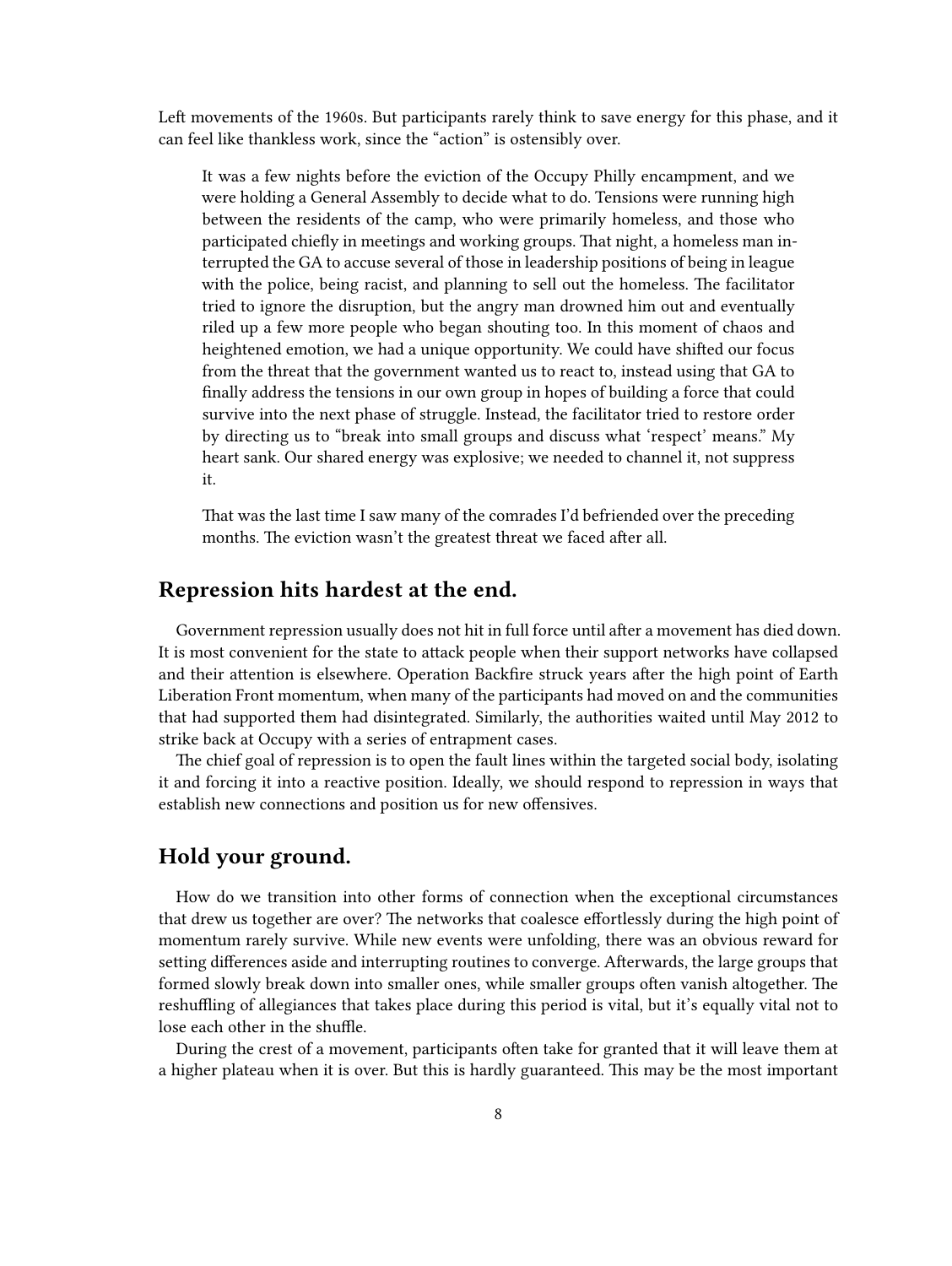question facing us as we approach the next wave of struggles: how do we gain and hold ground? Political parties can measure their effectiveness according to how many new recruits they retain, but anarchists must conceive of success differently.

In the end, it isn't just organizations with contact lists that will remain after the crest, but above all new questions, new practices, new points of reference for how people can stand up for themselves. Passing these memories along to the next generation is one of the most important things we can do.

# <span id="page-8-0"></span>**Further Reading**

Three Years since the Greek Insurrection, our interview with comrades in Athens about the months following the uprising of December 2008

Occupy Oakland Is Dead; Long Live the Oakland Commune

Cracking under Pressure: Narrating the Decline of the Amsterdam Squatters' Movement, by Lynn Owens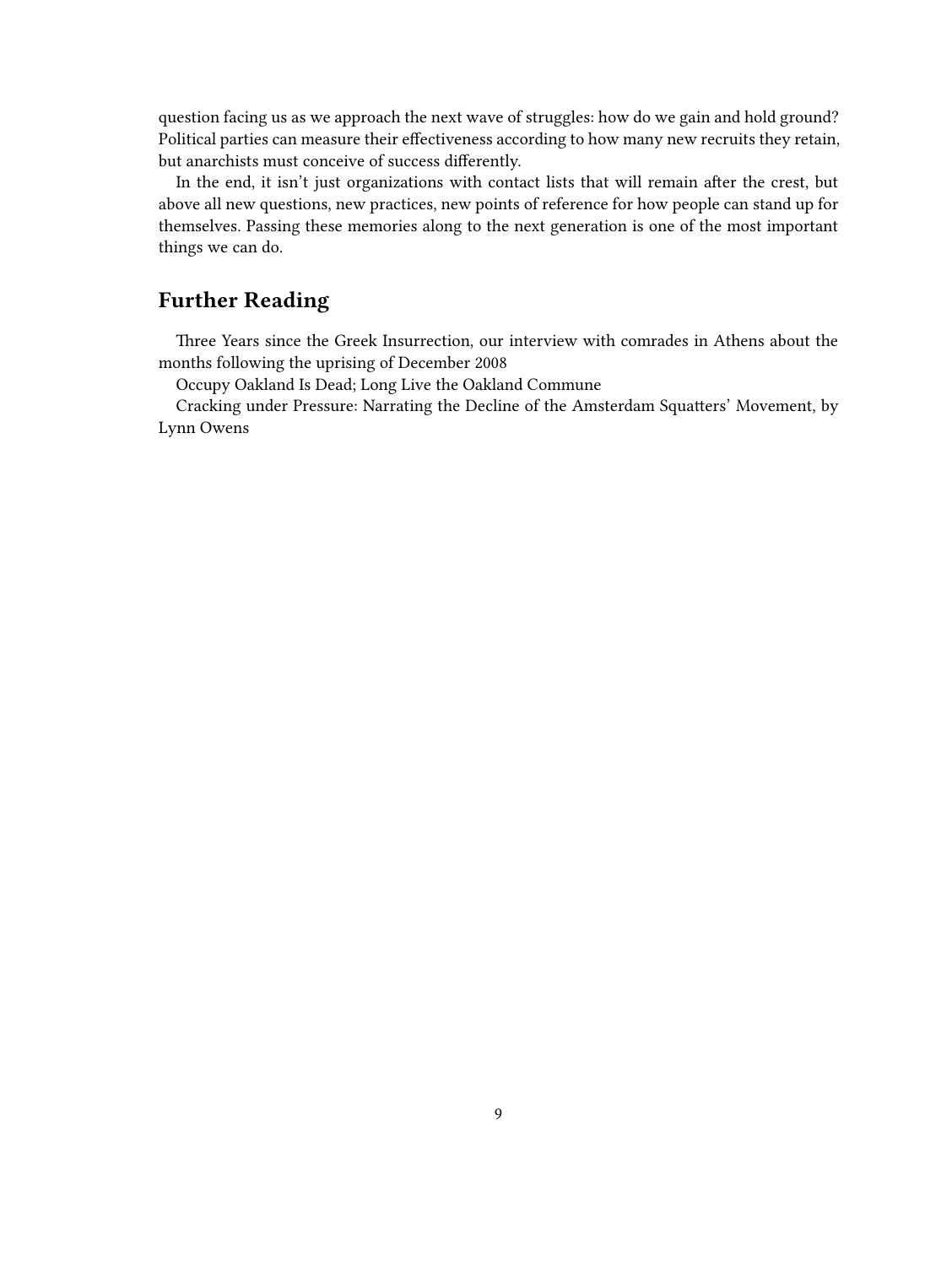# <span id="page-9-0"></span>**The Rise and Fall of the Oakland Commune**

This is the second part in our "After the Crest" series, studying what we can learn from the waning phase of social movements. In this installment, participants in Occupy Oakland trace its trajectory from origins to conclusion, exploring why it reached certain limits and what it will take for future movements to surpass them.

#### <span id="page-9-1"></span>**The Rapid Ascent**

In setting ourselves the sobering task of narrating the decline of Occupy Oakland, we are at least spared any argument about when the high point took place. There might be disagreement about whether the "general strike" of November 2, 2011 deserved that title, but no one would dispute that it was the high-water mark of the local movement and a turning point in the Occupy sequence unfolding across the country.

At that moment, describing Occupy Oakland as the Oakland Commune was not just an exaggeration. For a short time, we really were a collective force with the ambition and capacity to transform the whole city and radicalize the national movement. The experience of that day has stayed with many of us, a brief and chaotic glimpse of insurrectionary horizons that closed as quickly as they opened. Remembering this as we go about our daily lives under capitalism has been enormously painful; for many of us in the Bay Area, the last year and a half has been a process of grieving the loss of that moment. This grief was present in all the successive stages of that political sequence. Although the movement continued for months, bringing out thousands of people for explosive days of action, none of the later moments—December 12, January 28, or May 1—even remotely compare to November 2.

Before we can analyze the Oakland Commune's decline, we have to understand its rise and the various projects in the Bay that helped to foster it. The following narrative is not meant as a total account of all of the elements that combined to form the Oakland Commune, but rather the ones we experienced firsthand.

During the spring of 2011, with a backdrop including the Arab Spring, the European "movement of the squares," and its faint echo in the Wisconsin capitol occupation, comrades in the Bay Area began a slow process of reconstituting themselves as a force in the streets. This followed an extended period of decomposition and aimlessness. Many of us expected that the wave of unrest sweeping the globe would reach the US eventually, and we wanted to be prepared. That summer, the Bay Area witnessed a series of small but fierce and creative demonstrations. From the native encampment protecting Glen Cove against suburban development in Vallejo to the riotous protests in San Francisco after police gunned down Kenneth Harding when he avoided a transit fare check, the summer provided several opportunities for radicals from a range of communities to work together.

During June and July, a mix of anti-state communists and insurrectionary anarchists organized a series of anti-austerity actions dubbed Anticuts that got people into the streets to experiment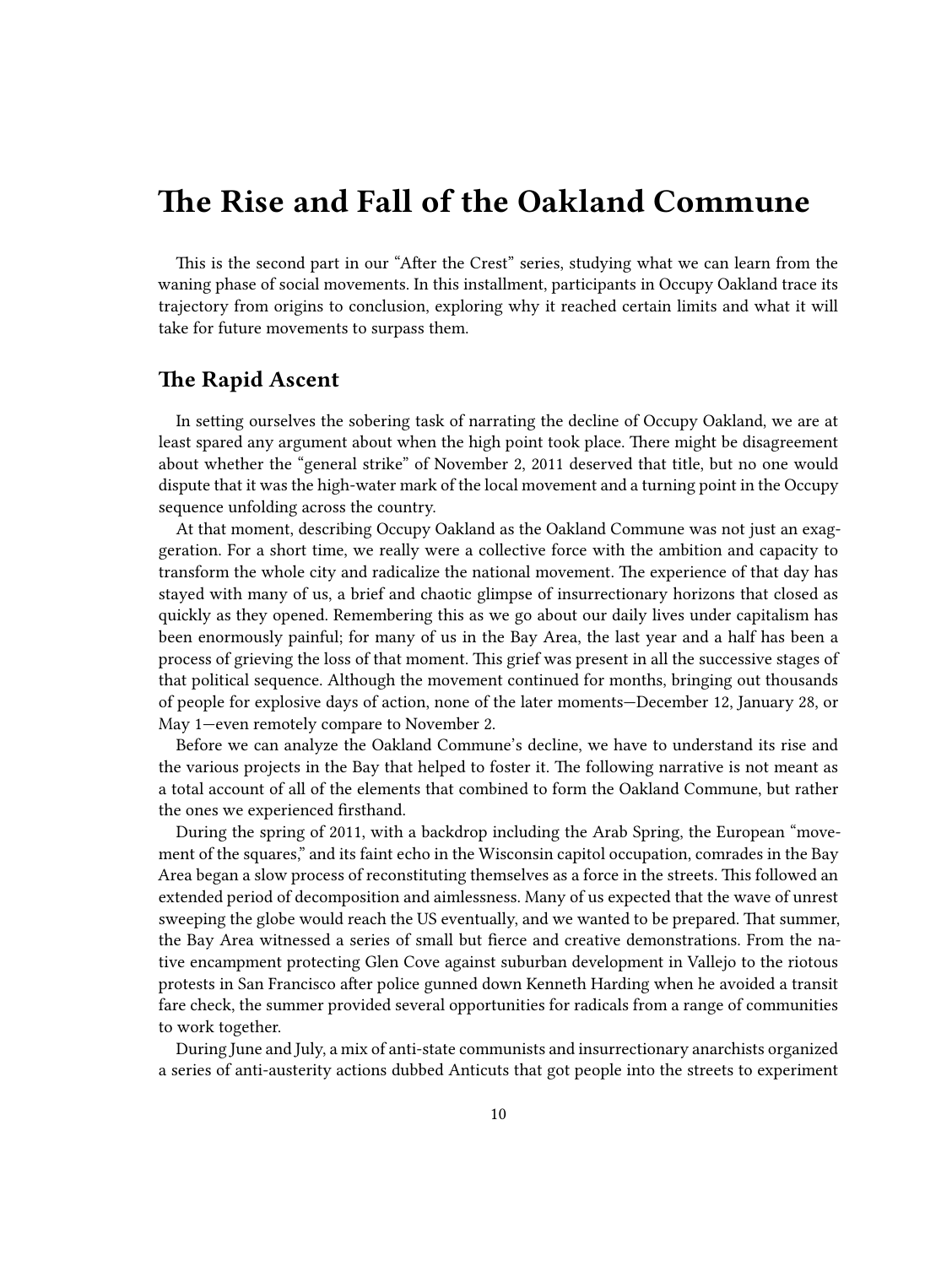with new tactics and forms of social intervention. These were intended to map out the local terrain of struggle and the various antagonistic social constellations that might participate in future rebellions. Through these small and sometimes frustrating excursions, new march routes and ways to understand the geography of downtown Oakland emerged. For instance, the third and final Anticut action—organized in solidarity with a hunger strike in California prisons marched from the future home of Occupy Oakland in Frank Ogawa Plaza down Broadway past the police headquarters, courthouse, and jail, holding a noise demo there before circling back towards the plaza to disperse. This small demonstration marked the first time this loop was tried. Months later, during the high-tension moments of Occupy Oakland, that march route became intimately familiar to thousands of people, sometimes repeated multiple times per day.

The rhythm of small and medium-sized demonstrations such as the Anonymous actions against BART police and the one-day occupation of UC Berkeley's Tolman Hall continued throughout the summer and early fall. But it wasn't until momentum began to build nationally after the establishment of the Zucotti Park camp on Wall Street—September 17, 2011—that the full potential of the relationships built over the summer could blossom. Oakland joined the national movement late, on October 10, immediately establishing a sprawling camp in the plaza in front of City Hall—renamed Oscar Grant Plaza, after the young Black man murdered by BART police in 2009. This became a liberated zone, off-limits to police and politicians and organized according to principles of self-organization, free access to food and supplies, open participation in all aspects of camp life, and autonomous action.

In hindsight, it is striking how quickly Occupy Oakland emerged, matured, and reached its peak. Only two weeks separate the beginning of the camp from the first police raid in the early hours of October 25. After the Commune repeatedly resisted attempts by the city administration to assert control over the camp—staging public burnings of warning letters during general assemblies in the amphitheater on the steps of city hall—Mayor Jean Quan authorized the militarized police operation that left the camp in ruins and over 100 in jail.

Later that same day, thousands of enraged people poured back into downtown, charging police barricades around the plaza and braving countless barrages of tear gas and projectiles until the early hours of the morning. Partly because of the near murder of Iraq War veteran Scott Olsen by a police projectile that night, and the dramatic footage of the entire downtown area covered in gas, the next day the police withdrew in a storm of controversy. Exultant crowds reoccupied the plaza, holding an assembly of 2000 people—the largest of the whole sequence—and agreed to go on the offensive with the November 2 strike. The fact that it seemed possible to organize a general strike in a single week indicates the degree to which normal calendar time warped and stretched in those first three weeks. During the Oakland Commune's incredibly rapid yet brief ascent, there seemed to be no limit on what could happen in a week, a day, an hour.

It all came to a head on November 2. Looking back, the scope of that day remains impressive. In less than 24 hours, the strike unleashed all the tactics explored during the entire Occupy Oakland sequence. Flying pickets, work actions, marches, blockades, occupations, and moments of riotous destruction brought as many as 50,000 people to downtown Oakland, many of whom were participating in disruptive acts for what must have been the first time.

People gathered in the early morning under a giant banner, stretched across the central intersection in downtown, reading "Death to Capitalism." From there, the crowds quickly fanned out across the center of the city, shutting down businesses that had refused to close for the day. The camp at the plaza became a crowded anti-capitalist carnival offering music and speeches from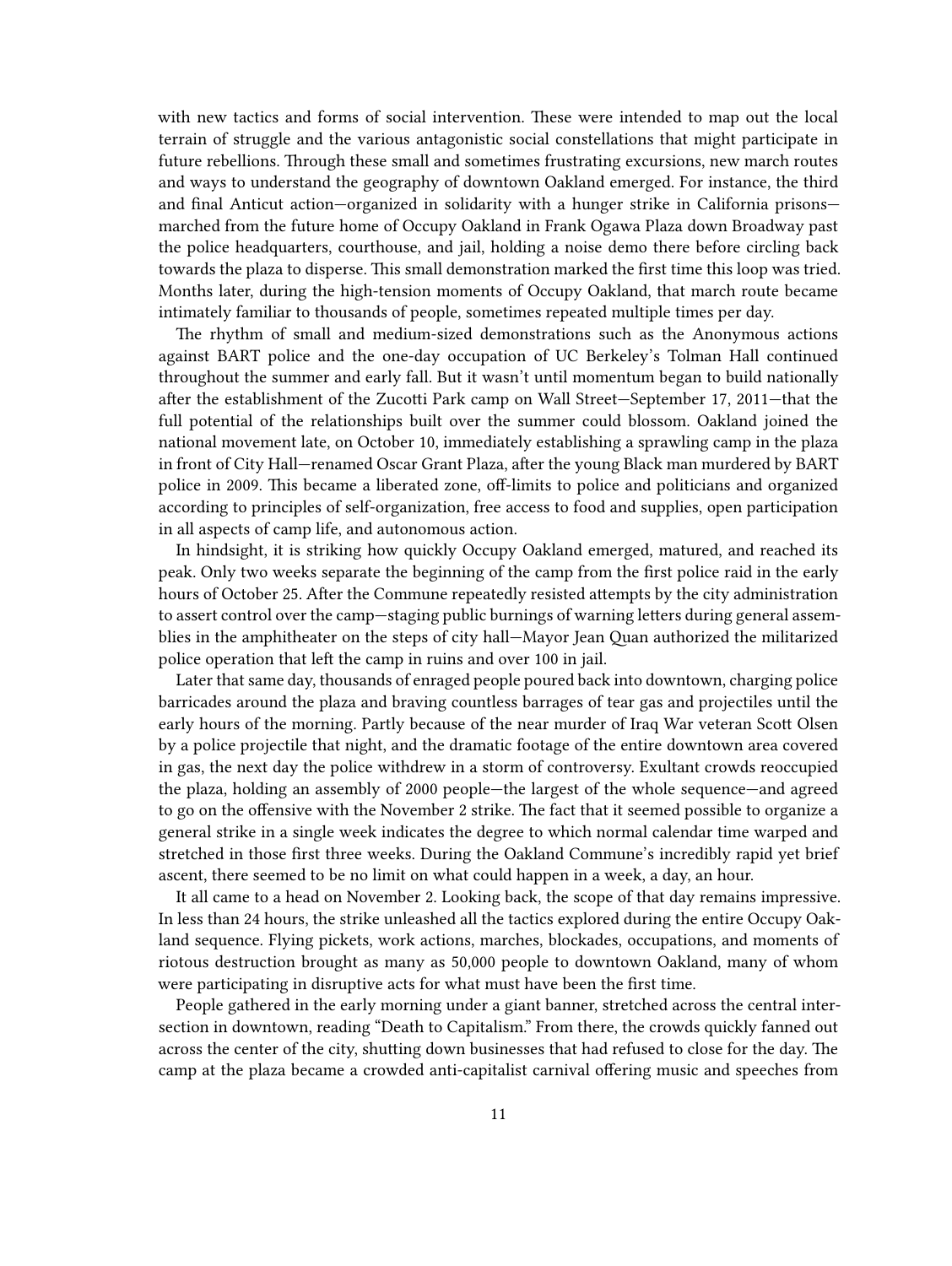three different stages. By early afternoon, as tens of thousands filled the streets, an anti-capitalist march led by a large black bloc smashed its way through downtown, leaving broken windows and graffiti on banks and corporations in its wake. Within a few hours, tens of thousands of people marched on the port of Oakland, shutting down all operations at its various terminals. Finally, as night fell, hundreds of people joyfully occupied the aptly-named Traveler's Aid building a few blocks from the plaza; long empty, it had formerly housed a nonprofit serving the homeless. Within an hour, however, riot police attacked and evicted the new occupation, provoking a night of rioting during which people wrecked most of the businesses and city offices around the plaza, including a police substation.

We were in the middle of something without recent precedent in the US. And yet the day was just a day. There was no continuation, no sense of what might come next. The following morning, after three weeks of great weather, the first rains of the season fell and the camp lay quiet, foreshadowing the dispirited mood of the months to come. The backlash from the previous day's anti-capitalist march and the more indiscriminate rioting later in the night was intense, as various liberal elements took the opportunity to demonize anarchists and the black bloc, calling for vigilante patrols by pacifists and initiating a reactionary backlash that caused many anarchists and radicals to steer clear of the camp for a few days. The mood shifted from elation to demoralization very quickly, especially given the failure of the occupation of the Traveler's Aid building, which might have opened up new horizons for the Oakland Commune. It was difficult to recognize this at the time, but we had already encountered the fundamental limits of this sequence of struggle. The slow decline had begun.

## <span id="page-11-0"></span>**Days of Action, Horizons of Struggle**

Arguably, the decline had been set in motion in the days immediately before the strike. Up until the raid on October 25, the power of the Oakland Commune lay in the camp itself: in collective activities that linked each day in the liberated plaza with the next, building momentum through consistent interaction around questions of survival rather than activism. When over 600 riot police fired tear gas and flash-bang grenades as they broke through the barricades protecting Oscar Grant Plaza in the dark morning hours of October 25, they were not only attempting to evict the camp, but to break apart the continuity of the tenuous community that we had formed.

This first eviction backfired on them spectacularly. The crowds came back even bigger and called for the November 2 strike—a timely and effective decision. But it also marked the first moment when the energy of the Commune shifted from the daily process of holding liberated space to a strategy built around discrete "days of action." The day in question was only one week away, and the buildup to it ran parallel with the reconstitution of the camp. But with the historic decision to strike, there was a shift away from the reproduction and expansion of the original oppositional zone. Something was lost in this transition.

The consistent process of eating, sleeping, and organizing with many others in a liberated zone at the heart of a struggling North American city had proved to be a challenge for which few were prepared. At times, the Commune was a veritable inferno—a place of fistfights, constant emergencies, injury, illness, miscommunication, and stress. At other moments, it offered a kind of freedom and beauty unlike anything else. There were times when each person seemed full of limitless creativity, compassion, and dedication, matched by hatred of capitalism and the state.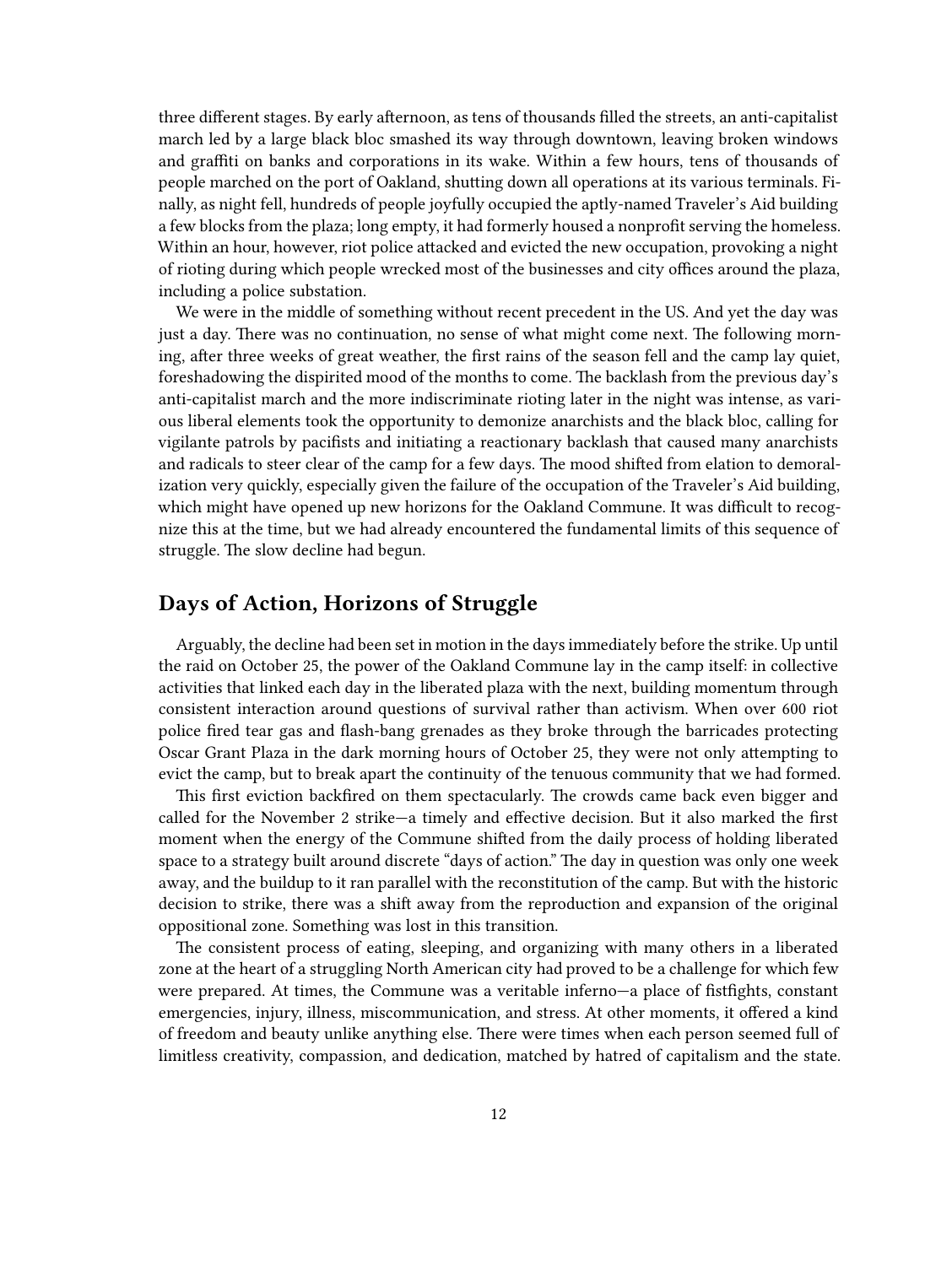We could see the experience changing people day by day, hour by hour, and we could feel it changing us. The camp was a place of joy, laughter, and care, almost psychedelic in the confusion it provided to the senses. But mostly, it was a place that teetered on the edge of breakdown, a place in which none of the usual buffers and mediations that mask the daily violence of contemporary America were present. All the misogyny, homophobia, racism, and other poisonous dynamics that form the foundations of capitalist society rose to the surface in this liberated zone, challenging the Commune's ability to sustain itself. We were ill-prepared for the problems the camp raised, though people made heroic attempts to respond to each new emergency.

For this reason, many comrades welcomed the first police raid in hopes that direct conflict with the state would breathe new life into a struggle slowly dying of internal causes. After the raid, people could focus their attention outward in offensive actions like the general strike, away from the overwhelming difficulties of the camp.

The decision to strike was not a mistake. On the contrary, it was one of the better decisions collectively made during the entire sequence. But it inaugurated a half-year period defined increasingly by days of action called for by the general assembly rather than the rhythms of shared experience. This process accelerated after the second eviction of the camp on November 14 and reached its terminal point with the late January call for another general strike on May 1—a strike that never materialized. May Day 2012 ended up being an exciting day of action, but it paled in comparison to the November 2 strike, which had been organized in only a week. The more that the Oakland Commune lost its footing, momentum, and sense of direction, the more it relied on arbitrarily chosen days of action that were increasingly few and far between.

In the shift away from the camp towards spectacular offensives, the actions of November 2 opened up three horizons of struggle, each of which hit a wall over the following months. In many regards, the limits of these approaches were already apparent during the strike.

First, there were the tens of thousands who laid siege to the port. Most would agree that the high point of the day—the action that had the most impact on capitalism and the local power structure—was this blockade of the port of Oakland. However, the success of that action empowered one tendency within the movement to push the struggle away from reclaiming space and disrupting the flows of capital toward a kind of trade union superactivism that later proved to be a dead end.

Secondly, there was the attempt, later in the evening, to occupy the Traveler's Aid building. But when riot police besieged the building, the participants failed to put up any meaningful defense. It was one thing to occupy public parks and plazas—but another thing to breach the sacred barriers of private property. Comrades had been discussing that trajectory from the beginning, but the failure of the Traveler's Aid attempt indicated that it might remain an unsurpassable horizon.

Finally, there was street fighting and the black bloc. This represented the dream of continuous escalation, in which a proactive offensive of black-clad rioters would usher in a new phase of increasingly widespread militant rebellion, culminating in a full-on uprising. Certainly, November 2 saw some of the most intense street conflicts up to that point, epitomized by the appearance of a large black bloc during the afternoon anti-capitalist march. Yet that night, when riot police were finally ordered to reassert control of downtown Oakland and evict the newly occupied building, this increased street militancy meant little. Police scattered the participants like a bowling ball plowing into a wedge of pins.

Few people were organized into affinity groups capable of acting intelligently and decisively in the face of the highly trained and physically intimidating Oakland police. Inexperienced riot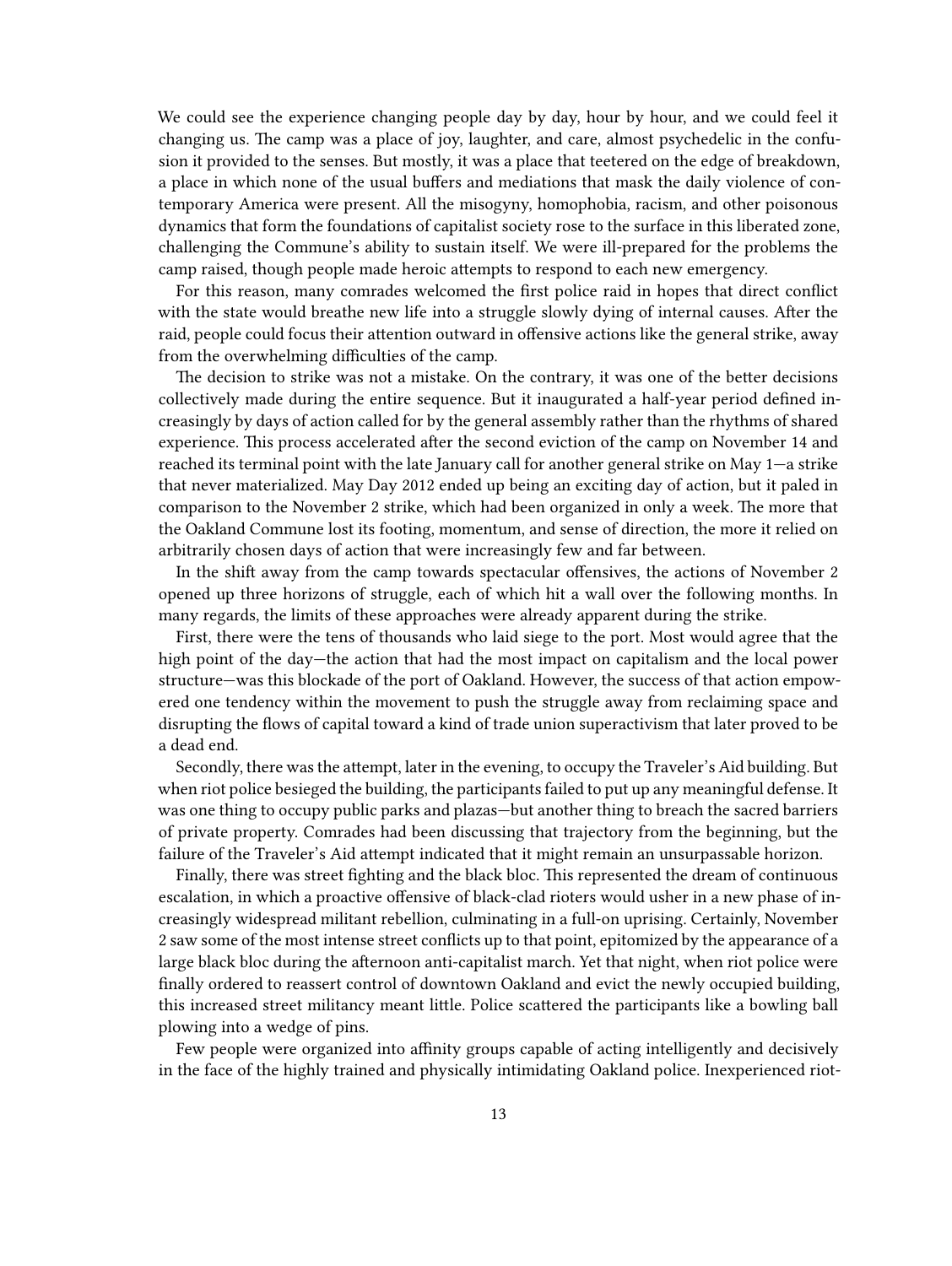ers had the tendency to attack weakly and prematurely, then scatter when the police counterattacked. In addition, the presence of vigilante pacifist members of Occupy—whose violent assertion of nonviolence underscored the paradox of their position—and amateur journalists too busy photographing the riot to help their ostensible comrades both produced confusion and dissension. As is often the case in the US, comrades were able to carry out attacks on property with relative ease, adopting an effective hit-and-run strategy. But when it came to standing ground or mounting an offensive against the police, the street fighters were rarely effective. The New Year

After the camp was cleared during the second police raid of the plaza on November 14, many comrades continued along each of these three trajectories, moving ever farther from the camp that had brought them together in the first place.

The labor solidarity wing of the movement, born during the November 2 port blockade, increasingly viewed Occupy as a vehicle for supporting unions and intervening in existing workers' disputes. On December 12, this faction led a day of action to shut down ports across the West Coast (as well as in other scattered locations such as a Walmart distribution center in Colorado). This had been called for in response to the wave of repression and camp evictions across the country in late November and early December, as well as in solidarity with the struggle of longshoremen in Longview, WA against the efforts of the multinational corporation EGT to break their union, the ILWU. While not entirely successful, the day was still impressive, demonstrating the continuing power of Occupy. As 2012 began, this labor solidarity wing of the movement was busy spearheading a regional mobilization to disrupt the first scab ship scheduled to dock at the EGT facilities in Longview. Many comrades from the Bay planned to converge on Longview in what looked to be an important showdown.

Elsewhere, an alliance of insurrectionaries and comrades from a wide range of working groups that had sustained the camp were organizing another offensive. Regrouping from the failure of the Traveler's Aid occupation, they had called for a massive day of action on January 28, 2012 to occupy a large undisclosed building. This was to become a new hub for the Oakland Commune.

Finally, there was the assortment of radicals and rebels who continuously struggled to hold down Oscar Grant Plaza itself. Some of them had slept on benches in the plaza long before Occupy; some were young locals politicized over the previous months; others hailed from a range of eccentric Bay Area groupings including a contingent of juggalos. The plaza was still contested turf with regular general assemblies, events, and a 24-hour "vigil" that held space, served food, and provided a social venue. The park and empty lot a few blocks away in the gentrifying Uptown district at 19<sup>th</sup> and Telegraph had also become a second front, following a brief occupation there on November 19 that ripped down the surrounding fences and established a camp before being quickly evicted.

This was the political climate in Oakland on New Year's Eve, as a spirited march left from the plaza for a noise demo. The crowd followed the now familiar loop from the plaza to the police headquarters, courthouse, and jail, where people unleashed a torrent of fireworks before returning to the plaza for a raucous dance party. With hundreds attending, it was powerful demonstration that even without the camp the Commune could still call the plaza home. It was also a celebration of the struggles to come and the next major wave of the Occupy movement, which many believed to be just around the corner. In those early celebratory hours of 2012, it was nearly impossible to grasp how quickly all of these possible trajectories would hit walls. But in January, the limits that first became apparent on November 2 became debilitating, ushering in the terminal phase of the movement.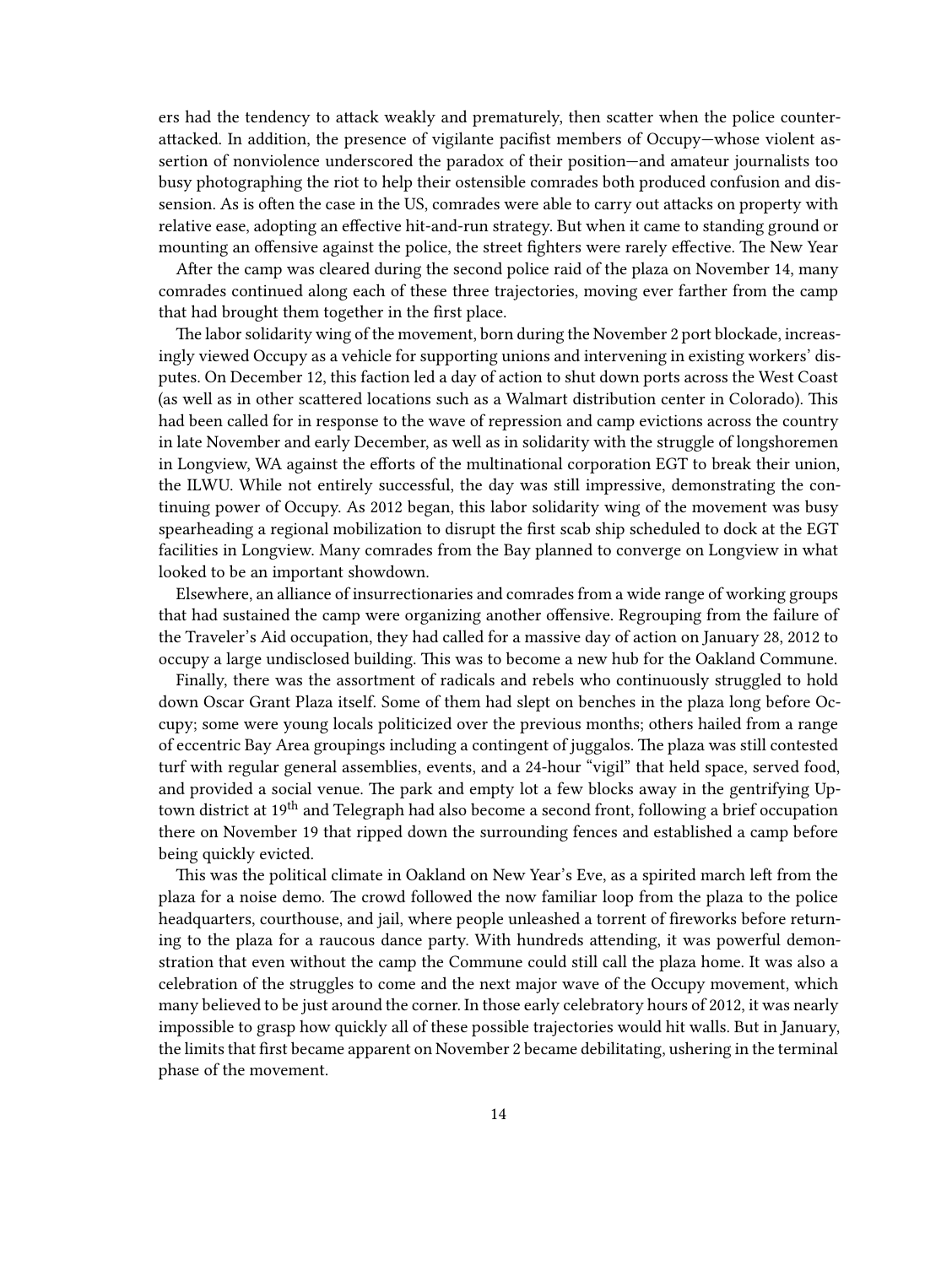Oscar Grant Plaza was first to go. Running scuffles between the ragtag rebels of the plaza and platoons of cops looking to scare them off had increased throughout December, becoming a daily occurrence by the final week of the year. Dozens were arrested. In contrast to previous mass arrest situations, the cops and DA were clearly looking to make examples of the arrestees, who were slapped with large bails, felony charges, and a new favorite tactic of repression: stay-away orders that threatened people with additional jail time if they returned to downtown Oakland. While not as spectacular as police indiscriminately tear-gassing and spraying crowds with projectiles, the most brutal and effective repression of the whole Occupy Oakland sequence arguably occurred during the turf war over the plaza at the turn of the year. Because so many comrades were focused on organizing for the upcoming days of action, those facing the cops and courts in the plaza were isolated, without the support they needed.

Inspired by the success of the New Year's Eve noise demo and hoping to respond to the escalating repression, the Tactical Action Committee—a militant group composed primarily of young Black men from Oakland who had been busy defending the plaza and organizing other actions called for the first FTP (Fuck the Police) march one week later, on January 7. On January 4, after a general assembly in the plaza ended and the majority of people went home, a militarized raid involving dozens of riot police successfully evicted the vigil. This was the third and final raid of Oscar Grant Plaza. A member of TAC was among those arrested in the operation. The rebel presence in the plaza had been successfully removed, and the upcoming FTP march took on increasing significance.

Nearly three hundred gathered at the corner of the Plaza at 14<sup>th</sup> and Broadway on the evening of January 7. Many were masked up and ready for a fight, feeling that this was the moment to present a coordinated militant response to the successive evictions of the Commune. Led by a massive "Fuck the Police" banner, the march took off once again down Broadway on the loop past police headquarters and the jail. Clashes erupted near the headquarters as a police cruiser was attacked, bottles were thrown, a small fire was lit in the street, and lines of riot police repeatedly charged the crowd. Yet once again, the displays of militancy were just that, displays—ineffective when it came to defending comrades. Fighters were able to get in a few hits on police, but quickly retreated and fled out of downtown in the face of the OPD offensive. Arguing erupted among comrades, as it became clear that the eagerness with which many went on the attack was not matched by any kind of organized defense or coordinated crowd movement. As comrades scattered, leaving the plaza abandoned once again, another wave of arrests ensued with police units picking off isolated street fighters who had been identified by undercovers in the crowd. As with the wave of arrests around the plaza over the previous weeks, the people arrested at this first FTP march bore some of the heaviest penalties of the whole sequence, with some comrades eventually doing significant jail time.

The first FTP march failed to reverse the rapid decline of the Commune or reassert the movement's presence downtown. On the contrary, it accelerated this decline, signaling to the state that it was now clearly gaining the advantage. This was not the fault of TAC, who continued to hold weekly FTP marches over the following months that were usually less confrontational. Rather, it showed the limits of the uncoordinated and tactically ineffective displays of street militancy mustered by the black blocs of that period. At the time, this series of painful defeats failed to register to many comrades as a serious blow to the movement, even though the authorities had successfully swept the plaza clean and neutralized the attempt to mount a response. Many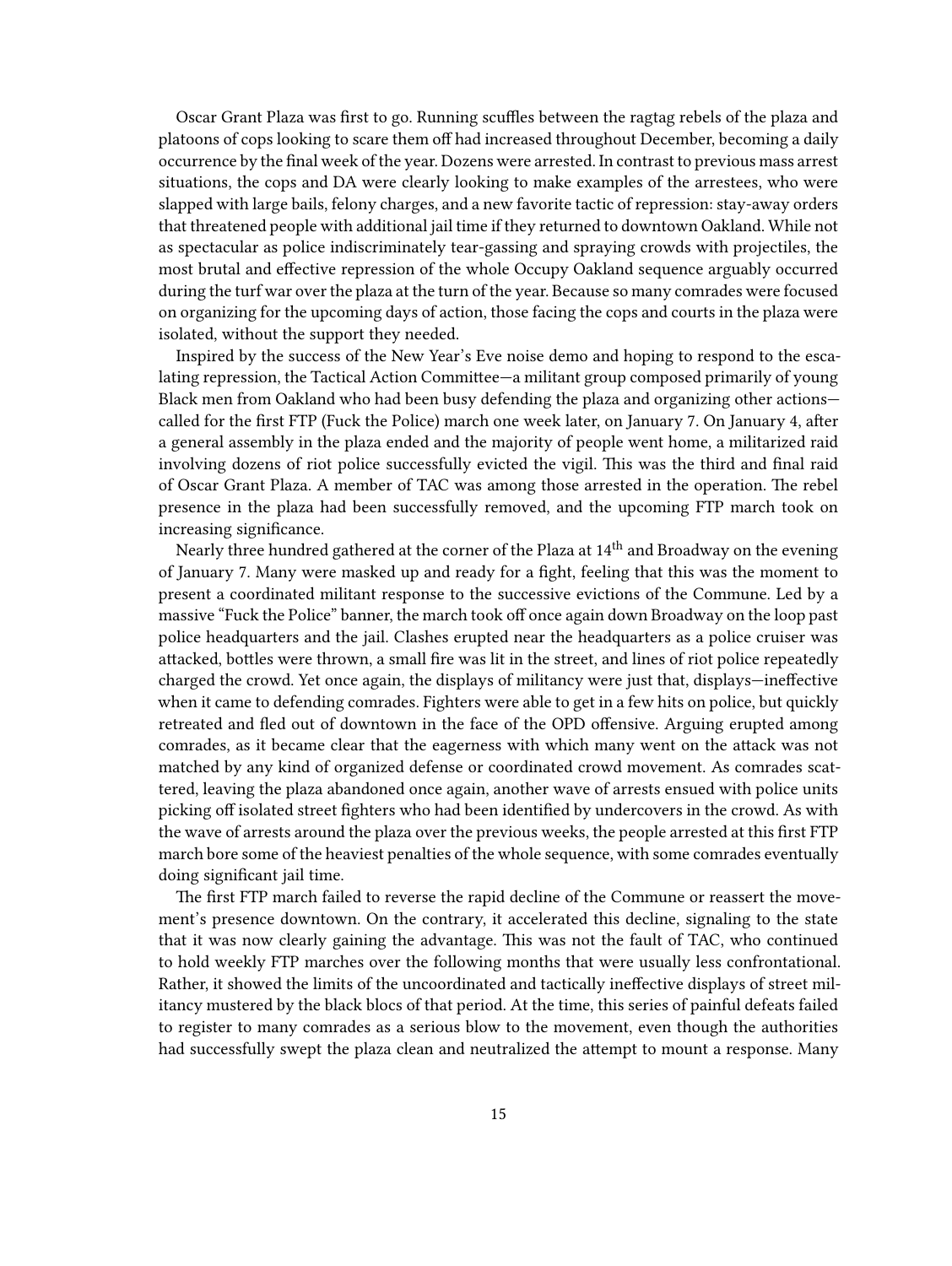people were distracted, with their sights set on the upcoming days of action. In retrospect, the new year was clearly off to a bad start.

Planning continued for the convergence in Longview and the January 28 day of action. General assemblies decreased in size and regularity but continued to meet, increasingly retreating to the park at  $19<sup>th</sup>$  and Telegraph since an increasing number of comrades were prohibited from the Plaza by stay-away orders. The source of the Commune's power, the defiant public occupation of space, was quickly drying up, though the upcoming offensives gave many comrades the sense that another wave of momentum was imminent.

This delusion was shaken when the bureaucrats at the top of the ILWU outmaneuvered the planned blockade of the scab ship in Longview, and all plans for the convergence imploded. Occupy caravans had been organized from Oakland, Portland, Seattle, and elsewhere, while the federal government announced it would defend the scab ship with a Coast Guard cutter. Comrades from across the West Coast were just waiting for word from those working directly with the Longview Longshoremen to initiate a confrontational showdown. But in their determination to reorient Occupy towards labor activism, the tendency that had coalesced during the November 2 port blockade constructed a framework that was completely disconnected from the streets and plazas from which they had emerged. With every step from the November 2 strike through the December West Coast port blockade and towards Longview, these actions ceased to be participatory disruptions in the international flows of capital as a projection of the occupation's power beyond the plaza. Instead, they became solidarity actions, organized only with supporting the union in mind. There was naïve talk about the actions sparking a wildcat strike in the ports, or prying the union away from the bureaucrats who were eager to diffuse the conflict and cooperate with EGT. But none of this came close to materializing.

In the end, the labor solidarity tendency within Occupy Oakland and the handful of radical Longshoremen allies were no match for the political machinations of those at the top of the ILWU, who coerced the rank and file of Longview to accept a compromise with EGT that kept them on the job while stripping them of many benefits and their job security. This was enough to ease the tension and avert the showdown. On January 27, as the last-minute plans for the following day's attempt to occupy a building were finalized, a confusing statement emerged from the caravan organizers, announcing that the Longview workers had accepted a contract and that this was in some unspecified way—a victory. This was how the port campaign ended: not with a bang, but a whimper.

The next morning, the final offensive of January kicked into action. Though in many regards it was the most significant day since the general strike, the planned January 28 (J28) building occupation was fundamentally an arbitrarily chosen day of action with all the limits thereof. However, unlike the port actions, this was a massive attempt to return to what had made the Oakland Commune so powerful in the first place: liberating space from capital and the state, transforming it into a collective occupation where people could take care of each other and organize further actions. Even though many remember that spectacular day as one of the most important in their experience as part of the Oakland Commune, in relation to its stated goal, it was a disaster.

In response to criticism of the clandestinely organized occupation of the Traveler's Aid building on November 2, J28 was organized in a radically open structure. Regular "Move-In Assemblies" of over 100 met publicly in the plaza to plan the occupation, while giving a smaller closed group the mandate to pick a building in relative secrecy. This assembly spent countless days organizing infrastructure for the new occupation, setting up guidelines for accountability within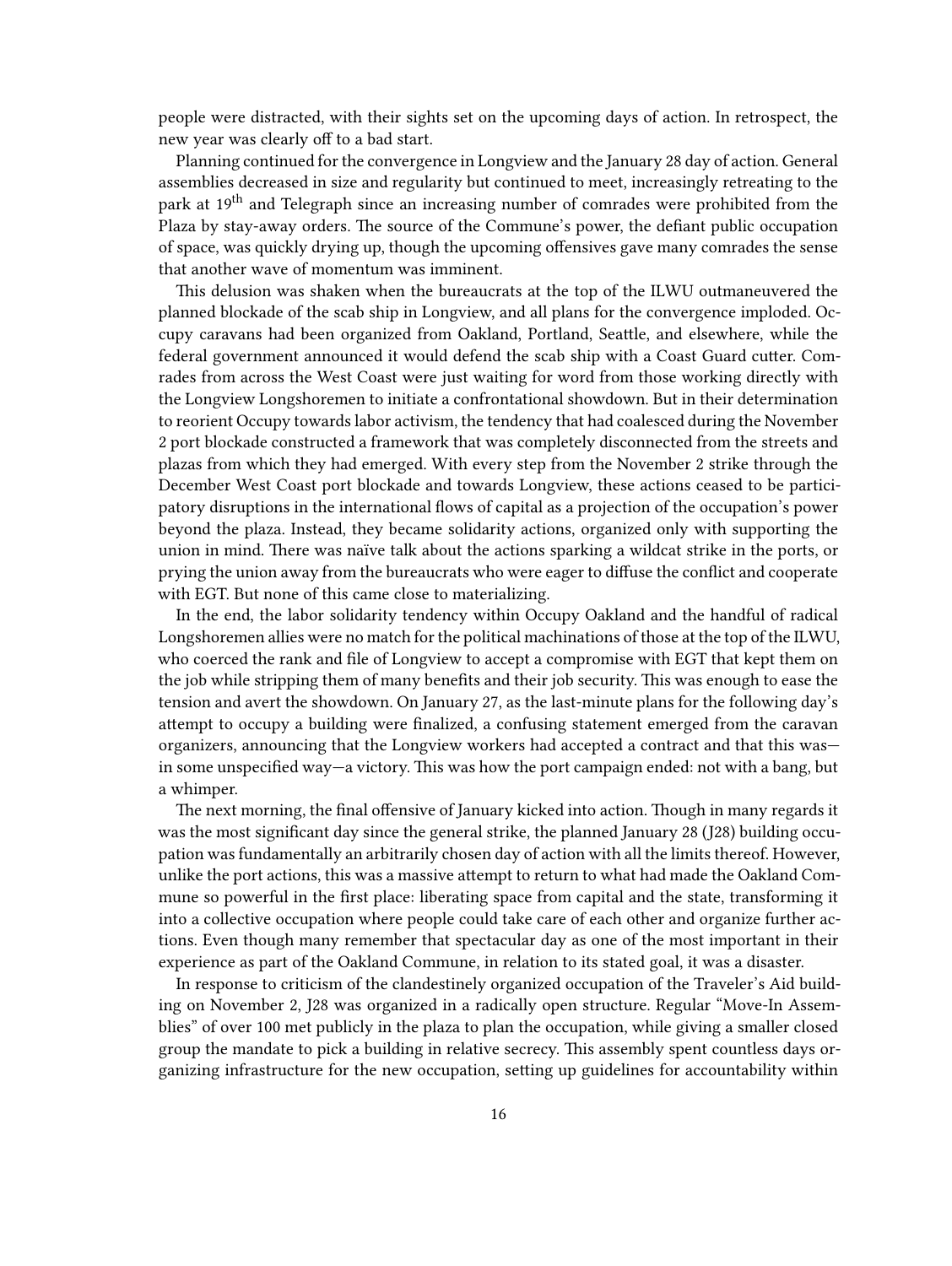the space and planning a multi-day festival of music, speakers, and films. As the day of action unfolded, this ambitious plan was blasted apart in the first spectacular clashes outside the target building—the massive Kaiser Center Auditorium—in what became known as The Battle of Oak Street. It was probably because people believed so strongly in the dream that a new liberated space could emerge from the Kaiser Center and resuscitate the Commune that they fought so hard and with such a collective spirit that day. But OPD had no qualms about transforming downtown into a warzone to insure that private property remained off-limits.

A backup plan later in the day also failed to seize a building. As night fell, OPD called in additional police forces from across the Bay Area. After their first attempt to kettle a march of nearly a thousand people at 19<sup>th</sup> and Telegraph was outmaneuvered—the crowd dramatically escaped by tearing down the fences the city had recently rebuilt—the police finally succeeded in surrounding over 400 comrades outside the downtown YMCA. The arrestees spent the following days in filthy overcrowded cells at Santa Rita Jail.

Amazingly, those who remained on the streets remained undaunted. They broke into City Hall, burning the American flag and vandalizing the inside of the building in revenge for the police repression. Even after riot police with shotguns chased them off, the night was still not over. An FTP march was quickly organized. In keeping with tradition, participants took the familiar loop through downtown and unleashed rocks, bottles, and other objects at the police station and jail as they passed. The Commune was not going down without a fight.

Yet that was the end. The limits had emerged one by one over the course of January, and there was no new occupation or wave of mobilizations on the way. On January 29, as comrades scrambled to support the hundreds in jail while thousands across the country organized solidarity demonstrations with Oakland, over 300 gathered at the plaza in what turned out to be the last large general assembly. They voted enthusiastically to endorse calls emerging from New York and elsewhere for a May 1 global general strike—a strike that never materialized. Many still hoped that Occupy would reemerge with a spring offensive. But given the bitter defeat in the turf war over the plaza, the implosion of the port blockade campaign, and the failure to secure a new home for the Commune, this seemed unlikely. January was the end. Occupy's window of radical possibilities would soon be closed in Oakland and everywhere else.

Over the following months, people carried out many amazing and inspiring radical projects. Occupy Oakland organized a series of large neighborhood BBQs across the city. The antirepression committee set an impressive standard for how to take care of arrestees and imprisoned comrades. The SF Commune temporarily held a building at 888 Turk. Insurgent feminist and queer comrades who had come together over the previous months continued a campaign of actions and interventions while writing and distributing propaganda and texts. Clashes and attacks temporarily erupted across the Bay around May Day, while a struggle over an occupied farm emerged in neighboring Albany. Foreclosure defense campaigns successfully held off a series of evictions. For a week, people occupied an Oakland public school that was being closed down.

Yet the chance to regain momentum had passed in January. All of these efforts were still riding on evaporating momentum from the previous fall. In their increasing detachment from each other, they represented the long process of dispersal and decomposition that began with the strike on November 2. Camp and Commune

At its core, Occupy was about occupying. In Oakland and elsewhere, it was about producing a form of life defined by mutual aid, self-organization, and autonomous action. It was about defend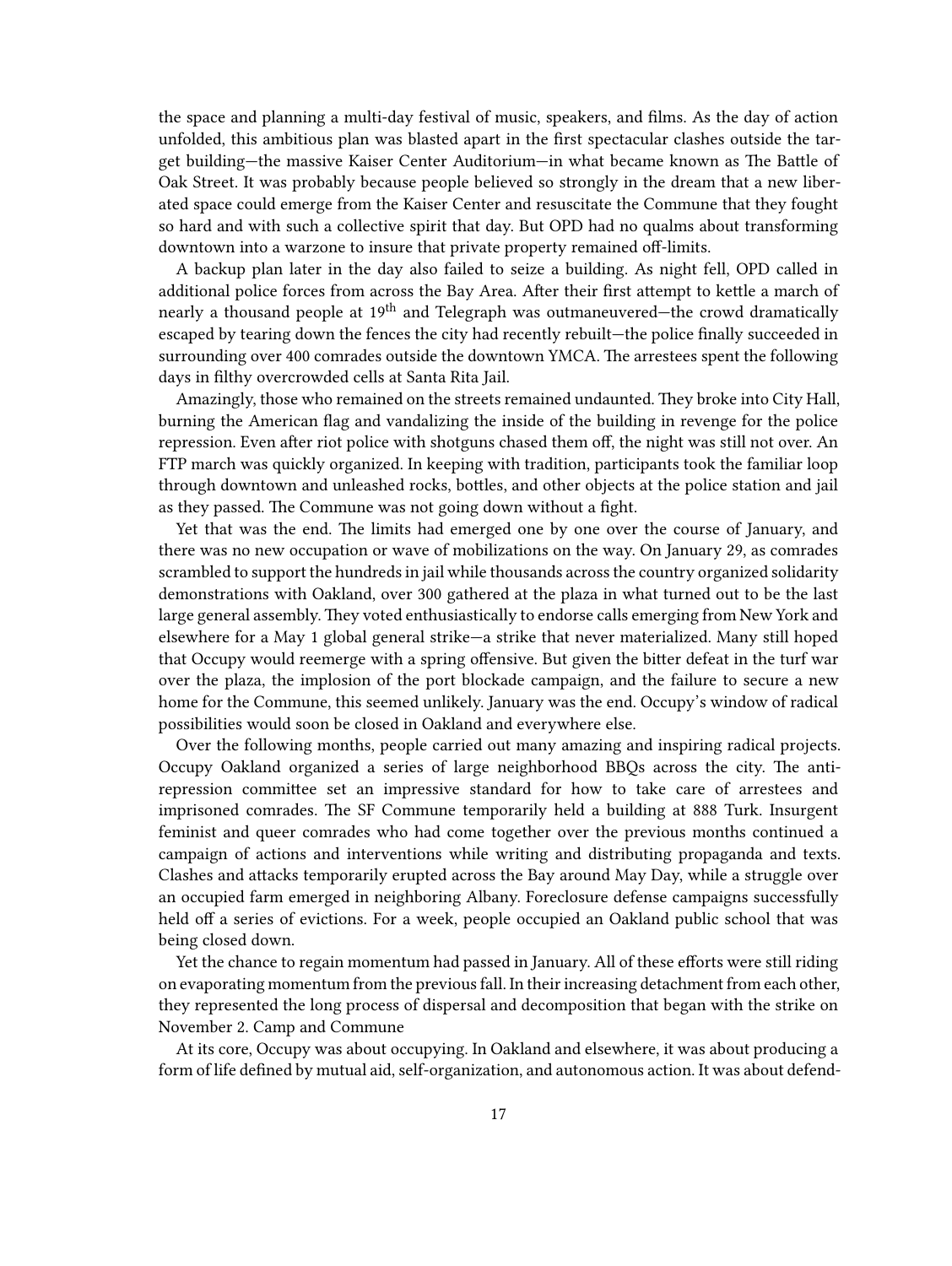ing spaces free from police, politicians, and bosses, and the necessarily violent conflict between those zones and the surrounding capitalist world on which the camps nonetheless depended. Oakland took this about as far as it could go within the framework of Occupy, establishing a zone that fed and sheltered hundreds of people each day—sometimes thousands—in brazen defiance of the city officials fifty yards away in City Hall and the cops leering from the periphery. For all the hype about social media, livestreaming, and other information technologies enabling this new wave of revolt, the grounding of the struggle in the face-to-face relationships that combined to form the occupation is clearly what gave Occupy its unique potential and created the material foundation for all the political possibilities of the movement. The authorities understood this. That's why they cleared the camps in Oakland and everywhere else, using as much force as necessary to prevent reoccupation.

Once the camp was cleared, the Oakland Commune became a husk deprived of its central tactic and, arguably, its reason for being. This was the reason why the vigil clung mournfully to the plaza despite repeated battering by OPD. It was the reason why the decision was made to claim a building for the movement on January 28. It was why the planning for an autonomous occupation provided the initial impetus for the convergence of feminist and queer comrades in what would later become Occupy Patriarchy. Without something to take the place of what had been lost with the camp, there was little chance that we would regain the expansive prospects of the fall.

The strength of "the camp form" was its ability to carve out material zones of political antagonism that were not organized around petitioning the authorities for concessions through symbolic demonstration but directly providing for our daily needs through the repurposing and reclamation of urban space. This was one of the most appealing aspects of the camp: it offered the opportunity to explore ways of relating and surviving together that did not rely on the usual mechanisms—money, the state, police, predefined social hierarchies and categories—though the banishment of those things was always partial and provisional at best. This enabled the participants to bypass some of the more tedious ways in which activists develop political projects, equipping people to organize around their own survival, in their own cities, on the basis of their personal experience of oppression and need, rather than according to essentially moral objections to this or that injustice. In the context of this contagious form of revolt spreading through the communal liberation of space, the movement's rejection of the need to issue any specific demands to authorities made perfect sense. Occupy's power came from the proliferation and reproduction of these oppositional zones, not from its political sway.

But if the camp was the source of our strength, it was also the source of the limits we reached, and not only because without it there was no real future for Occupy. At root, the camp was inadequate to the project of finding ways to live together beyond the specious forms of community that capitalism provides. In fact, the Oakland camp was already in a state of degeneration by the time it was cleared, and probably would have broken down on its own eventually.

The camp was no more violent or miserable then the city of Oakland is on any given day. Yet the level of everyday misery, alienation, and abuse that makes up the mundane reality of capitalist society is truly staggering, especially when concentrated in a plot of grass in the middle of an impoverished city. When we liberate urban space in  $21<sup>st</sup>$  century America, we have no choice but to confront the devastation produced by centuries of capitalism, conquest, and domination.

Inside the reclaimed space opened up by the Commune, rampant interpersonal conflicts and forms of structural violence could not be contained or managed in the ways that capitalism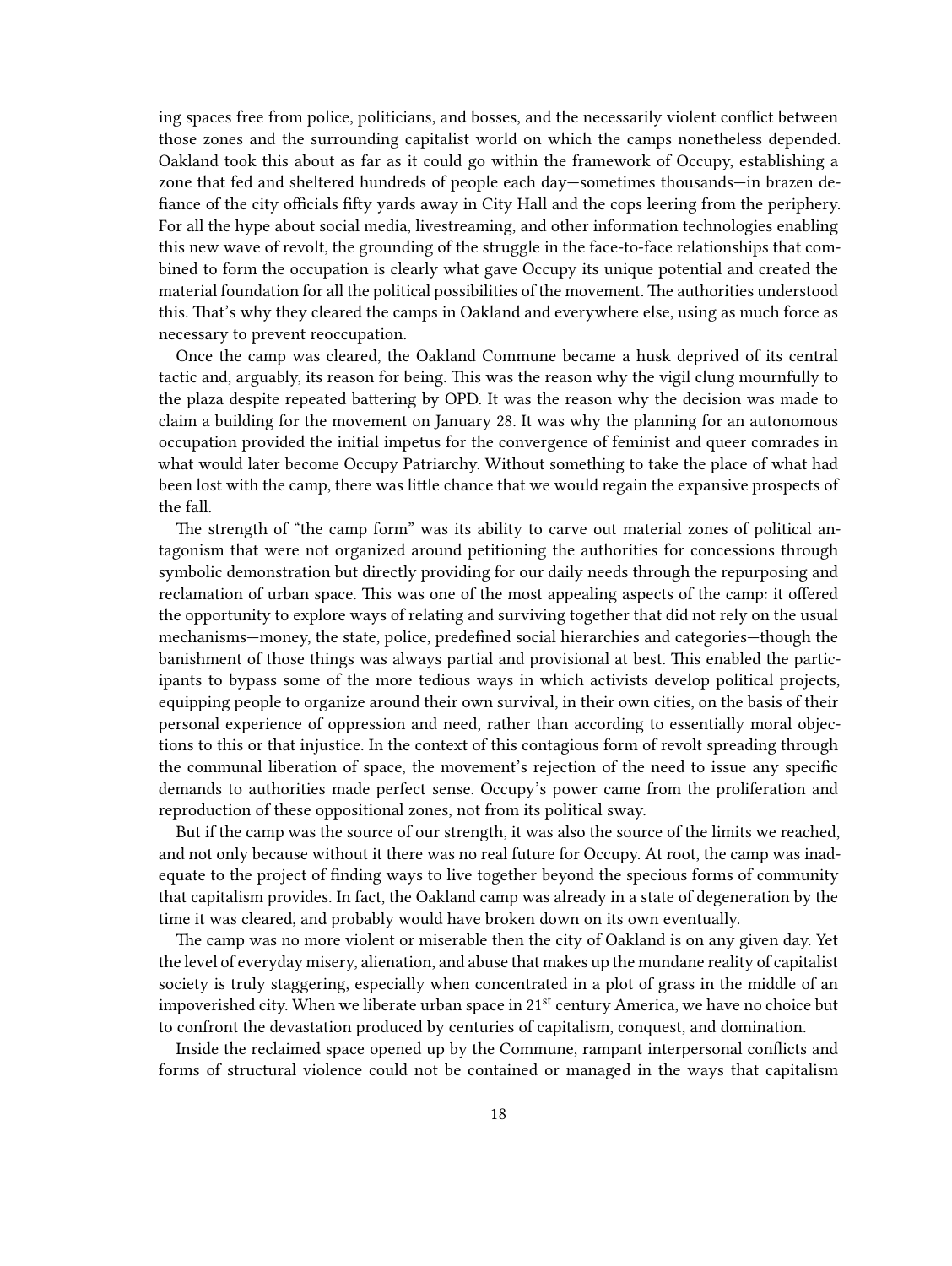normally does, through the violence of the police, the institutions of the state, or the readyto-hand hierarchies provided by money and commodities. We had to confront these problems collectively and directly. But to do so adequately would have required the expropriation of resources and space far beyond what was within the grasp of the nascent movement. It also would have required the audacious dedication of participants to transcend their atomized lives and constructed identities under capitalism, going past the point of no return. The failure to overcome these fundamental obstacles enabled power relationships built on patriarchy, white supremacy, and heteronormativity to reassert their dominance within the movement while undermining and repressing the vital new relationships that had emerged through the process of struggle. These were the underlying limits that led the Commune away from the reclamation of space that had provided the basis for its initial rapid ascent, and ushered in its six month decline, passing the point of no return as the horizons of struggle that led away from the camp hit dead ends in January 2012.

This is the double bind we found ourselves in: the camp was both inadequate and essential. A potential solution to this bind is contained in the concept of the Commune, by which we mean the projected translation of the principles of the camp onto a new, more expansive footing. Occupy Oakland became the Oakland Commune once it took the camp as the model for a project (barely realized) of reclamation, autonomy, and the disruption of capital on a much wider basis: neighborhood assemblies reclaiming abandoned buildings for their needs; social centers that could serve as hubs for organizing offensives and sustain all kinds of self-organization and care; occupations of schools and workplaces. These were the horizons that the Oakland Commune illuminated, in the positive sense, despite its limits. We believe it is likely that future struggles in the US will follow this trajectory in some way, using Occupy's attempted offensives and space reclamations as the foundation upon which something much larger, more beautiful and more ferocious can begin to take shape.

But the questions still remain: what would it mean to actually take care of each other and to collectively sustain and nurture an unstoppable insurrectionary struggle? How can we dismantle and negate the oppressive power relationships and toxic interpersonal dynamics we carry with us into liberated spaces? How can we make room for the myriad of revolts within the revolt that are necessary to upend all forms of domination? The effectiveness of any future antagonistic projects in the U.S. will be determined by our ability to answer these questions and thus transcend the limits that were so debilitating within Oscar Grant Plaza, forcing the Commune away from the very source of its power.

Another wave of struggle and unrest will undoubtedly explode in our streets and plazas sooner or later. Our task in the meantime is to cultivate fierce and creative forms of cooperating, caring for each other, and fighting together that can help us smash through the fundamental limits of contemporary revolt when the time is right. If we can make substantial strides beyond these obstacles, police attacks and jail sentences will be no match for the uncontrollable momentum of our collective force.

Some Oakland Antagonists, August 2013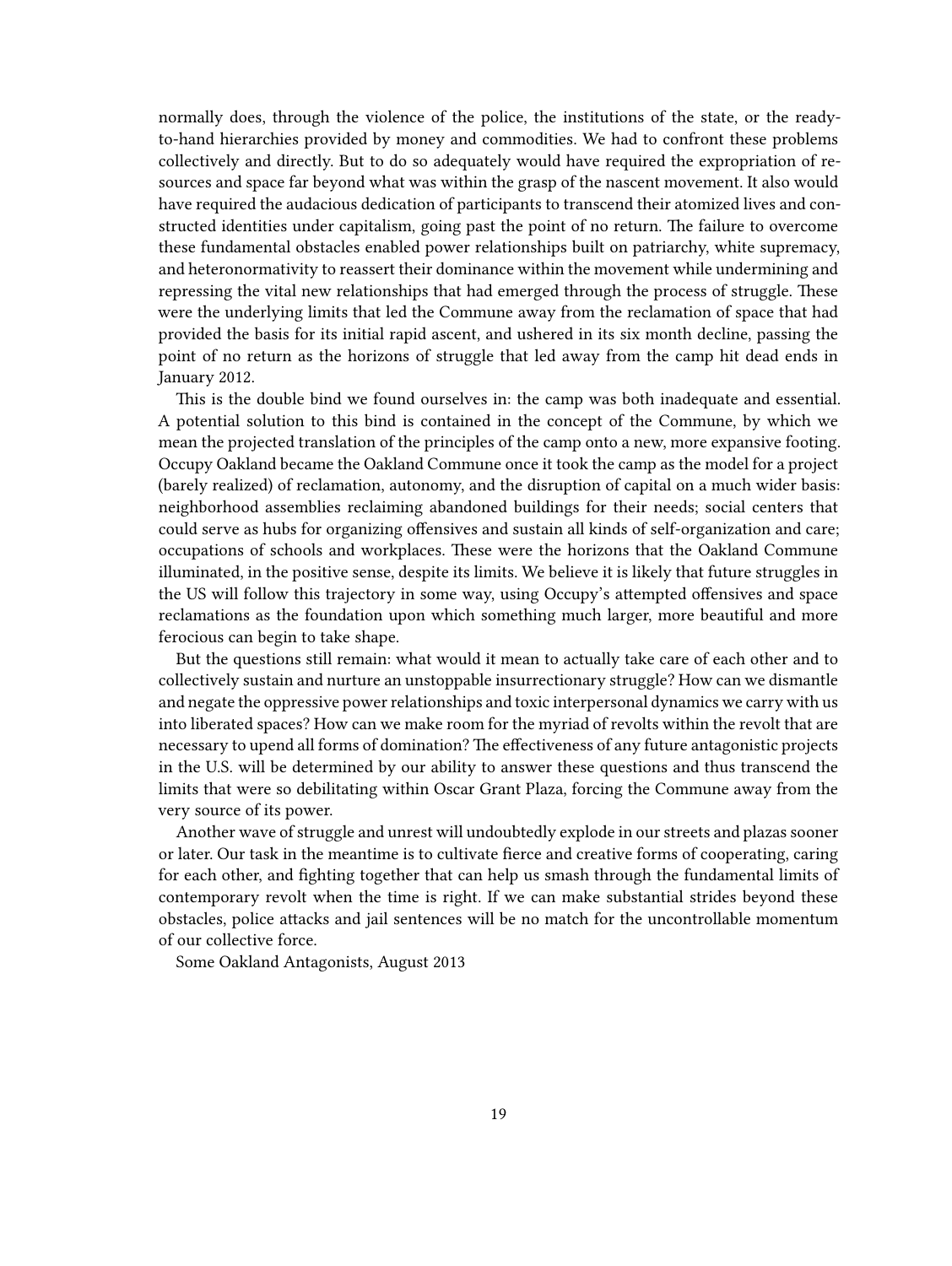# <span id="page-19-0"></span>**Barcelona Anarchists at Low Tide**

This is the third part in our "After the Crest" series, studying how we can make the most of the waning phase of upheavals. This installment analyzes the rhythms of struggle in Barcelona over the past several years, discussing the complex relationship between anarchists and larger social movements as popular struggles escalated and then subsided. It concludes with practical input on how anarchists can take advantage of a period of ebbing momentum.

For best results, read this in combination with our earlier features on Barcelona: "Fire Extinguishers and Fire Starters," describing the plaza occupation movement of spring 2011, and "The Rose of Fire Has Returned,", focusing on the general strike of March 2012. Together, the three pieces trace the trajectory of an upheaval from its inspiring but ideologically murky inception through the high point of confrontation and into the aftermath.

Anarchists in Barcelona played an important and visible role in the social upheavals of September 2010 to May 2012, which in their turn were an influential contribution to the global upheavals taking place in those same years. By the summer of 2012, in the Spanish state and elsewhere, these upheavals largely appeared to have subsided. Anarchists in Barcelona have faced a number of important questions and difficulties as a growing social disintegration contrasts with the earlier times of social coalescence. Will the gains won in those moments of rebellion be lost now that the prevailing social mood is one of resignation?

Whether it takes months or years, such gains are never lost, only surrendered. Social rebels can hold on to the strength they have won if they allow it to transform rather than expecting it to accumulate. It would be self-defeating to predict, from this vantage point in 2013, whether the anarchist struggle in Barcelona will lose ground or go back on the offensive, because that future rests largely on our own decisions.

## <span id="page-19-1"></span>**Timeline of Events**

2007: A conflict arises within the squatters' movement when one sector seeks legalization within a reformist discourse of housing rights. As a result, anarchists redouble their efforts to elaborate a critique of capitalist housing. They also question the practice of squatting for the sake of squatting.

End of 2007: CGT-led bus drivers' strike, with critical use of sabotage and anarchist solidarity, wins many of its demands.

Spring 2008: A campaign begins for the freedom of longtime anarchist prisoner Amadeu Casellas. A year later, a similar campaign begins for Joaquin Garces.

September-October 2008: US stock market crashes.

October 2008: In an action two years in preparation, populist but nonetheless practical anticapitalists in Catalunya use half a million euros robbed from banks through fraudulent loans to print and distribute hundreds of thousands of copies of a newspaper (published in three different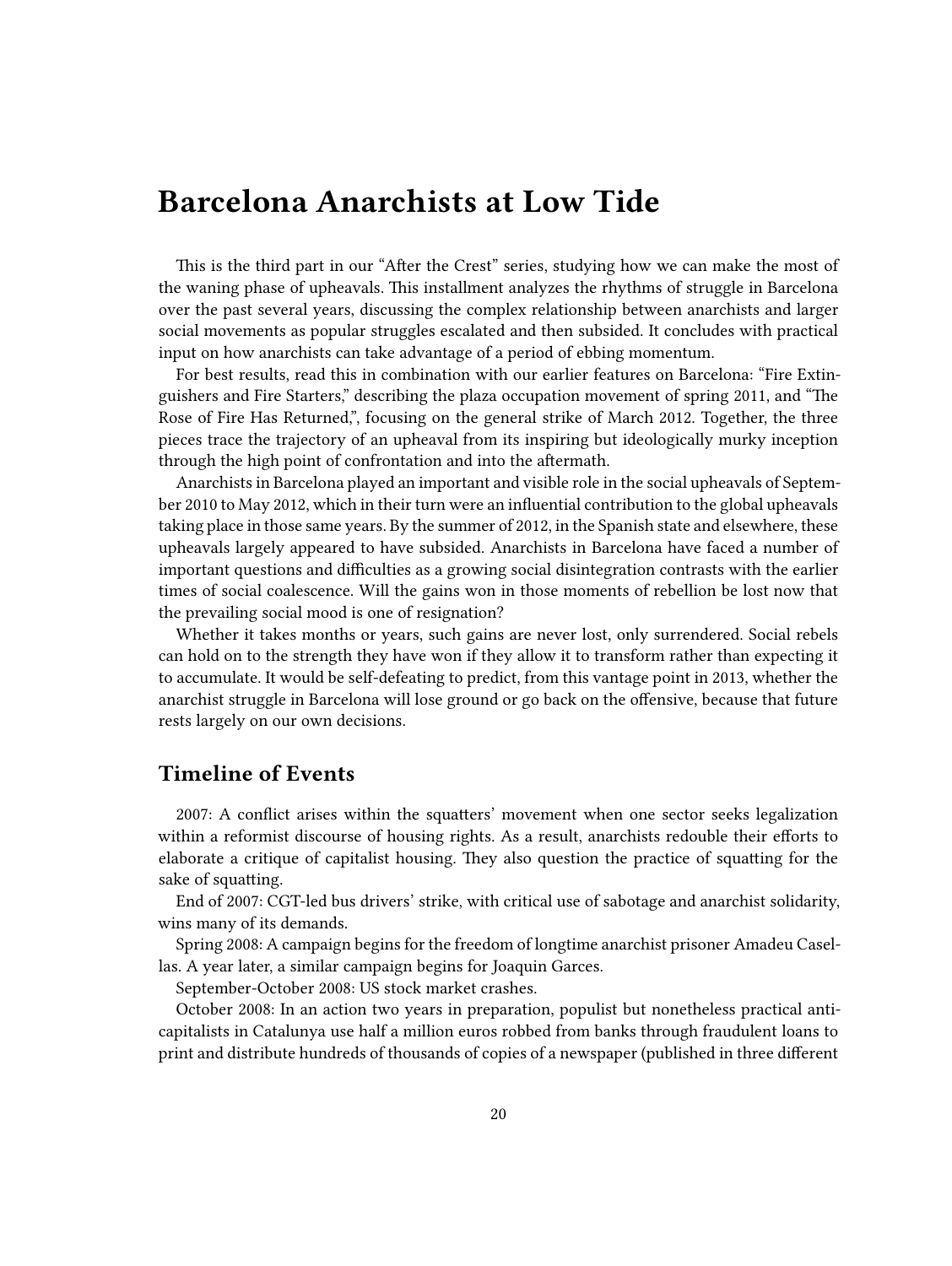volumes over the next two years) that criticizes capitalism and suggests alternatives. About three years later the group begins a complex of consumer and producer eco-cooperatives.

December 2008: Greece is gripped by an insurrection, with solidarity actions and important consequences in anarchist practice in Barcelona.

Spring 2009: A huge student movement against Plan Bologna austerity measures is killed off by pacifist leadership. Once occupied universities are evicted, the radical part of the student movement turns to squatting empty buildings and self-organizing a "free university."

2009: Barcelona witnesses a growth of coordinated solidarity actions and attacks in solidarity with anarchist prisoners and anarchists in Chile and Greece, as well as daylight attacks against targets that can be easily associated with housing and job precarity. The support campaign wins the freedom of Joaquin Garces.

Spring 2010: The government in Madrid announces the first of many rounds of austerity measures. In preparation, major and minor labor unions, along with anarchist and other groups, begin preparing resistance across the Spanish state. In Barcelona, the first neighborhood assemblies are also formed to organize the upcoming general strike.

September 29, 2010: General strike, with major participation and heavy rioting in Barcelona.

January 27, 2011: Minority unions, primarily the anarcho-syndicalist CNT and CGT, launch their own general strike, without the major unions. Participation is significant though far from total, and complemented by several significant sabotage actions.

May 1, 2011: In a collaborative effort between anarcho-syndicalist organizations, socialist Catalan independence organizations, and insurrectionary or informal anarchists, a combative May Day protest successfully wreaks havoc in a rich neighborhood for over an hour.

May 16, 2011: A day after major protests across the Spanish state, a group of 100 activists begin an occupation of Plaça Catalunya in the center of Barcelona. Within a few days, the occupation grows to 100,000 and beyond. The 15M movement is born. Subsequently, new neighborhood assemblies appear across the city, and a series of massive protests and blockades are organized.

Fall 2011: The movement against the privatization of healthcare in Catalunya peaks with numerous blockades and occupations of hospitals and clinics.

January 2012: Public transportation workers, largely organized by the CGT, betray their promises and sell out a week-long strike before it begins, making a deal that meets none of their initial demands and wasting weeks of organizing, much of it carried out by allies and transportation-users. Fortunately, that same week, a student strike takes over the streets. Students disobey their leaders, riot, and attack the media.

March 29, 2012: A general strike paralyzes the country. In Barcelona and other cities, protesters engage in the biggest riots yet.

May 1, 2012: The police militarize the streets, expecting possible rioting in the anti-capitalist May Day protest. Most anarchists, however, prioritize countering media and government discourses around the earlier general strike. Thousands of flyers are distributed.

October 31, 2012: The minority unions hold another general strike. This time, the CGT organizes peace police to prevent riots. Most anarchists do not solidarize with the strike, and it passes practically without notice.

November 14, 2012: The major unions together with the smaller unions carry out the next general strike. The neighborhood assemblies, largely weakened, and the informal anarchists, doubtful or uninspired, do not play a major role in preparing. In Barcelona, the protests during the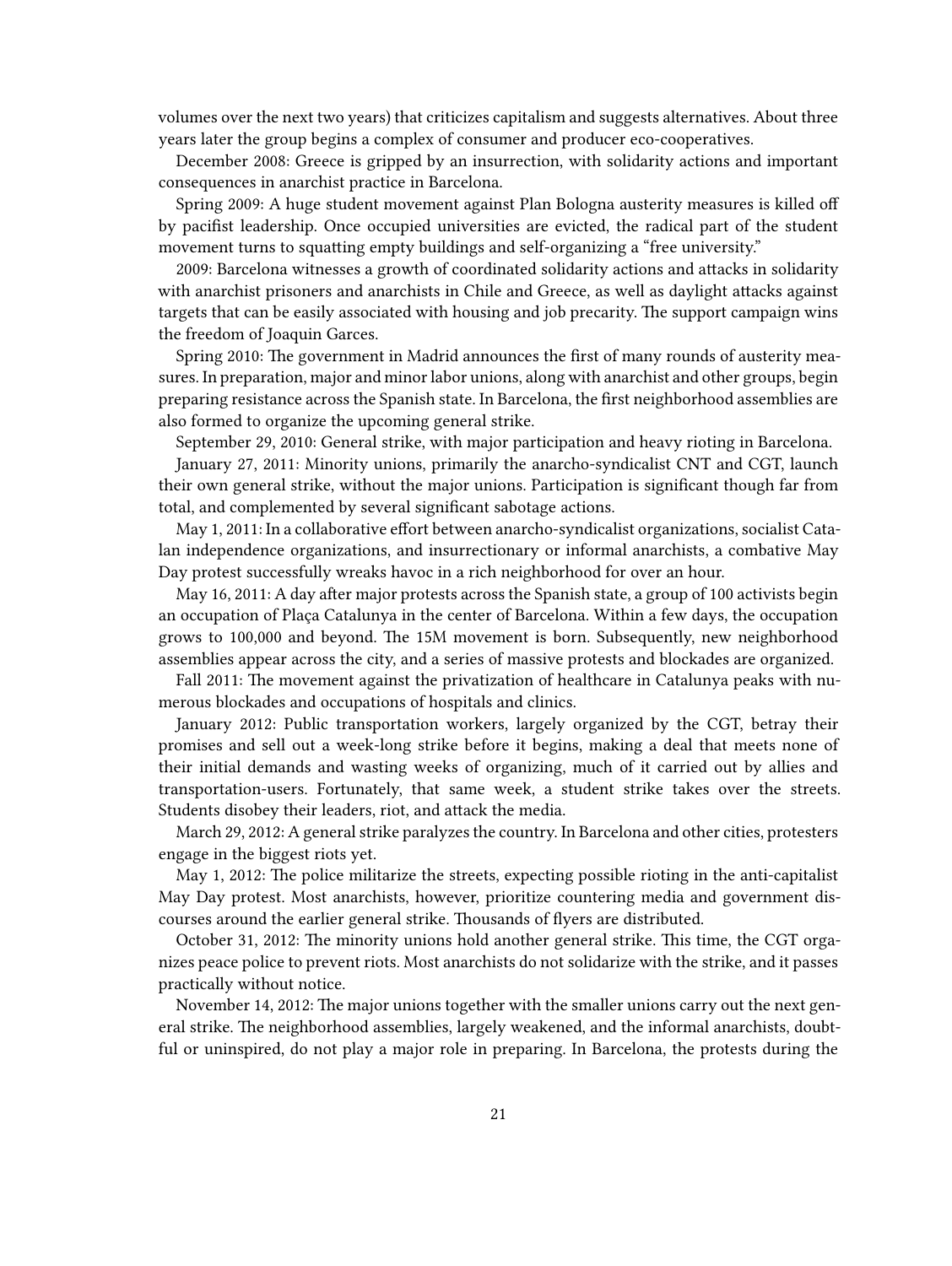strike are massive, but the police control the streets and brutalize people from one end of the city to the other. The general mood after the strike is of disappointment or powerlessness.

## <span id="page-21-0"></span>**Rhythms of Struggle**

The social upheavals in Barcelona were not caused by material conditions. The structures and traditions that became most important in the space of the revolt were already in place before the economic crash. And the greatest spikes in popular participation in the revolt were direct responses either to movement initiatives that resonated with people's perception of their problems, or to a perceived attack on their living conditions. Specifically, spikes occurred when the government announced an austerity measure—not when austerity measures took effect or the economic crisis as a whole began to be felt—or else when an initiative such as a strike or an occupation attracted many people and went off successfully. In other words, people's perception of their living conditions and the possibilities for resistance has proved more real than any objective measurement of those conditions on a material level, whether evaluated in wages, unemployment, or otherwise.

The key to gaining strength in times of social disintegration can be found in this approach. We are not mere subjects of social forces. On the contrary, we actively and confrontationally position ourselves to contradict the narrative that justifies or hides those forces. When the narrative depicted social peace and prosperity, we occupied a network of cracks in and margins of that prosperity, demonstrating that we were not content with the wages society was willing to pay us and that we knew we were not the only ones in refusal. When the narrative depicted change and reform, we positioned ourselves at the juncture of the mass of bodies beginning to appear in the streets and an imaginary horizon that contradicted the democratic ideology that mobilized and homogenized those bodies. When the narrative depicts disappointment and powerlessness, we approach the collapse of social movements with joy, because it unmasks the false promises of populists and reveals what is truly lacking for us to regain our lives.

Just as our actions had meaning in times of social peace—just as revolutions were not inevitable in times of austerity—our actions, our projects, and the positions we choose in relation to events can sometimes tip the scales to determine whether a social disintegration erases everything that was won in a period of revolt, or whether the lull that always follows the storm will soon be interrupted by another wave of revolt.

A simple comparison of events in the United States and events in Catalunya suggests that a highly disintegrated society is likely to sustain a single brief flare of resistance before normality resumes, whereas a more coalesced society can sustain multiple intense waves of revolt in relatively close succession before exhausting its hope and rage. Some of us hold that the activity of social struggles—understood broadly—is the best way to reverse the social disintegration caused by capitalism. The farmers and artisans who blindly resist modernization; the insurrectionaries who connect with popular rage; the activists who overcome themselves by spreading an ethic of mutual aid rather than the specialization of charity; the old people who insist on telling the sto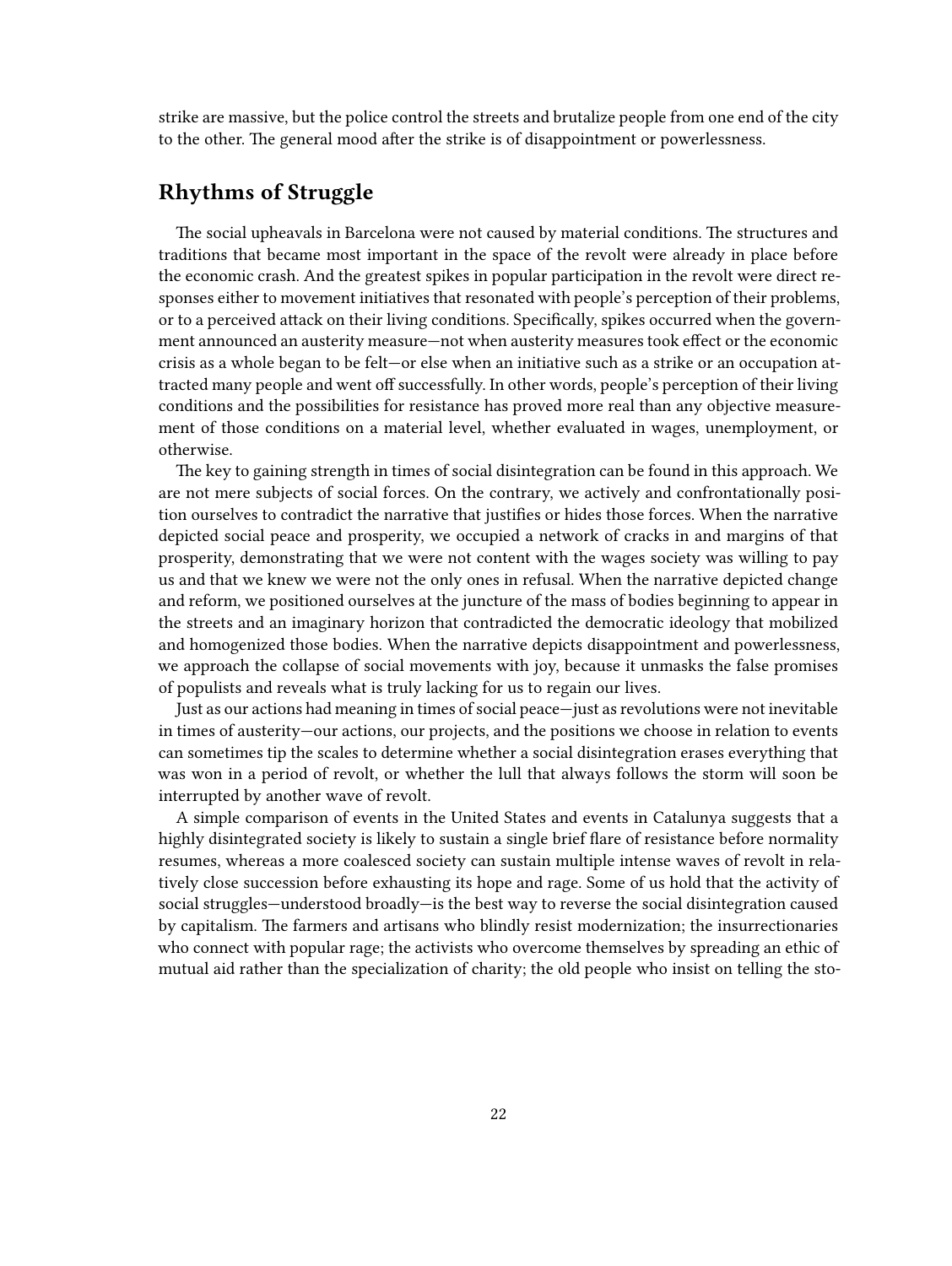ries of their defeat; and the artists who evade their own recuperation—all of them help society<sup>1</sup> to coalesce in the face of the disintegrating force of capitalism.

Just as the more densely knit society can sustain the reverberations of revolt for longer, the places within that society where comrades seek and generate conflict as part of an ongoing effort will not fall back into silence as quickly. In Catalunya as in the United States, a successful projectuality has allowed certain towns and cities to maintain more intense struggles where all around them the social peace has already returned. Revolt moves through the social body, but its specific functions may be performed by any of that body's cells. We are not external to the body, as a surgeon, a sociologist, or a vanguard, but neither are we its prisoners.

We imagine that it will be the concussiveness of repeated outbursts of revolt, and not the geometrical growth of a social movement, that will destroy the current structures of governance, the way the intense vibrations of an earthquake or avalanche liquefy the hardest materials.

If this is correct, one of the vital tasks of rebels is to unlearn the mechanical motions of the Left and the fatalistic expectations that a mechanical worldview inculcates, and to relearn rhythmic cycles of struggle. The Anarchist Space

A couple years before the new social movements broke out, many anarchists had already begun to change how they interacted and how they positioned themselves in relation to the rest of society. This enabled them to be much more effective in the social coalescence that occurred from the general strike of September 2010 through the 15M movement to May Day 2012; to play a role in extending and radicalizing that coalescence; and to hold on to a good deal of potential as it began to fade away.

In the previous century, the anarchist space in Barcelona—the terrain of struggle which anarchists inhabit and help to create—has changed in shape and density numerous times. I would identify three different forms this space can take: a unified space, which is held together by an organizational center of gravity, with communication occurring primarily within a singular organizational set of boundaries that can presume to represent an anarchist movement; a segmented space, which is divided between multiple centers that generally do not overlap or communicate; and a fragmented space, which is comprised of numerous distinct groups or currents that, despite differing and often conflicting, intersect and overlap to an untraceable degree, so communication and connection are networked intensively. In their long history in Barcelona, anarchists have always been most effective when their space was fragmented.

An increase in their strength, or the potential loss of that strength, has generally led them to unify their space of struggle. Unified spaces have generally precipitated major defeats, as the weaknesses of a single line of struggle can affect the entire movement.<sup>2</sup> The contrasting interpre-

 $1$  While it does encourage us to think of the ways that power is diffuse, not simply a top-down imposition that we suffer passively, the identification of "society" as the enemy reveals a disturbing ignorance as to what exactly the State forcibly disintegrated and reconstitutes with the bonds of nationalism and the Spectacle. It is this same unknown that palpably coalesces in the space of the riot and of struggle more generally. Margaret Thatcher's assertion that society does not exist, only the Market, was less an observation than the mission statement of capitalism.

 $2^2$  A classic example of this would be the disastrous strategy of collaboration with the republican government chosen by the CNT in July 1936, and their ability to suppress other strategic tendencies, such as the illegalist tendency of some Italian and Catalan anarchist expropriators in Barcelona, and the insurrectionary tendency of the Friends of Durruti group—not to mention the critical voice of Durruti himself, before he was killed by the Stalinists. The anarchist space throughout the Spanish state was far more heterogeneous and fragmented before the Civil War than is generally recognized. Dozens of different currents and tendencies were active, sometimes in conflict, sometimes in harmony. When the FAI succeeded in its important mission of blocking the syndicalist takeover of the CNT, around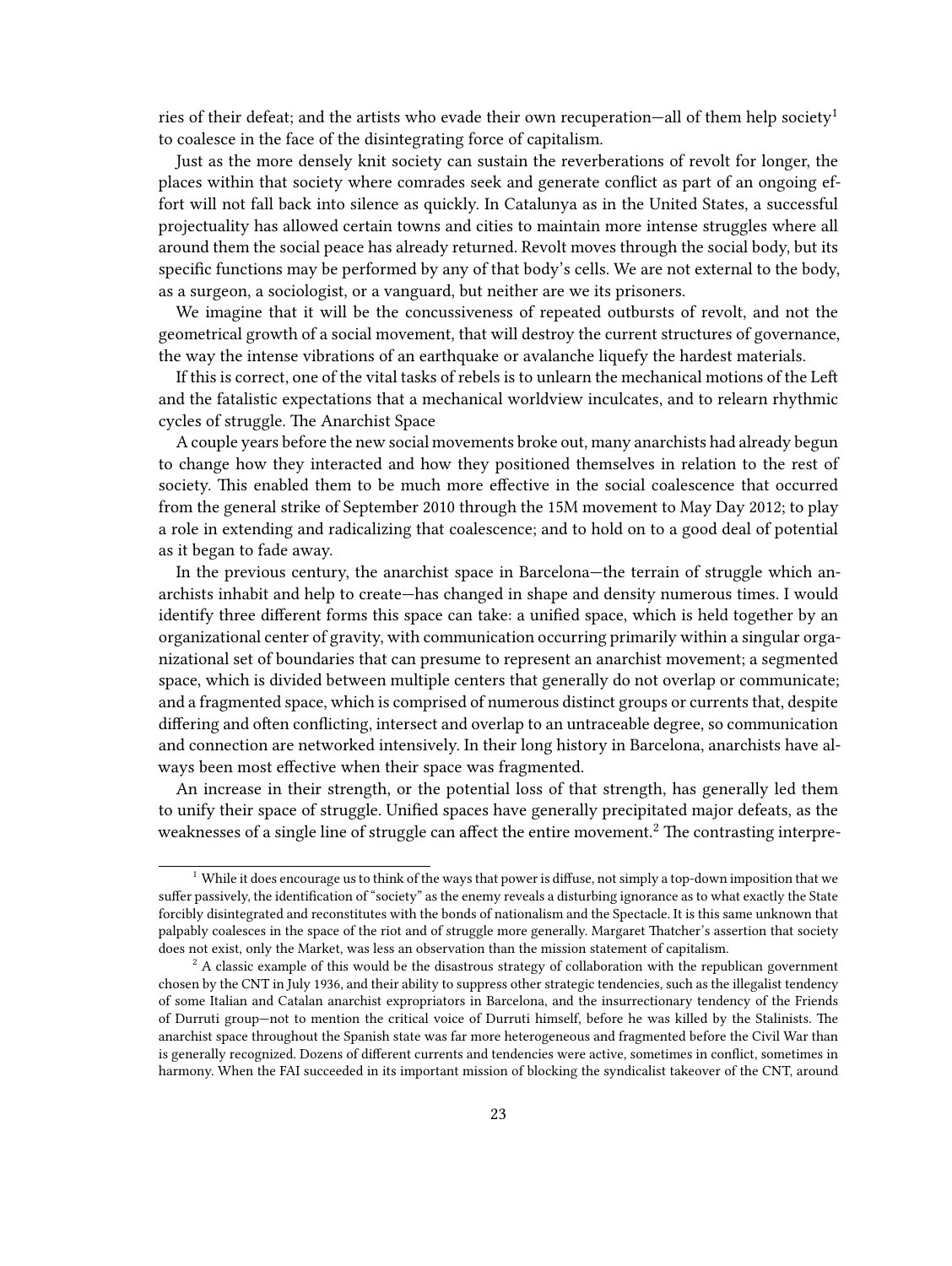tations of those defeats have repeatedly led to the appearance of a segmented anarchist space. In the last thirty years, the anarchist space in Barcelona has gone from unified, to segmented, to fragmented.

The last change occurred primarily between 2008 and 2012.<sup>3</sup> It was visible in the exodus of anarchists from the squatting bubble, in the bus drivers' strike of 2008, in increasing attempts at citywide or regional coordination through 2009 and 2010, and afterwards in participation in neighborhood assemblies, plaza occupations, citywide coordinating groups, campaigns against foreclosures, campaigns against immigrant detention centers and raids, and labor assemblies for the organization of strikes. Clearly, the increase of popular resistance and the erosion of social peace helped to strengthen the anarchist space and created many more opportunities for methods of non-unified coordination to be put into practice, but the fragmentation of the anarchist space which also made it impossible for any one part to dominate the others, and compelled anarchists to seek shared spaces—was already a fact.

Throughout these moments of growth, a major strategic tension has played out between those who sought to unify the anarchist movement and those who fought to preserve its fragmentation. Neither Recuperation Nor Repression

In part because of the change in how most anarchists are positioning themselves, neither recuperation nor repression has been able to suppress the upheaval.

Initially, most anarchists positioned themselves in such a way as to not have any hope of nourishing or influencing the revolt. They either accepted it uncritically, happy that other people were finally taking to the streets no matter what their motives or expectations were, or else they dismissed it as reformist.

This dismissal reveals an important miscalculation. By correctly characterizing the new neighborhood assemblies or the occupation of Plaça Catalunya as "social democratic," radical anarchists obscured what proved to be the more important characteristic: that these spaces were spontaneous and not institutional (at least, not yet). Characterizing people or spaces as reformist is erroneous, even if factually accurate, because reformism is an institutional force that captures people and spaces, rather than an essence that emanates from them. Anarchists who were justifiably concerned with avoiding reformist strategies walled themselves off from new relationships, not realizing that spaces of encounter always have revolutionary potential. The people who fill those spaces initially enact reformist strategies because that is what they know. The structures that institutionalize those spaces are imposed afterwards by internal or external recuperators.

The mistrust of reformism was overcome the same way in Plaça Catalunya and in the neighborhood assemblies. First, a couple of the more adventurous, eccentric, or leftist anarchists began to participate. Some of these felt comfortable in the new spaces, others were wary, but all of them were able to share space with reformists, either out of tolerance or thick skin. Then they spread

<sup>1934,</sup> they also initiated the unfortunate unification of the anarchist space within and under the CNT. It is possible that this unification already bore rotten fruit in 1934, when the anarchists failed to show effective solidarity with the insurrection in Asturias, although it would take more reading to confirm whether the CNT's organizational hegemony hindered solidarity.

<sup>&</sup>lt;sup>3</sup> Of course, its roots can be traced back further, as when insurrectionary anarchists were expelled from or broke with spaces controlled by anarcho-syndicalists (1996), were subsequently defeated by repression in the space they had created for themselves (2003), and took refuge in the space created by squatters or returned to resume a direct engagement with the anarcho-syndicalists in the space of the CNT. This interpenetration helped lay the groundwork for the subsequent shattering of the previously segmented anarchist space.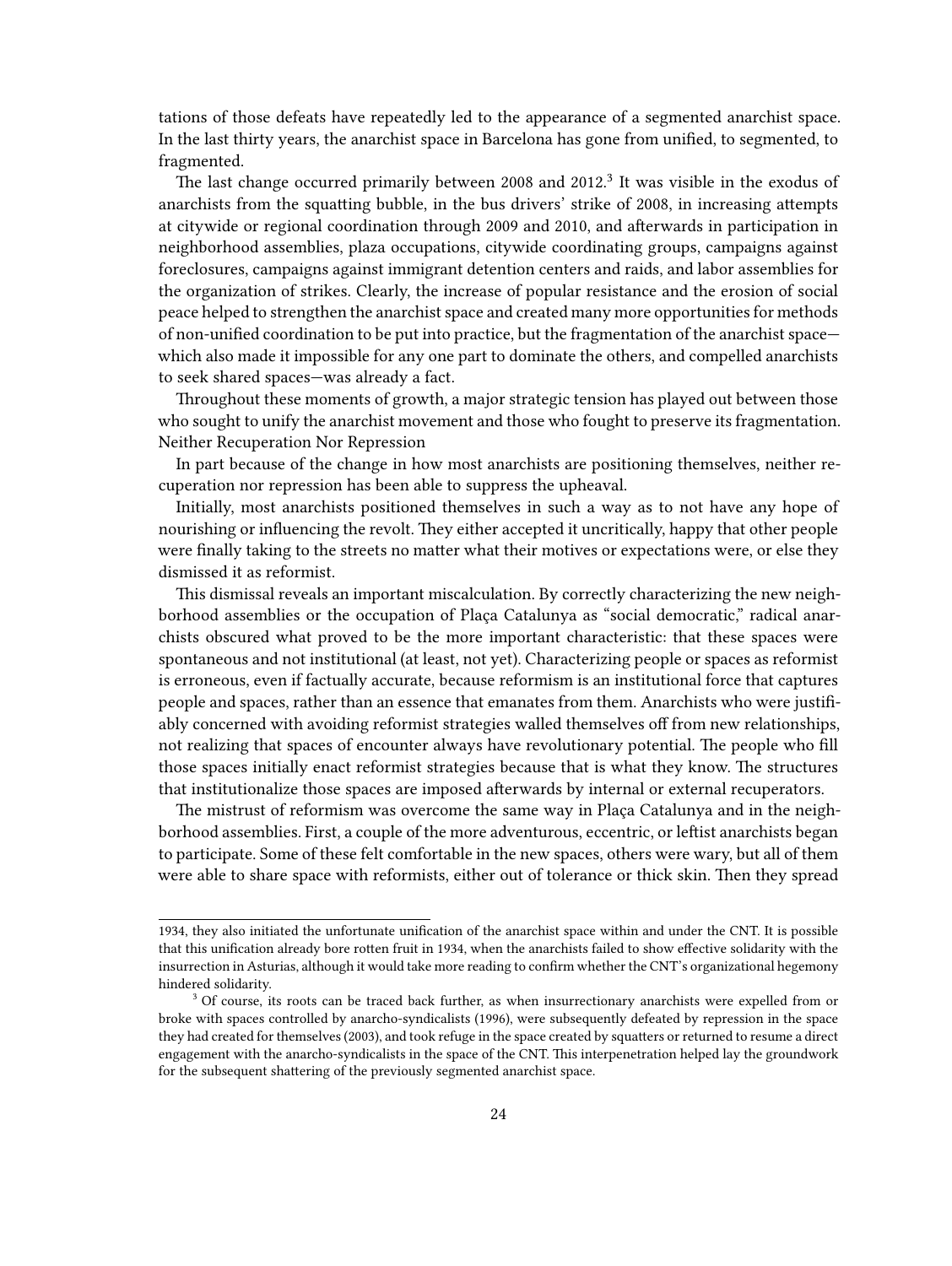the word within their circles, and soon it became popular for most anarchists to attend these heterogeneous spaces, though how they participated varied greatly.

This pattern defied a number of my expectations, though it makes sense in retrospect. Those with the sharpest social intuition, who arrived early in the spaces that later proved to be of great importance, were hippies, leftists, and, only very rarely, combative anarchists. Later, the insurrectionary anarchists and the intensely activist anarchists<sup>4</sup> flooded in. The activists tended to build up the structures of the assemblies and occupations without trying to distill their revolutionary potential or criticize their social democratic anxieties; on the whole, they avoided practices that would generate conflict with their newfound allies. Of the insurrectionaries, some denounced the hypocrisy of a spontaneous movement that in one moment called for revolution and in another discussed getting rid of bad politicians or rescuing the welfare state. Not realizing that incoherence is a constant feature of life under capitalism, for anarchists as well as vaguely upset citizens, they turned their back on the new movements. The others stayed, seeking a balance between conflict and connection. Their conflictive approach drove them to seek fault lines and drive them open, while also trying to be part of a constantly expanding web of relationships.

Simultaneously, the new practice of engagement dovetailed with anarchist support for the general strikes. The strike was already an accepted tradition of struggle, and anarchists in particular have a long history of organizing them, so it was less a leap of faith for anarchists to work with unionists, influencing the outcome and character of the strikes. Their distrust of unions (which many CNT members share) helped rather than hindered their ability to radicalize the strikes, as long as they were willing to engage in some way.

As anarchist engagement in non-anarchist spaces brought clear results, many anarchists adopted a practice of participating in spaces of encounter and fostering relationships with people in institutionalized dissident organizations, while never joining those organizations. This positioning enabled anarchists to keep leftist institutions in check, holding them up to the radical values they purport to espouse and criticizing their betrayals more directly. It is possible that this is one reason why the social struggles in Barcelona have not been recuperated.

Another reason is that there has been no unified strategy of recuperation. The labor unions once occupied the critical position, enabling them to recuperate the most threatening of struggles.<sup>5</sup> But new activist formations like Real Democracy Now have shown the most potential to

<sup>4</sup> Those who, in my mind, have carried on the methods of the antiglobalization movement without learning most of its critical lessons.

<sup>5</sup> One might argue that a change in the physical content of labor has made unions less relevant. But in the case of Barcelona, while factory labor has clearly declined and the service industry blossomed, this does not seem to provide a satisfying explanation. In the '20s and '30s, two of the largest (and most radical) sectors in the CNT, as well as two of the largest trades on an absolute scale, were the wood workers' and bricklayers' unions. The workers in those unions were (un)employed overwhelmingly by the construction industry, which was far more precarious and short-term than factory work. Construction work tended to be given out on a per job basis. It did not generate either the sense of neighborhood or the relatively stable collective relationships that the factories did. And for the dispossessed peasants who made up the ranks of those unions, the new forms of mass construction hardly constituted skilled labor. In other words, work in the construction industry a hundred years ago was not so different from work in the service industry today, an industry that employs the vast majority of Barcelona's underemployed anarchists. Yet those anarchists do not have a union. I would argue, in very unmaterialist terms, that the key shift has been cultural. The proletarian identity has been eroded and replaced by a democratic identity, aided by the strategic extension of commodities into the lives of the poor, and by the even more strategic universalization of bourgeois culture through television. In fact, it was probably the survival of strong feudal characteristics in Spanish society, and not the reality of factory labor, that enabled the exploited to identify so clearly as proletarian when they came to the city a hundred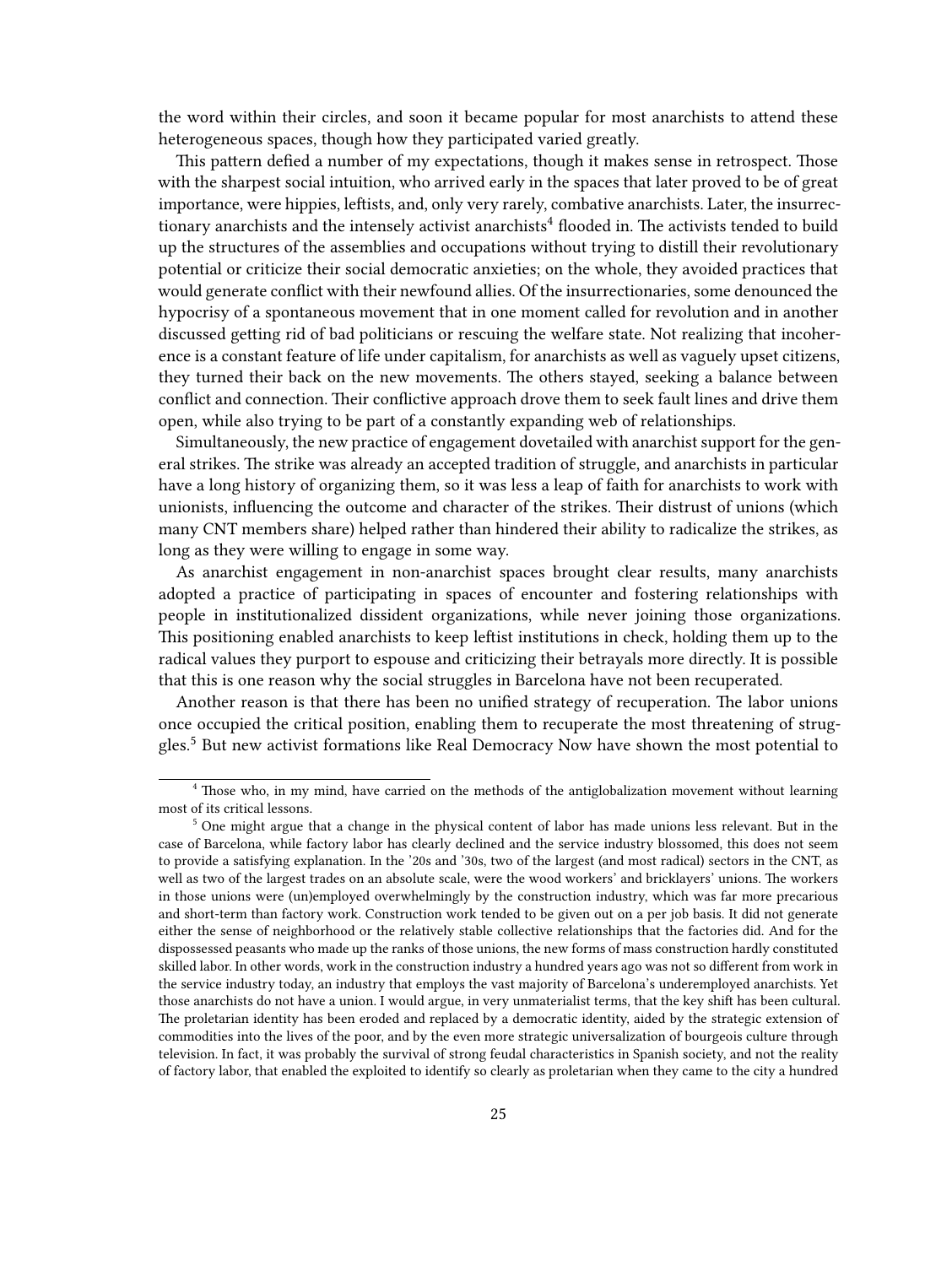capture popular outrage and redirect it towards superficial democratic complaints that focus on politicians and civic forms of participation. It has been in the organizational interests of unions to pull the focus of complaint back to the terrain of economics and labor—though this seems to have infected that terrain with the practice of assemblies and self-organization that was being co-opted by democracy activists. Thanks to the jockeying between competing would-be recuperators, the hollow discourse of the democrats has been contaminated with questions of economy, while the vertical terrain of the unions has been undermined by a renewed tradition of self-organization.

Recuperation is still a danger, and some would say the anarcho-reformist CGT (the third largest labor union in the country, a split from the anarchist CNT) is the most capable of synthesizing these two strategies of recuperation. In the meantime, both the terrain of labor and the terrain of democracy are constantly destabilized by radicals who bring an anti-authoritarian and anticapitalist vision. However, as labor and democracy are recuperative lenses placed on top of the fundamentally radical fields of sustenance and organization, it is probable that even if nobody employs a successful strategy of recuperation, as long as radicals do not succeed in shattering the recuperative lenses already in place, ongoing social conflicts will not be able to develop a truly revolutionary character. Nonetheless, a conflict that cannot be recuperated will continue to destabilize the State.

One of three things could happen that would make anarchists incapable of preventing ongoing attempts at recuperation. If the media, aided by anarchist arrogance, succeed in isolating anarchists from broader movements, then the unions, activist organizations, and left-wing political parties will be able to bind social struggle within a discourse of democracy, rights, and reform. If anarchists give up their conflictive attitudes out of fear of some greater evil (such as fascism, which will be discussed presently), they will not be able to expose and criticize recuperators in the movement. Finally, if they unify and become a movement with which the unions or activist formations could negotiate, they will end up legitimizing the power of would-be leaders, and they will lose the ability to interact in a fragmentive way with other sectors of the movement. A fragmentive interaction is crucial in that it allows anarchists to criticize and create relationships simultaneously, thus generating a multiplicity of forms of both criticism and relation, undermining homogeneity and discipline in non-anarchist sectors of the social movements and potentially extending fragmentation well beyond the anarchist space.

Repression has not failed for lack of effort by the police. Police harassed neighborhood assemblies occupying plazas or marching in the streets, they brutally evicted the Plaça Catalunya encampment, they arrested twenty-two people for attempting to blockade Parliament, they arrested large numbers of people after every riot including over a hundred after the March 29 general strike, they have imprisoned people, they have inflicted permanent injuries upon several people, and they have introduced new laws and surveillance measures that constitute a serious crackdown on popular struggle.

But at every step, spreading resistance has discouraged the authorities from continuing these campaigns of repression. When they arrested a list of mostly anarchists for spitting on or assaulting politicians during the June 2011 blockade of Parliament, spontaneous solidarity protests numbering in the thousands took to the streets, covered the walls with graffiti, and rained abuse

years ago. Although the unseen purpose of their wage labor was to unify them with their bosses, they transposed the peasant/lord division from the countryside to the apparently similar but essentially different inequality they found in the city.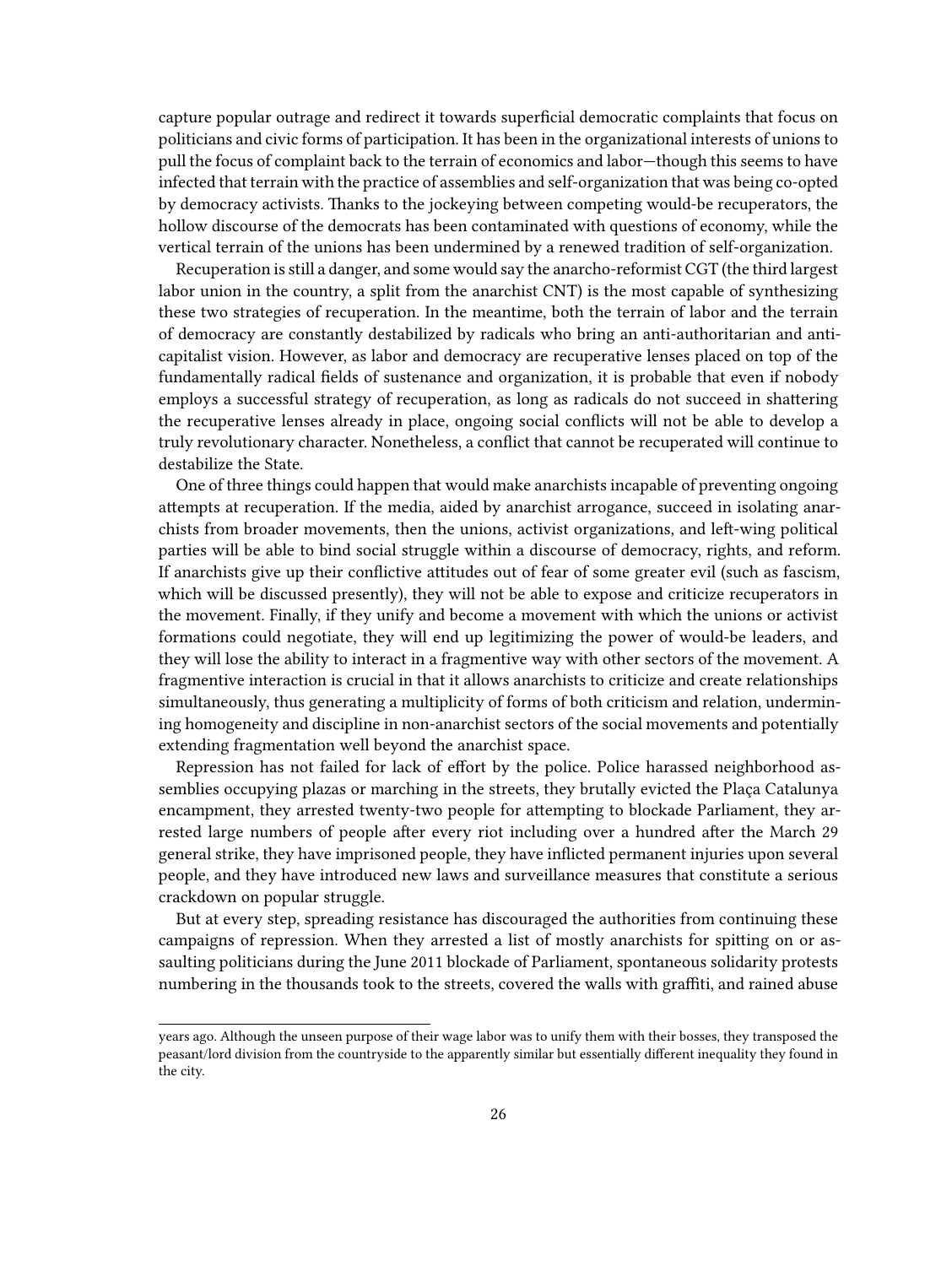upon the police. Neighborhood assemblies took up collections for their legal costs. Even though the pacifist leadership of the 15M movement, together with the media, succeeded in demonizing the violence of blocking streets and spitting on politicians, when specific people were arrested for that violence—people whom their neighbors and other protesters had gotten to know in the neighborhood assemblies or elsewhere—the entire movement claimed them as their own. When the repression failed to isolate the bad protesters and only brought more people out into the streets, the government quickly scaled down the attention they were giving to the case and quietly left it on the back burner.

A similar thing happened with their new public snitching website, inaugurated to encourage good citizens to identify rioters from photos taken during the March 29 general strike. On the whole, anarchists responded with a clandestine mentality, assuming the reality of repression and staying low or preparing to go into hiding. Fortunately, socialist independentistes, parents, and neighborhood assemblies protested the snitching website publicly, flooding the streets in indignation or refusing to accept the criminalization of rioters. After a few weeks, the government took the website down. Metamorphosis: Shifts and Seasons

If the social upheaval in Barcelona was neither recuperated nor repressed, why has it faded away? Although some important errors and weaknesses did contribute to its decline, the decline was inevitable and even healthy.

Both leftism and the rationalist worldview it stems from train us to view the world in an unrealistic way. This generates false expectations and false criteria with which to evaluate our struggles. The crux of the matter is that we are not the abstract value both Capital and the Left see in us: we are living beings with our own autonomous rhythms that constantly fly in the face of managerial strategies and social mechanics.

People took to the streets with a social democratic idea of revolution. Encouraged by pacifist assurances about "people power," by media misrepresentations of the Arab Spring or the Color Revolutions, by Hollywood fantasies like the revised ending of V for Vendetta which subsequently found its way into specifically cyber-activist portrayals of revolution like the one projected in Zeitgeist 3, they thought they could bring power to its knees simply by taking to the streets.

When this proved false, they experienced the great emotional force of disappointment. This disappointment was delayed by the initial rush of overcoming alienation in the blossoming neighborhood assemblies, or by the recurrences of the dream of people power fostered in the massive protests organized every few months out of the 15M phenomenon. But when the assemblies shrank and the protests did not bring the results they were looking for, there was nothing left to hold back the disappointment.

When people disappear, it turns out that their eyes go first, and their ears linger a while longer. We can react to their disappearance as a completed fact, concluding that the others were never really in the struggle to begin with and giving up on the conversation that had begun with them. Or we can recognize that the disappeared are really only half-disappeared, that they are still there, blind and invisible, listening. When we continue the conversation, banging on bank windows, taping open the gates of the metro, setting off fireworks at noise demos, the half-disappeared can hear this, and they understand it to be an invitation back into the streets. That invitation is first of all a demand that they rethink their vision of the struggle. Those who do come back, come back stronger.

And even those who never go away do not stay in the streets consistently. They are for ever coming and going, deciding whether to let their projects die or try once more to resuscitate them.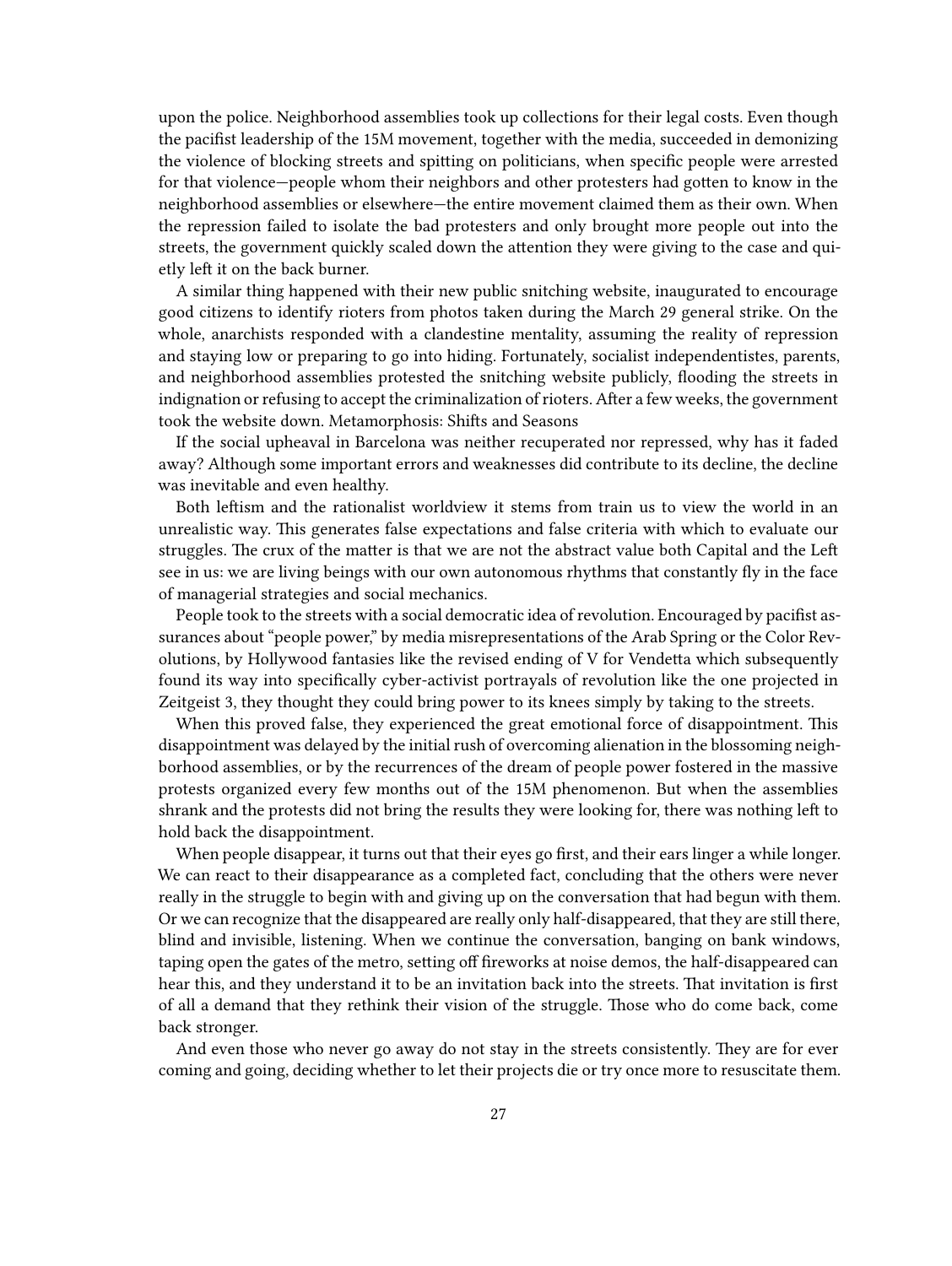We have to recognize that even those who dedicate their entire lives to the struggle must also have their seasons.

Earlier, I described the struggle in a time of social coalescence as a constantly expanding web of relationships. That expansion gave people a new pulse. It contradicted the unflagging march of alienation. But when it seemed to subside, people lost the collective heartbeat they had only just found.

They did not lose the pulse because it had disappeared, but because the expansion that gives it meaning is not quantitative. It is no mistake that the science of Capital teaches us to recognize only one form of expansion. Because we are blinded to the horizons towards which the social body expands, we lose hold of it and fall back to the flat reality of alienation. Sadly, the same magic that makes the social body stronger than the chains of the State also shakes off those who have been trained to think geometrically, as much as they would like to remain in the presence of that new and growing collectivity.

# <span id="page-27-0"></span>**When one catches a dragon by the tail, one must never expect a smooth ride.**

The intensification of relationships that goes hand in hand with the coalescence of society is never a quantitative growth. It occurs in multiple dimensions at once. The tendrils of the web surge forward, capturing new space, linking new bodies, and then contract, deepening the intensity of those links. Just as the visible growth of a tree needs the attendant growth of the roots, a social struggle needs moments of subterranean expansion.

In Mediterranean Barcelona, the heat of high summer makes it easy to recognize that the dog days are not moments for going on the attack or sitting through meetings, but for relaxing, exalting the body, and reflecting on recent struggles and the upcoming autumn. But the leftist obligation to produce motion often deprives us of winter. All people in struggle need a time to confront their despair, lick their wounds, and to fall back on the comforting bonds of friendship. Not realizing this animal necessity, many anarchists exhaust themselves by trying to maintain a constant rhythm, or they mistake a slowdown for a loss of strength, and they allow their gains to be washed away. But winter can be an important time to hunker down, to carry forward the projects that sustain us (and realize which those are), to test the strength of new relationships, and to sound the depth of one's community of struggle.

These rhythms are not uniform, just as one winter is never the same as the next. Some winters, people light fires in the open and stand by them until spring, as the Greek comrades did in 2008, which we tried to imitate, in a way, in 2010. Other winters, everyone retreats to their private hearths, as at the end of 2012. But was that a defeat?

After the general strike of September 2010, anarchists discovered that there was tinder everywhere. They stayed busy in their burrows and prepared another great fire before the winter was out, and the general strike of January 2011 lit the way to May Day and the plaza occupation movement. With all the activity, that summer was short, and people were beginning to tire by autumn. The fall of 2011 was not the "otoño caliente" (hot autumn) everyone was expecting, informed by the logic of geometric growth. In their shrinking neighborhood assemblies, some new spaces of encounter, and the persisting spaces of coordination with the unions, people just managed to hold on through winter, riding the last of the wave that had begun in May. They kept their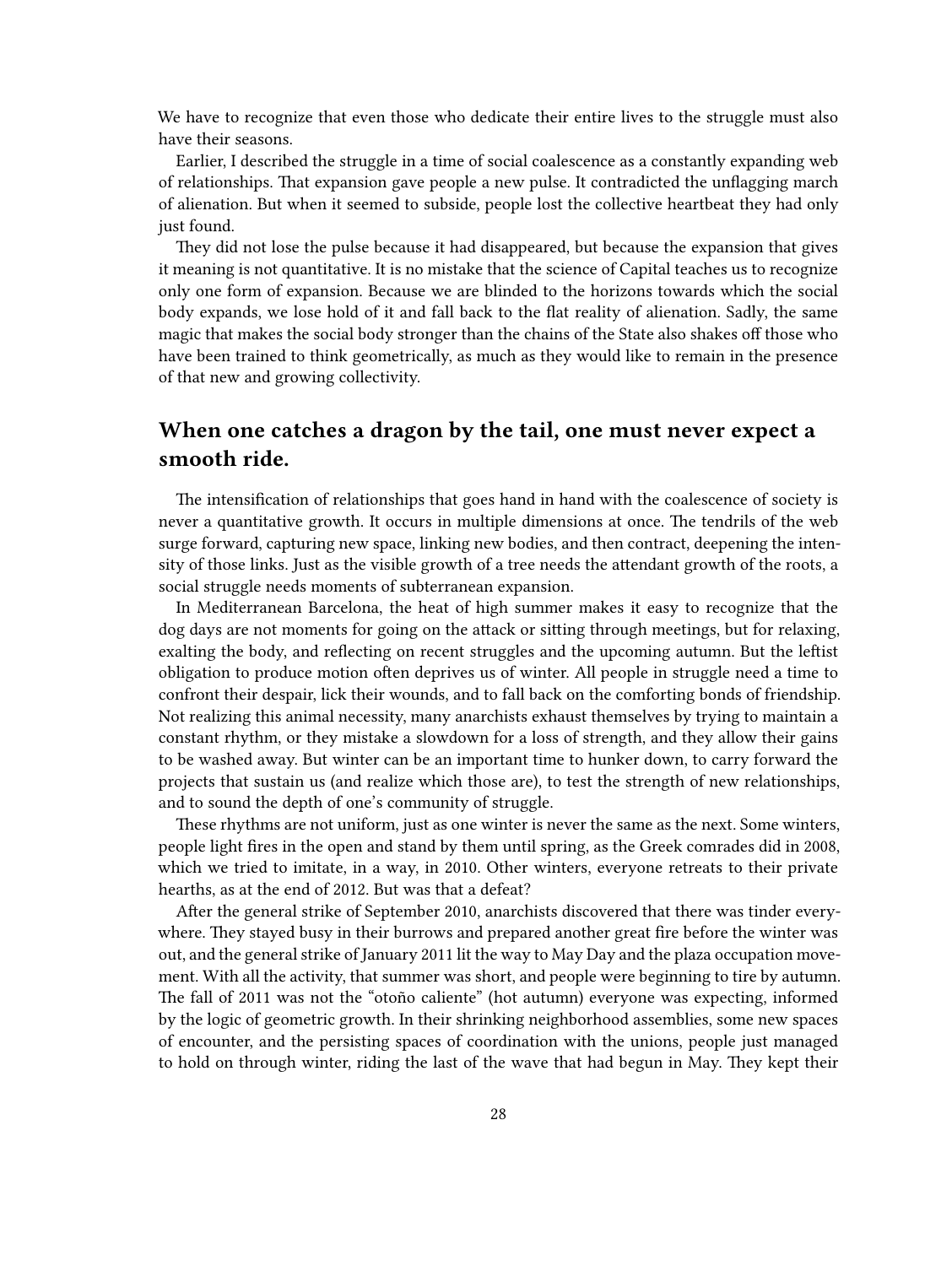dreams and memories intense through lively debate, so that when the two major unions were finally forced to call a new general strike by an even greater round of austerity measures, people threw themselves into organizing it, and what was created exceeded everyone's expectations. Through force of will, people stayed on their feet despite heavy blows of repression. Striding forward, they made it through May Day, 2012, long enough to take the streets without being intimidated by the immense police presence, and to counteract the media narrative about the March 29 riots with an onslaught of flyers, posters, and graffiti.

After that, the social body fell asleep. The summer was long and pacific. In the fall people rallied to prepare a new round of strikes or to stop the growth of fascism, but could not see clearly how to carry those struggles forward. The next general strikes sputtered forward ineffectively, and in winter people holed up in small group projects they had created with friends, whether or not those projects had proven effective in the last months. These included specifically anarchist assemblies that organized debate and propaganda, neighborhood social centers, distros, free stores, or mutual aid networks intended to encourage anarchist responses to problems of job precarity or home foreclosures.

Narrated as the movements of a great social body, this rhythm of rise and fall makes perfect sense. After such gigantic efforts, the collectivity needs to sleep, and that sleep is not a form of weakness but a necessary activity in which gains can be solidified. Yet many people experienced the exhaustion of the social body as defeat, as loss. In accepting this as reality, they will learn all the wrong lessons, rather than identifying the activities most crucial to the moment.

To a slight extent, because conversations about a rhythmic rather than geometric resistance had already begun to take place, comrades in Barcelona were able to shift their focus, despite widespread feelings of defeat. Anarchists gave priority to groups of a newly expanded affinity, in which they worked together with comrades whom they had gotten to know in the recent upheavals. They debated, they recovered their energy, and they strengthened friendships new and old. If the recognition that a slowdown was inevitable and healthy had been generalized, they might have carried out these activities with a sense of triumph and innovation. Instead, most comrades had the attitude that they had to be content with an inferior kind of activity, because it was the only activity that seemed possible in the moment. Thus, they correctly took advantage of the lull to debate the hot moments of struggle of the previous months, but they failed to recognize the particular value of that moment of social slumber.

The moment also demanded that anarchists strengthen their relationships of difference, seeking out the sincere neighbors, coworkers, and other people they had gotten to know in heterogeneous spaces such as the neighborhood assemblies. These were the people with whom they were losing contact due to social disintegration. It is of the utmost importance to resist that social disintegration, to seek out recent acquaintances and continue solidifying relationships. Obviously, it is much easier to struggle together with comrades of affinity in moments of social peace or defeatism, especially because so many other people ceasing struggling in these moments. But we must not confine our method of struggle to the "hot" moments of upheaval and coalescence. We must also learn a long, abiding struggle, and this requires reaching out to those we met and learning what practical things we can share when they no longer continue to participate in assemblies, debates, and protests.

As noted earlier, it is also important to keep making noise, whether via protests or attacks, to invite the disappeared to return to the streets. In Barcelona, this has happened with continued student strikes and actions enabling people to ride the metro for free. However, if these actions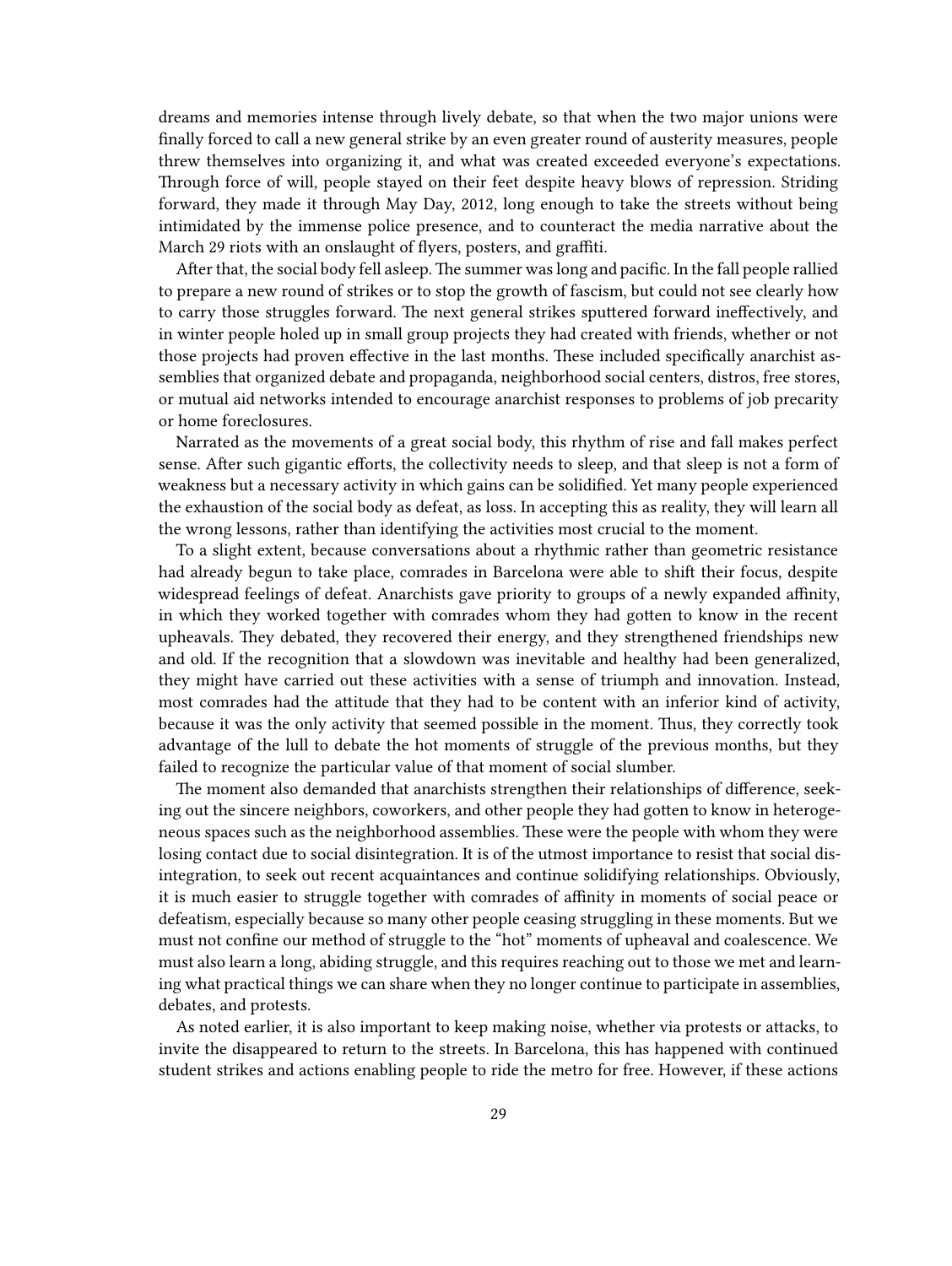are not undertaken as a conscious invitation, but as an attempt to maintain lost momentum, they will only contribute to the exhaustion and disillusionment of those in the struggle.

Finally, moments of defeatism and disintegration need to be seized as opportunities for propaganda. After a strong wave of struggle, people often fall away because they are exhausted and because they are disappointed at how little they have accomplished, how much farther they have to go. This is the time when anarchists have to unmask the false promises of the recuperators and reformists. This is the time to show that all the politicians, all the government, have to be thrown out, that the police and the media are our enemy, that revolution is not an easy affair. This is the time to celebrate our collective bravery in the streets, to remember what we were fighting for, and to point to promising directions that were revealed in the recent struggle, whether those include a practice of assemblies and self-organization, a defense of houses from eviction, the expropriation of food and clothes from capitalists, the occupation of land, or the burning of banks. It is rare that the death of a struggle does not leave behind some bones that can be fashioned into new tools. We should not leave them lying in the dust.

On the whole, anarchists in Barcelona did not seize on the temporary collapse of the struggle to point out the false promises of the recuperators. In fact, the opposite happened. When one of the neighborhood assemblies that functioned on largely anarchic lines started to flag and disappear as had all the neighborhood assemblies at that point—some Trotskyists who had been saving their energy for that moment, and who had not committed their time and energy to keeping the assembly alive in the prior months, swooped in like vultures to blame the weakness of the assembly on the informal structure that anarchists had won in debates more than a year earlier.

Healing ourselves, strengthening friendships, building consistent and practical relationships with people we met in the upheaval, inviting the disappeared back into the streets, showing that the disappointment only reflects the false promises of reformists and recuperators: these are the essential tasks in the moments of exhaustion, defeatism, and disintegration that nearly always follow social upheavals. These are the tasks that can set off a new wave of struggle after the inevitable low—that prepare the way for subsequent peaks and plateaus to reach ever higher. At the very least, they equip us to stay strong and be prepared for whatever comes next.

We also need a culture of lively debate to hone our social intuition so that we can keep up with changes in context. Struggle has its cycles, but these cycles are not repetitions, and not every metamorphosis in the social struggle is cyclical.

The context in Barcelona has shifted several times over the last couple years. At some points, anarchists cleaved to this shift like naturals, whereas they missed other shifts and had to spend months catching up—or simply lost in a terrain that suddenly behaved differently.

The struggle shifted after the first general strike. It shifted again with the plaza occupation movement. It shifted yet again when the plaza occupation dissolved and the neighborhood assemblies blossomed. That shift was recognized and to a certain extent even precipitated by anarchists, whereas the activists and would-be politicians entirely missed the boat: they stayed on in Plaça Catalunya, trying to salvage their precious structures. After wasting a lot of effort, they partially succeeded saving those structures, but happily their absence meant they were not there to recuperate all of the neighborhood assemblies.

Some time in summer or fall 2011, there was another shift. Most anarchists missed it. I certainly did, as I can't even identify when it happened. The growing strength of the struggle was not matched by a growth of opportunities for waging it. The labor unions would not call another general strike, despite our attempts to pressure the minority unions to make it happen.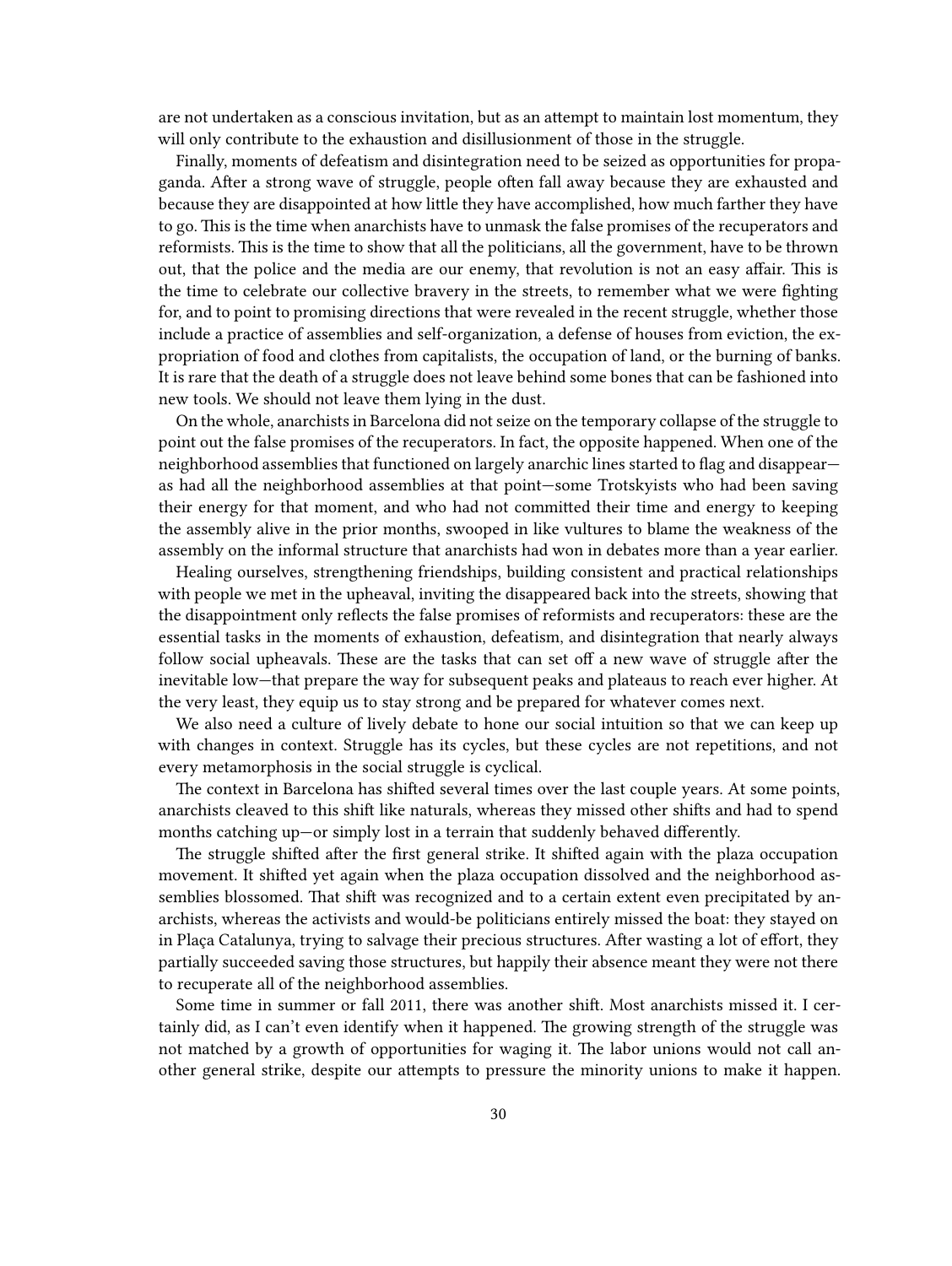The struggles against austerity in education and healthcare would not take a radical direction, even though they had moments of intense support and had moved towards building a practice of road blockades and occupations.

The strategic clarity of the previous months evaporated. It became necessary to identify what we needed to struggle. We were also forced to interrogate our relationships with others in struggle when a transportation strike was betrayed (by its leadership? by its own base? the argument continues) and a student strike unexpectedly cast off those who were managing it. Clarity returned when a general strike was finally announced for March 29, 2012. We knew how to organize for that. But the questions of the winter had not necessarily been answered.

If the growth of a struggle can only be traced geometrically, then we can only interpret it as defeat that the March 29 general strike was so strong, and the general strike of November 14 the same year was so weak. March 29 offered important lessons about organizing a strike and fighting in the streets. Given that the unions successfully pacified the November 14 general strike and the police dominated the streets, does that mean that our enemies learned their lessons, and we did not learn ours?

Looking back on the March general strike, a friend succinctly identified the proper question, though his attitude only depressed and confounded me at the time. Three weeks of incredibly exhausting preparation went into making the March 29 strike and riots possible, and afterwards all that energy dissipated, rather than coming back to us. Was it worth it?

Our exhaustion, along with the fear that the riots had produced in the unions, precipitated another shift. The general strike called for October 31 by the small radical unions and the general strike called for November 14 by all the unions were not unfolding in the same context as the glorious 29M general strike. Most anarchists could not find the motivation to throw themselves into preparing for them. Fortunately, this pessimism arose from a lucid social intuition. For our part, we had still not answered the question of how to make the energy of the riot return to us rather than dissipating as a cathartic outburst. And the unions, for their part, were less concerned with getting a lot of people into the street and more concerned with proving to the police that they could keep things under control. The failure of the October and November strikes—the fact that they were boring, under-attended, and ultimately demoralizing—is a victory for the struggle as long as we follow up by exploring how to effectively create a visible, large-scale confrontation that cannot be pacified by the unions or the police.

Unfortunately, there is a time limit for finding the answer. If it takes too long to create another street confrontation, the collective lessons learned in the rioting of 29M will fade away. The answer may lie in convincing the radical unions to return to their previous combative stance, to agitate for confrontation from within the masses summoned by the major unions, or to return to large-scale occupations.

Whatever the outcome, anarchists were wise to save their energy rather than try to reproduce a previous victory in changed circumstances.

#### <span id="page-30-0"></span>**Unsubstantiated Dreams**

One factor that has repeatedly made it possible to force struggles into dead ends is the refusal of anarchists to substantiate their dreams. While Barcelona's nihilists have frequently graced the ongoing discourse on strategy with caustically cautionary warnings against optimism or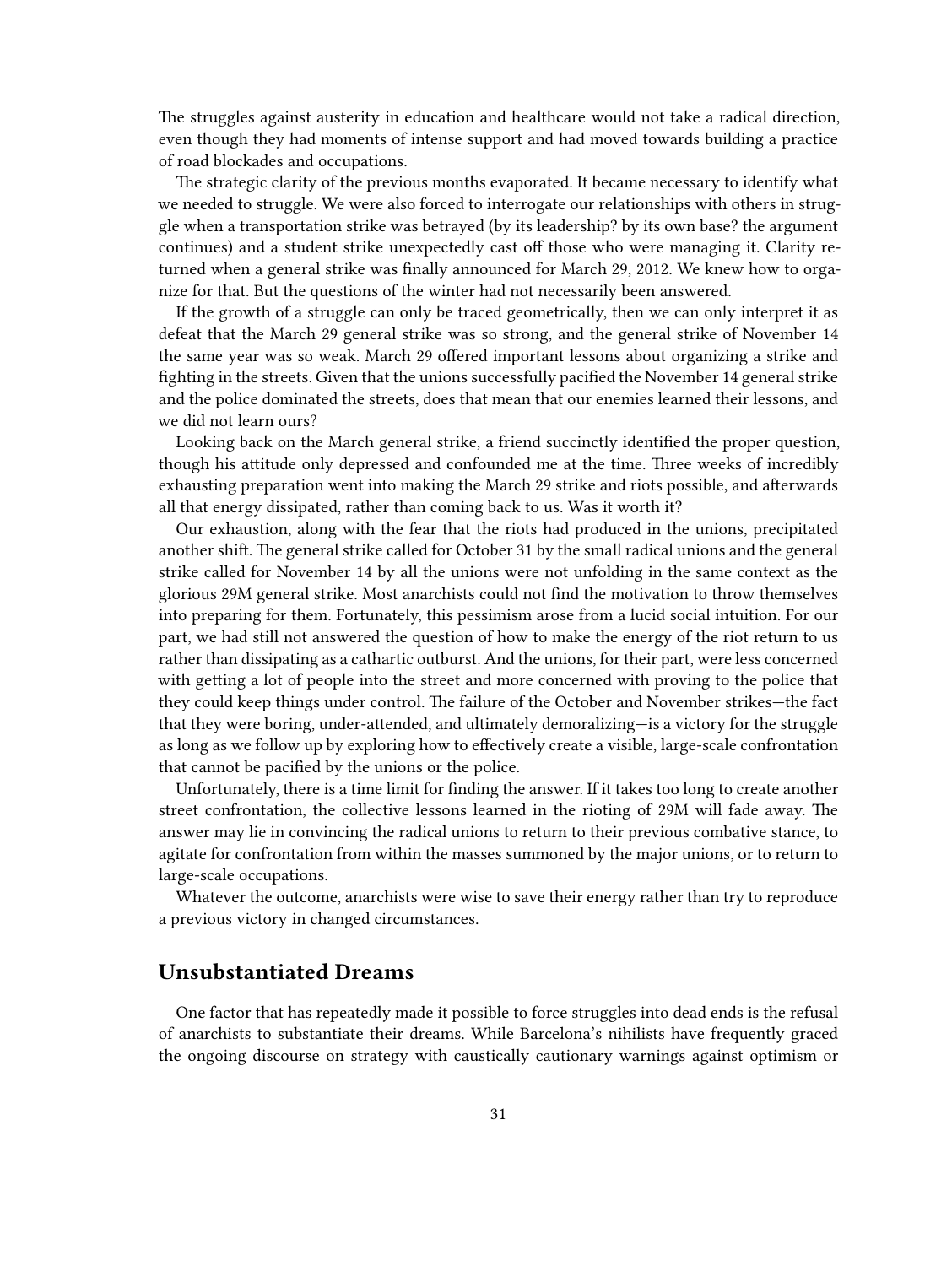planning the future, they have insisted on including dreaming in the list of luxuries that true revolutionaries are not permitted.

Unsatisfied with the implications of a strategy of total destruction for the growing group of people who urgently need to figure out questions of access to food, shelter, and healthcare—a group that includes many comrades—most anarchists have differed with the nihilists to address the question of self-organization as a positive practice that might satisfy all life's needs.

Well into the rise of the movement for healthcare, some anarchists began to participate critically. Even though the dismantling of public healthcare affects them directly, they generally did not perceive the movement as relevant to them, as it was mobilizing primarily to preserve the welfare state and reinforce Western medicine.<sup>6</sup> Later on, some anarchists discarded this apathy and began to hold debates on the problem. A small minority took the lessons of those debates and intervened in the movement for healthcare. Unfortunately, that intervention took place after the movement had already broken apart on the rocks of its own impotence.

What some comrades discovered in the course of the intervention, nonetheless, is of great importance. Many of those active in the movement harbored strong criticisms of Western medicine and were amenable to critiques of the welfare state. Most of the movement seemed to agree that healthcare was not organized in our interests even before privatization. In group conversations, nearly everybody had stories to share about disrespectful or harmful treatment at the hands of doctors and hospitals. A few participants in these conversations had even created projects for selforganizing healthcare outside and against capitalism. What's more, many of them were friends of anarchists, or anarchists themselves—yet most of the anarchist space was characterized by an ignorance of their projects.

This ignorance proved not to be a coincidence. Even after the intervention made these projects better known, anarchists almost unanimously failed to make use of them. This was not a political decision, as not a single critique of these projects (at least, not the more anti-capitalist ones) ever appeared. Rather, it seemed to be entirely a question of habit and rhythm. Anarchist militants were simply too busy getting beaten up by cops—and skipping meals for meetings, and subjecting themselves to who knows how much stress to support prisoners or attend assemblies with syndicalists and socialists—to help support an anarchist healthcare project that at some points was even offering free massages and other forms of therapy to any participant in social struggles who would show up. Saint Durruti, martyr of our cause, may you smile in your grave.

These were not additions to a long list of projects that needed more labor power to keep from collapsing. They were projects that needed the encouragement of people walking through the door, projects that could give greater strength and wellbeing to anyone willing to stop being a robot for the revolution and take a sick day every now and then.

To be clear, we are not talking about anarchists who do not know how to stop.The impossibility of holding a debate on a Sunday morning, because of the evident sacredness of the previous night's party, attests to the dependence of Barcelona anarchists on leisure. It is not a question of being unable to replenish themselves, but of replenishing themselves in the manner of workers or machines. Once again, we are faced with a contest between the imposed rhythms of capitalism and the rhythms our bodies and struggles demand.

<sup>6</sup> By "Western medicine," we should not understand every European tradition of healing, but the proactively patriarchal and capitalist practice of medicine that was institutionalized in the Enlightenment and subsequently globalized.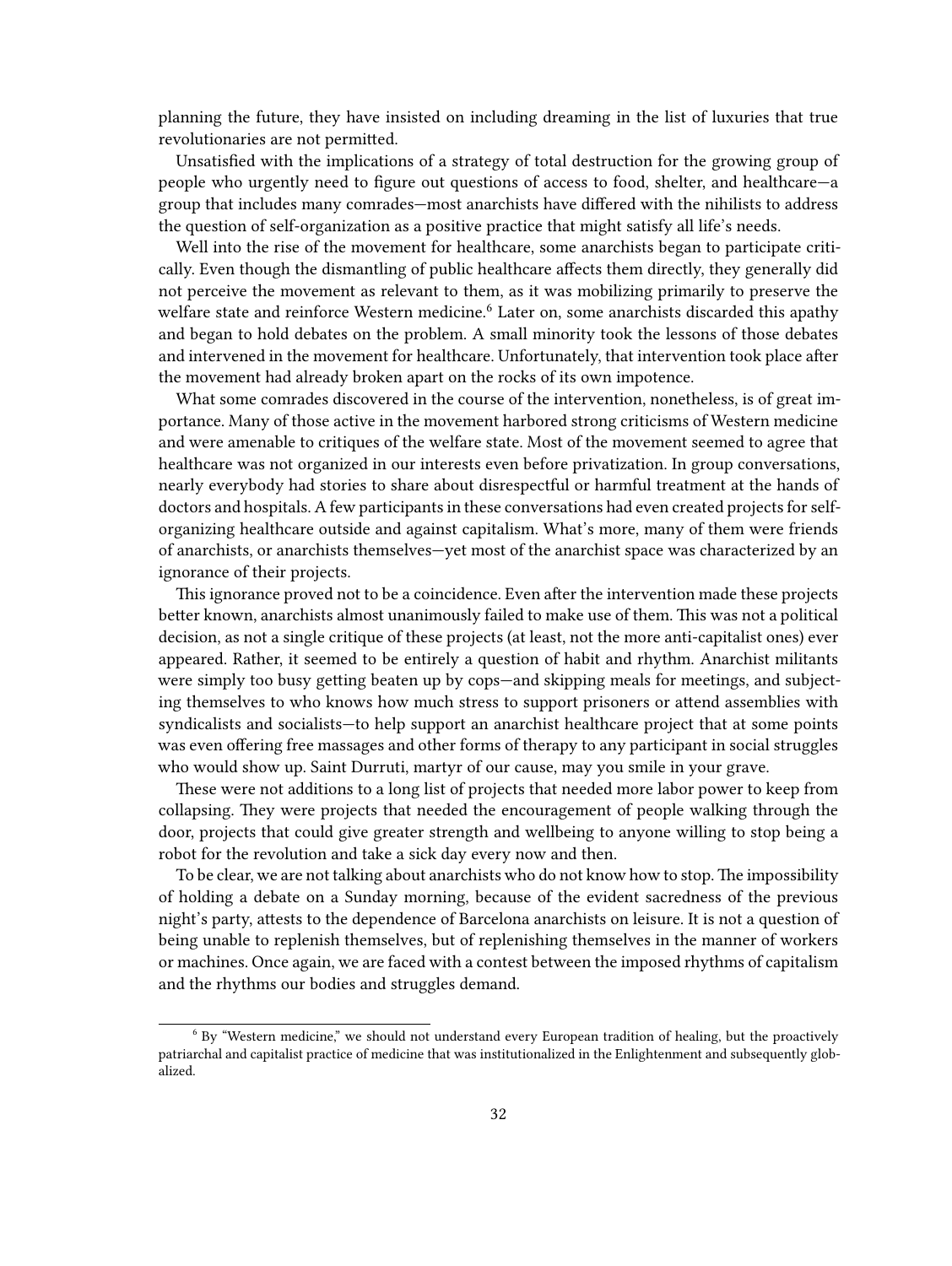But it is not only a question of rhythm. Across the board, anarchists have been hesitant to approach any question of material self-organization. A group of people centered around the Crisi newspaper and Enric Duran's white-collar bank robbery have formed la Cooperativa Integral Catalana, a Catalan cooperative complex that includes consumers, producers, healthcare workers, and eco-communes. Unlike the United States, where cooperatives have either been a rational business decision for farmers or an innovative form of self-managed exploitation for radicals, cooperatives in Catalunya have a radical history. From the 1860s to the 1936 revolution, cooperatives were explicitly anticapitalist, sometimes utopian and often revolutionary, and fully integrated into the anarchist movement—supporting prisoners, helping create a libertarian culture, and equipping proletarian families to take care of themselves in a way that set them at odds with the demands of capitalism. They also spread practical visions—dreams, if you will—of how society might feed itself after a revolution. The CIC is also anti-capitalist and entertains revolutionary pretensions. It is by no means immune to becoming a structure for recuperation, but that is all the more likely to happen if it is shunned by revolutionaries who have a critique of recuperation.

While anarchists are quick to criticize or physically attack capitalist forms of housing, food production, and healthcare, they have generally not joined the CIC or any other project that puts anarchist social relations into practice on a material level. By staying away, they avoid conflict with those who would turn the cooperatives into reformist or anodyne structures, just as they avoided conflict with those who kept the healthcare movement in the dead end of pleading for mercy for the welfare state.

Capitalism is failing an increasing number of people in their simple desire to sustain themselves. This creates a ready opportunity to put other forms of sustenance into practice, but it also poses a problem. Other countries that suffer worse economic conditions than Spain have already shown that precarity can precipitate mass emigration that weakens social struggles. The same force that is beginning to oblige anarchists and their neighbors to take extended or even permanent trips to Scandinavia to work in kitchens or fish factories will also disintegrate the bonds that hold together a newly coalescing society.

Voline identified the anarchist failure to create structures in which new social relations could be put into practice on a material level as a key factor that allowed the Bolsheviks to hijack the Russian Revolution. The same weakness has prevented Barcelona anarchists from enabling the major social upheavals to become revolutionary.

Eventually, people get tired of just protesting. For a long time, anarchists have used the inevitable failure of protest movements as proof of the weakness of pacifism or any other practice of dissent and demands. But people also get tired of going on strike, attending assemblies, and burning dumpsters. If the principles of self-organization and mutual aid are constrained to mere slogans on posters or formulations in debates, they lose their force.

Yet these constraints derive from very real weaknesses. Something as complicated as the selforganization of healthcare could only become reality on the basis of a profound reskilling and widespread participation. It has to grow from simple words to detailed dreams, and from smallscale to larger projects. Nor will this growth be unilinear: like everything, it will have ebbs and flows, setbacks and disappointments. But if we are not open to this growth, if we do not start these projects or spread these dreams, nor take part when others do—then who will?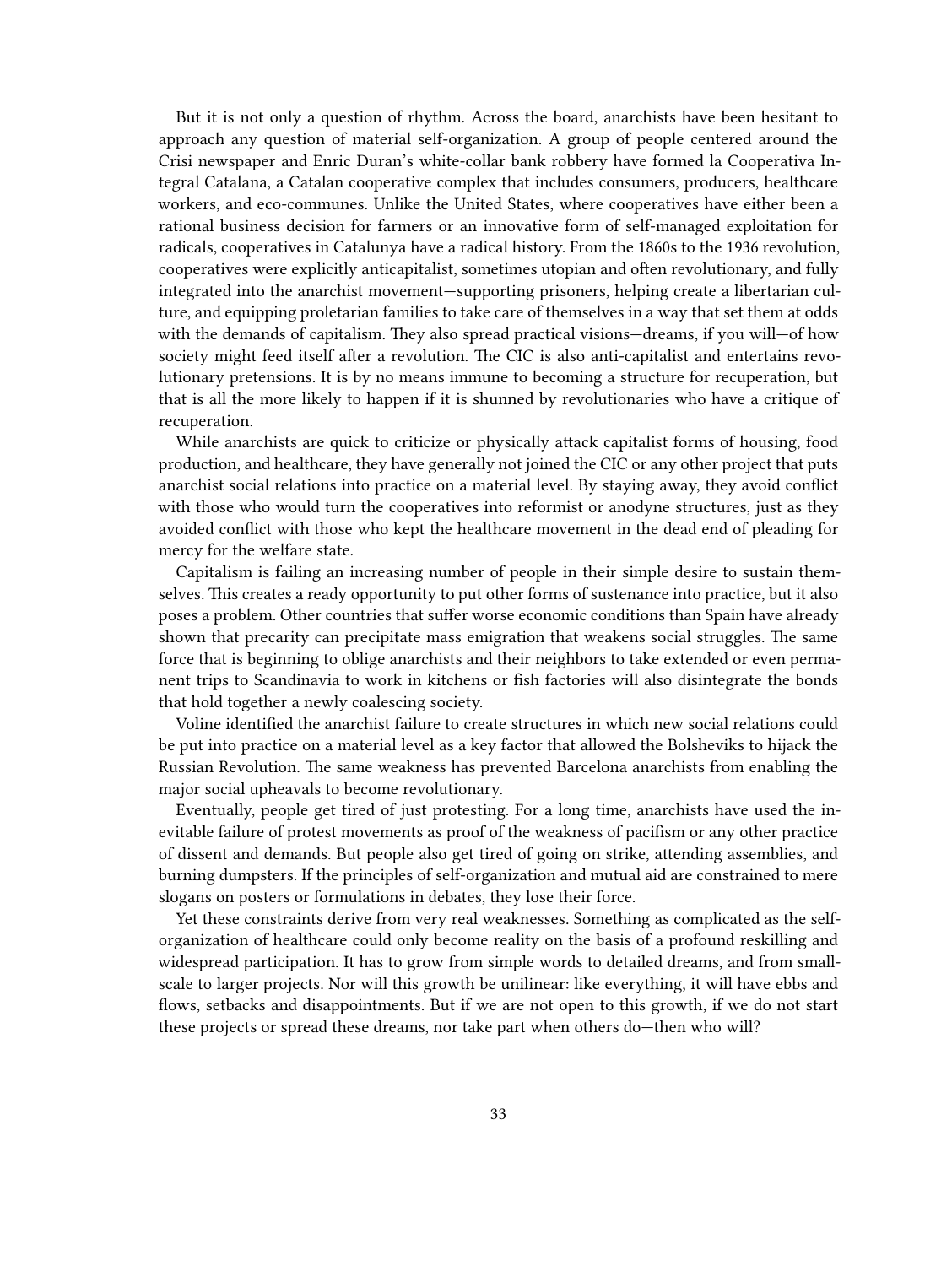### <span id="page-33-0"></span>**The Problem of Nationalism**

Predictably, the State has deployed a new set of mechanisms to make up for the collapse of social peace. Nationalism has been foremost among these. In Catalunya, this has manifested in two very distinct ways: fascist political movements, and the movement for Catalan independence.

As early as 2009, there were some in Greece who identified xenophobia as perhaps the most important state strategy to enclose and counterattack the insurrection. But they were few. Anarchist responses to xenophobia and fascism were too little and too late to prevent the concerted flood of media propaganda from redirecting popular angst away from the owning class to the most marginalized.

In Catalunya, the situation is different. Solidarity with immigrants was already a priority among anarchists and leftist activists before the crisis. At the same time, the state contains powerful forces committed to a progressive strategy of social control. The media, therefore, have not been unanimous in encouraging xenophobia and building a base for fascist political parties.

There is another factor that may have put fascists at a disadvantage. Events in Catalunya forced the fascists to reveal their hand several years earlier than might have behooved them. This deprived them of a period of invisibility in which to build a base before going on the offensive. The factor that forced their hand was the expansion of the Catalan independence movement.

It could be argued that the movement for Catalan independence as such arose during the transition from dictatorship to democracy, in order to recuperate the struggle against the State and sap support for radical anti-capitalists. That argument is beyond the scope of this article. In any case, the independence movement predates the economic crisis and does not exist as a merely recuperative force, but rather as a struggle in its own right. However, in September 2012, the conservative political party in power in Catalunya jumped on the bandwagon and put their support behind a referendum for independence, which political parties in Madrid subsequently declared illegal. Spanish military officials and then fascist parties and street organizations have gone public declaring war on the movement for Catalan independence.

This creates a number of conflicts, none of which is easy to understand. Much of the Catalan elite has entered into conflict with the Spanish elite, which further erodes the illusion of social peace and political stability—even forcing the European Union to deal with the impossible question of national independence, a can of worms that appears on the menu of many member states aside from Spain. But the conflict revolves around a fictitious community of resistance that is easy for people to join and easy for politicians to control. Just as the fascists present the immigrant as a scapegoat to misdirect people's rage, the independence movement presents the bad government in Madrid, to be replaced by a good government in Barcelona.

A second conflict occurs within the independence movement itself, which has traditionally been socialist and has now been hijacked by conservatives. Who will seize the opportunity to take power? Who will remain true to the lurid dream of socialism, continuing the fight for a sort of Catalan Cuba? As the movement inevitably betrays itself, the principled part might radicalize, but as long as anarchists fail to address the forms of oppression faced by occupied linguisticcultural groups (dare I say it; nations), the indepes are likely to adhere to a nationalist vision of revolution.

Some of them are sincere allies in the fight against repression, against austerity, and against fascism, but this is not without its own set of complications. As anarchists work alongside social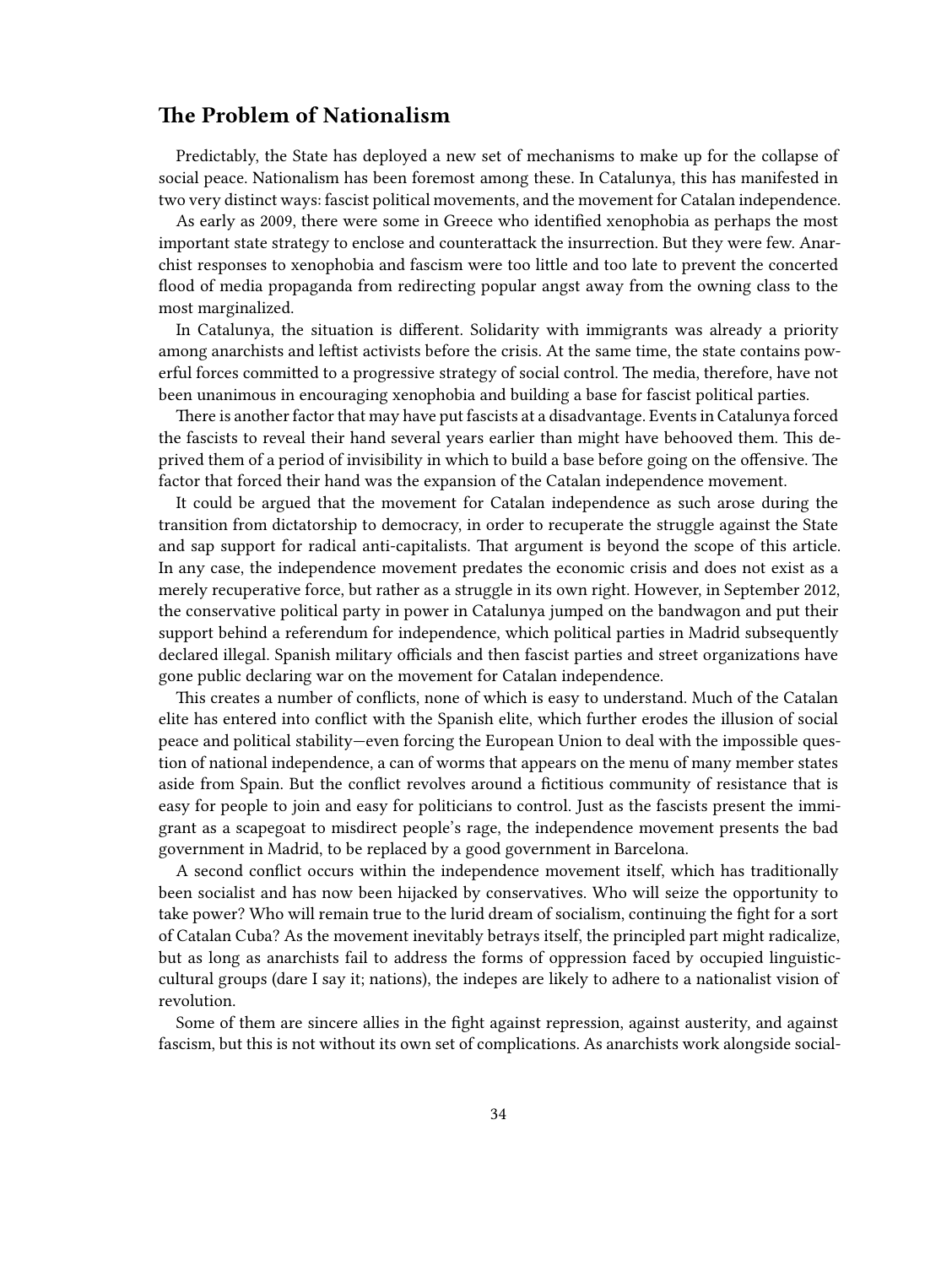ist indepes to fight the rising tide of fascism, they come face to face again with the question that was first highlighted by the 2010 general strike: how to position themselves in relation to events.

A functional component of fascism is its exceptionalism, not only in the juridical sense meant by Carl Schmitt, but also in how it is integrated into capitalist systems of governance. Even though fascism and democracy are fully integrated as complementing strategies of control—the unleashing of fascism by Capital is not exceptional, but systematic and functional—the structure of democracy predisposes us to experience the threat of fascism as exceptional.

Although Barcelona should be the first place on earth where anarchists would mistrust antifascist common fronts, this time as other times the threat of fascism has convinced anarchists to work together with political opportunists in uncritical alliances.

In a curious pattern, anarchists who knew very well in the plaza occupations how to deal critically with socialists suddenly started issuing common propaganda with them, working in the same organizational framework. They forgot that before the crisis broke, they were already engaging in the most effective form of organization against fascism—the work they were carrying out against xenophobia. It goes without saying that anarchists always have and always must stand against fascism. Sometimes, this requires us to occupy common spaces of struggle with leftists. If we can only defeat the rise of fascism by pooling our strength with leftists, it makes sense to do so. But just because we share a common problem—fascism spells the annihilation of both anarchists and leftists—does not mean we have a common destination. We should never stop prioritizing the communication of specifically anarchist reasons to oppose fascism, which include our arguments against capitalism, against the State in all its forms, and against borders. Once some of them got scared into a common front, anarchists in Barcelona as elsewhere put their forces behind discourses that were essentially social democratic—attacking fascism as a violation of human rights, thereby distinguishing it from democracy rather than revealing the many common projects that the two systems of governance share.

Not only is this dishonest, it is also stupid. Fascist parties and movements begin to flourish precisely because people are losing faith in democracy. That loss of faith is a good thing. In treating fascism as an exception, antifascist common fronts serve to reassert faith in democratic values. The people who are suffering the most from the crisis in capitalism have already lost faith in those values, which have already failed them. It is no coincidence that antifascist fronts typically exclude the most marginalized in order to present the face of the normal citizen. They want to hide the very real crisis of immigration, in order to pretend that democracy can still work. Anarchists should not be arguing that we could all just get along if we protect human rights, but rather that the crisis of immigration is a problem of capitalism rather than ethnicity.

Even if fascism is defeated or averted, if anarchists have to abandon their struggle against capitalism to stop it, then it will have succeeded insofar as fascism is a tool deployed by the State to defend capitalism in circumstances when democracy does not suffice.

#### <span id="page-34-0"></span>**When the Tide Rolls Out**

When the labor unions tried to abandon the growing social upheaval after the first general strike got out of their control, people organized a strike through the small, radical unions, and then created entirely new spaces of confrontation through the plaza occupations. When the plaza occupations disappeared, anarchists intentionally organized new assemblies conducive to debate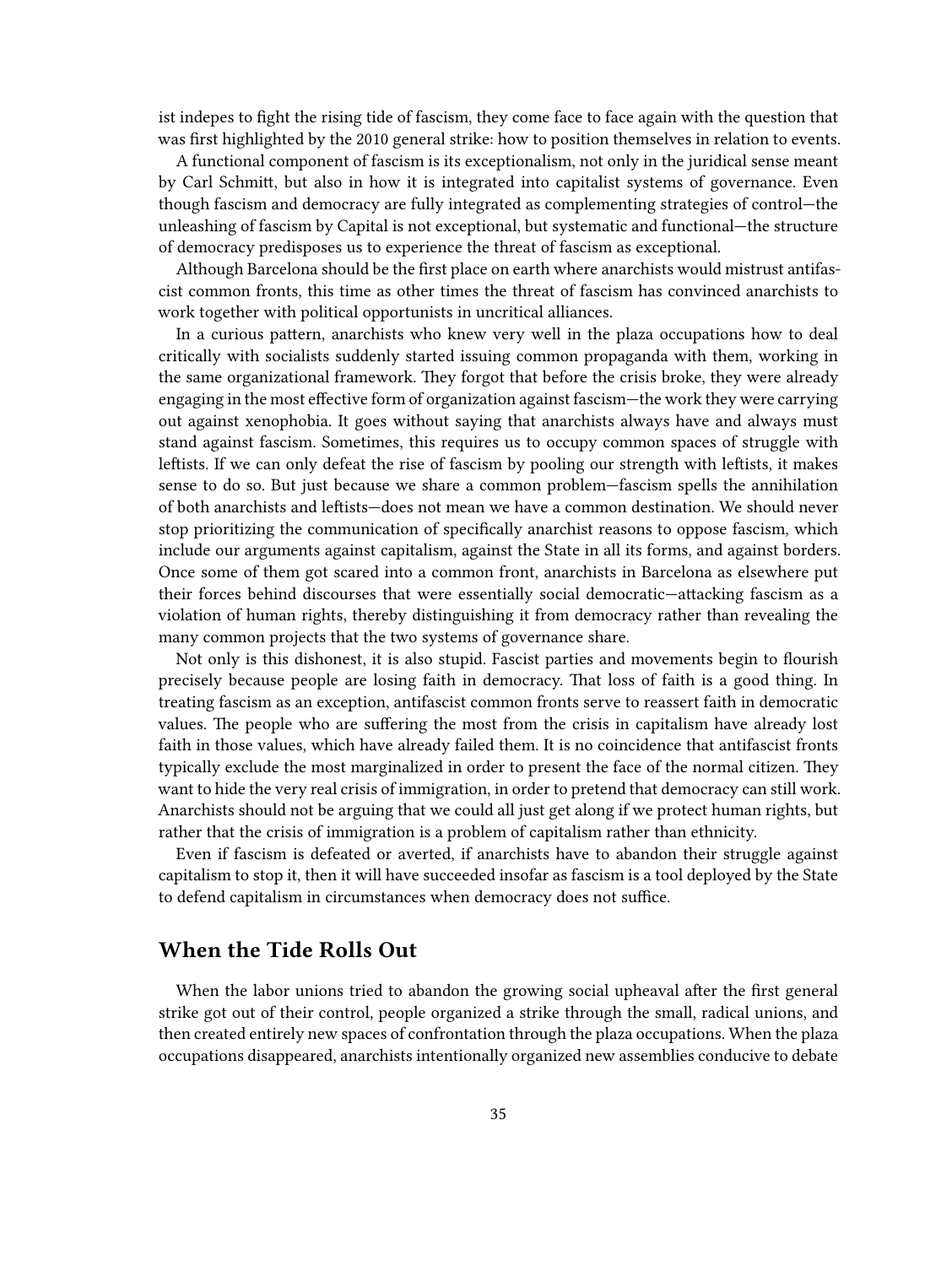via which we could refine our different strategies and take measure of our collective force, countering the dispersion that previously characterized the Barcelona anarchist space. Though there were some attempts to unify, on the whole we resisted the effort to create a new organization, a movement-coordinating body that would stave off the feelings of isolation or the appearance that the movement was disintegrating.

Such organizations tend to generate campaigns that exhaust our energies, rather than facilitating a collective process in which we find the struggles that rejuvenate us. They generate visibility for their own organizational existence rather than illuminating the fault lines that run between society and the governing apparatuses that interpenetrate it. These new assemblies did not attempt to create a social struggle for those who did not know how to find one, but to allow those already participating in struggle to sharpen their strategies. Although anarchist structures should support the participants, they should never encourage weakness, and the inability to find lines of conflict or to initiate a revolutionary project is a weakness anarchists cannot afford. Struggles are not started by activists, anarchist or otherwise. Those who seek an organization to compensate for their alienation or lack of initiative can only be a burden to assemblies oriented towards confrontation.

By adopting this approach before the economic crisis broke, anarchists were poised to radicalize struggles when larger numbers of people began taking to the streets. Carrying on isolated battles in the depths of social peace and capitalist prosperity makes perfect sense: it limits the options for capitalist accumulation, hastening the crisis, and puts rebels in a stronger position when the crisis breaks.<sup>7</sup> Anarchists betray that strength when they focus on the narrow economics of austerity as soon as the opportunity comes around. Those who tend towards populism will immediately tie their discourses to precarity and poverty, forgetting that capitalism is equally odious in its moments of peace and prosperity. They will lose all the strength they have built if capitalism passes into a new era of prosperity, or if fascism or some other political movement offers an apparent solution to the problem of precarity.

We are anarchists specifically because we do not water down our critique of social ills. We seek to strike the system at its roots. Positioning ourselves in conflict with both the dominant system and its potential recuperation also means not focusing on the conflicts that are the most visible, and sometimes illusory, like the conflict between workers and austerity measures. In fact, work and austerity exist in harmony. The true conflict is harder to elucidate, but it is our job to reveal it.

One way Capital has mediated this conflict is by imposing its rhythms on our lives, including our struggles. Social upheavals will always be followed by lulls of disappointment and apparent inactivity. Accepting these troughs and knowing how to take advantage of them is the key to preventing upheaval from being merely a flash in the pan.

To spark new upheavals, or at least be present at their beginnings, we need to hone our social intuition. When we understand how other people perceive their problems, we will be able to make or at least recognize a call to arms that speaks to them. For these upheavals to push past stagnation, they must avail themselves of structures for the revolutionary self-organization of life. We may create some of these structures, but many more will arise independently. Anarchists

 $^7$  Given the worldwide recession that forms the backdrop of today's social struggles, this formulation only deals with the possibility of economic crisis. But struggling in times of social peace can also provoke a crisis in governance that is not directly caused by economic recession, as in the rebellions of 1968.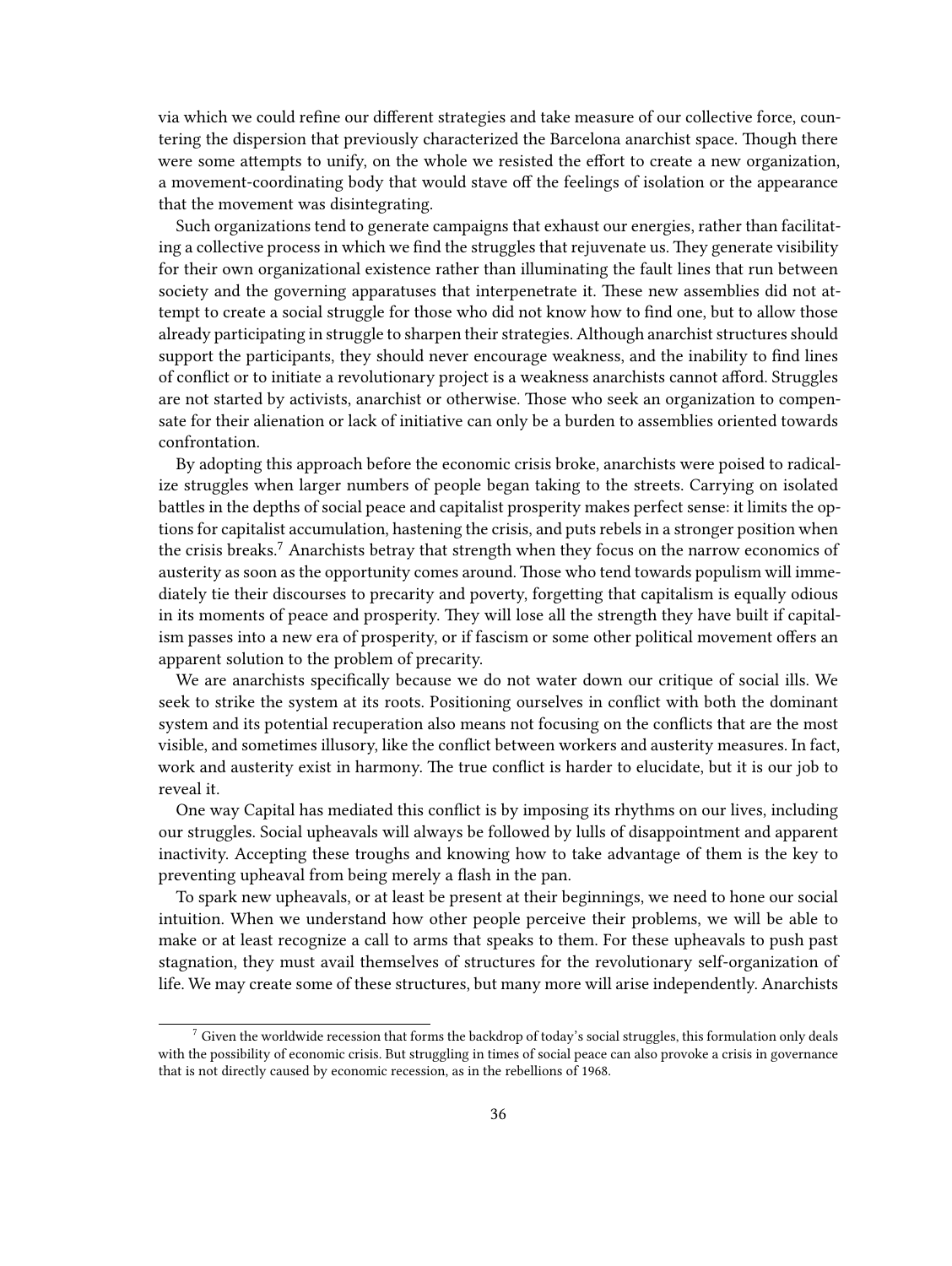should connect with those who create them, even and especially if they are not revolutionary. Recuperation is not inevitable in spontaneous structures; it is the successful institutionalization of the structures that do not succeed in connecting with a struggle for the destruction of the existing order. The tendency towards creation is an essentially liberating tendency that capitalism consistently harnesses. But it is the harness, and not the creation, that constitutes recuperation.

# <span id="page-36-0"></span>**What We Can Do after the Crest**

- Strengthen the new relationships that formed in moments of rebellion. Learn to care for one another in practical ways.
- Identify which obligations neither sustain us nor succeed in inspiring new bouts of struggle, and give up on them. In Barcelona, this has meant activist projects like the mutual aid networks that made sense in a certain moment: projects that in theory should put us in contact with others who want to struggle, but in practice rarely do.
- Create spaces of encounter, debate, and fun for anarchists and other radicals. The purpose of these spaces is not to generate action, but to encourage reflection on our ongoing practices. Such spaces also strengthen new relationships of camaraderie. If people have the energy to go back on the offensive, these spaces will provide the necessary density to avoid dispersion and inspire action.
- Carry out withering yet humble propaganda against populists and leftists.
- Continue to send signals of revolt to those who are listening. Consider the benefits of highly visible, daytime sabotage actions, or actions that serve as invitations to illegality while also making people's lives easier, like forcibly opening up the metro for free riders or raiding supermarkets to distribute groceries. Do not feel obliged to keep up a high rhythm of attacks.
- Organize visible low-key actions that don't demand much energy, that keep people seeing each other and remind neighbors that the struggle is ongoing. These might include noise demos in support of those facing repression, or setting up a literature table in a public place.
- Learn a material skill that would be useful to you if the State and capitalism were destroyed, like carpentry or dentistry. Encourage your friends to learn such skills. Discourage them from embarking on a life path that is premised on the persistence of capitalism.
- Join existing projects that potentially constitute a material intensification of relations of collective self-organization, like clinics, gardens, and workshops. If none exist that suit your talents, talk with friends about starting one. Begin the discussion with questions like these: How we do this in such a way that it sustains us rather than exhausting us? How can this serve as an invitation to our neighbors to begin to abandon capitalist ways of life? How can this support those on the front lines of the social war?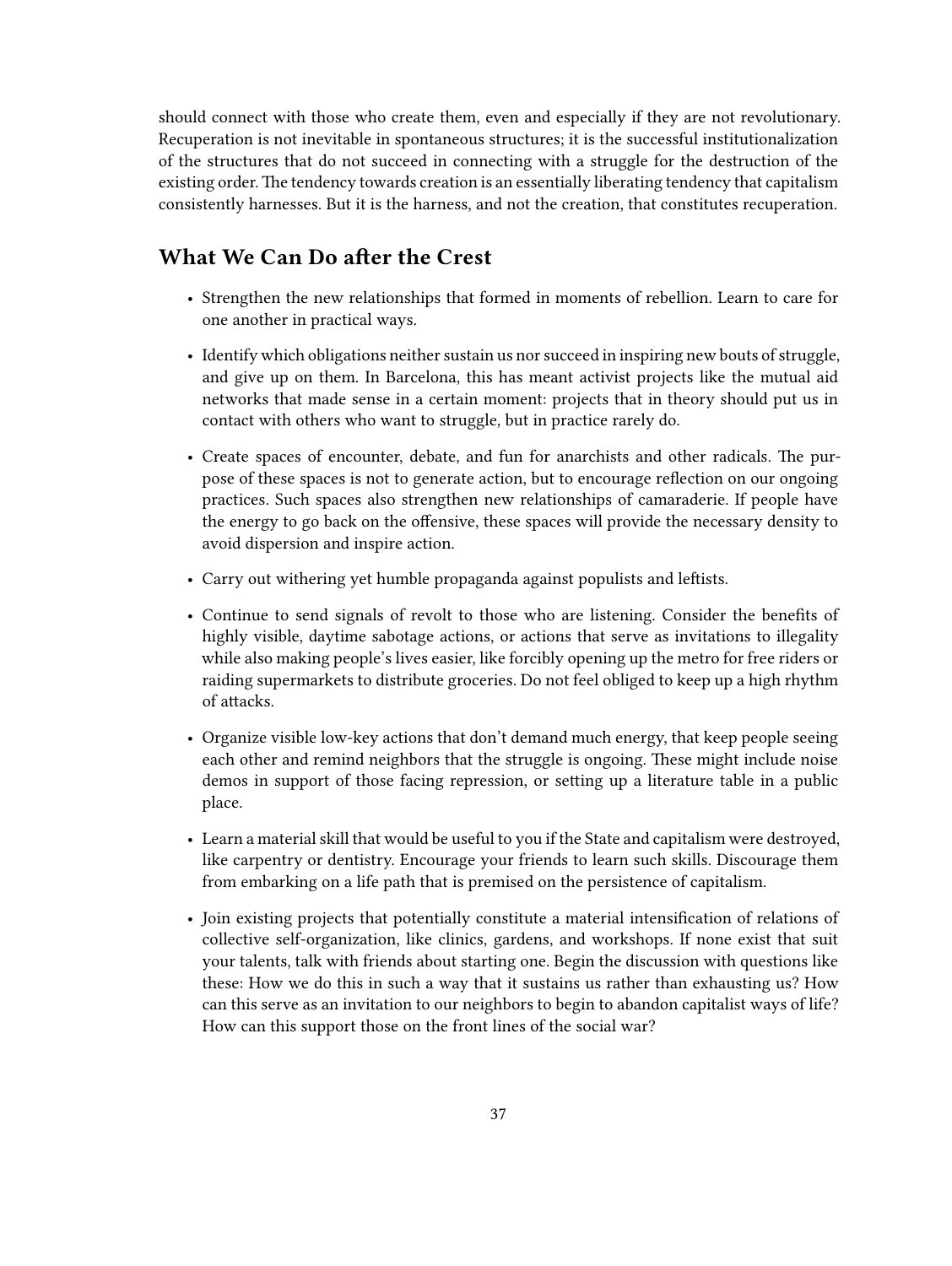- Challenge the legitimacy of all campaigns of repression. Cultivate awareness and outrage among your neighbors, coworkers, and other people you interact with. Organize visible events such as potlucks in a public place at which people can symbolically support those facing repression. Go door to door if you have to.
- Tell stories of resistance. Organize neighborhood anarchist history tours that weave together the heroic battles of the previous century with those of last year. We've been fighting this war for hundreds of years; we will be for hundreds of years to come. Every scarred revolutionary who resists burnout and holds true into old age, and every young anarchist who does not have to start from scratch, constitute a victory against oblivion.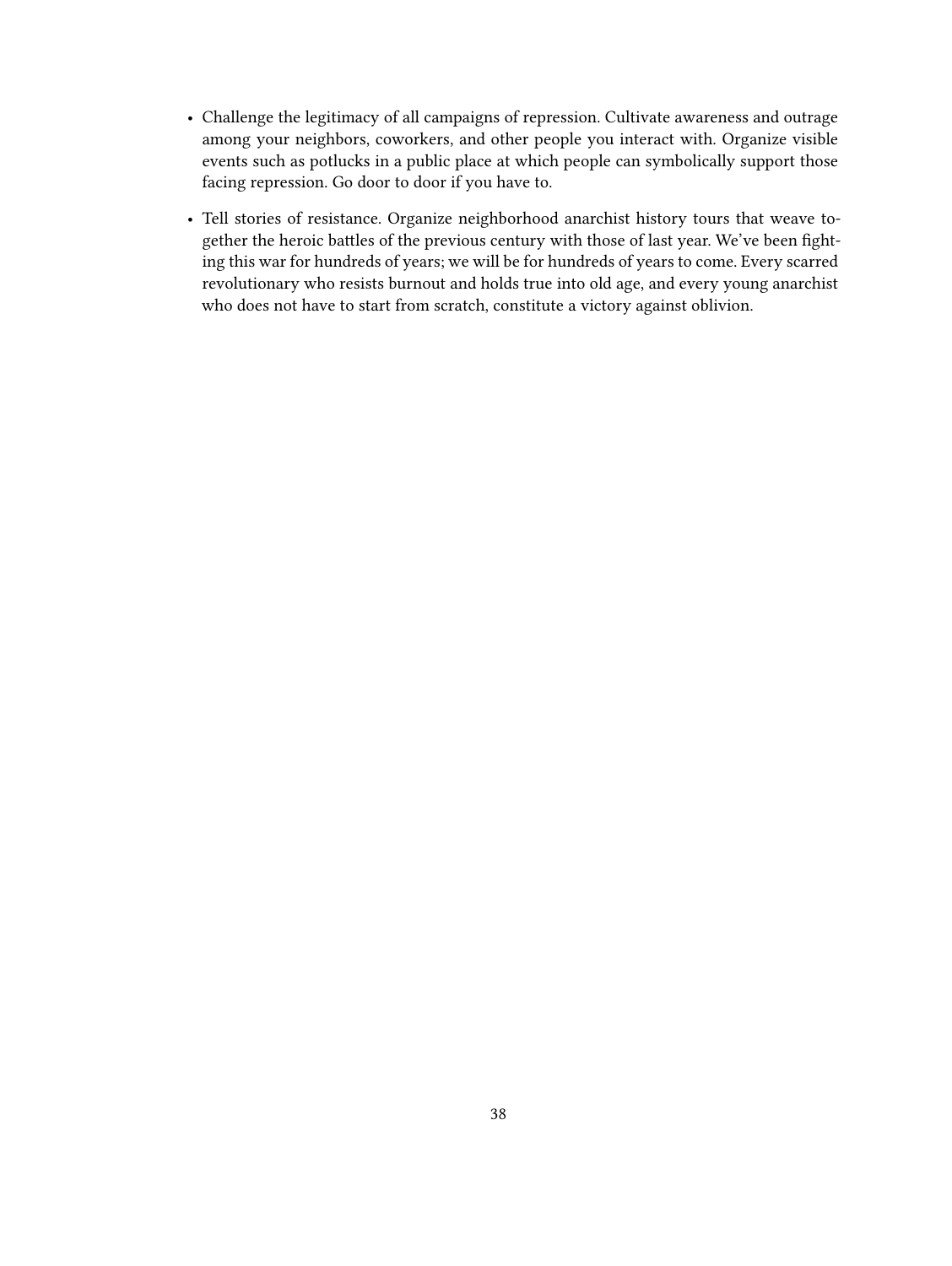# <span id="page-38-0"></span>**Montreal — Peaks and Precipices**

This is the final installment in our "After the Crest" series exploring how to navigate the waning phase of social movements. It is a personal reflection on anarchist participation in the 2012 student strike in Montréal and the disruptions that accompanied it. The product of much collective discussion, this article explores the opportunities anarchists missed during the high point of the conflict by limiting themselves to the framework of the strike, and the risks they incurred by attempting to maintain it once it had entered a reformist endgame.

For a narrative account of many of the events discussed in this text, read While the Iron Is Hot: Student Strike and Social Revolt in Montréal, Spring 2012.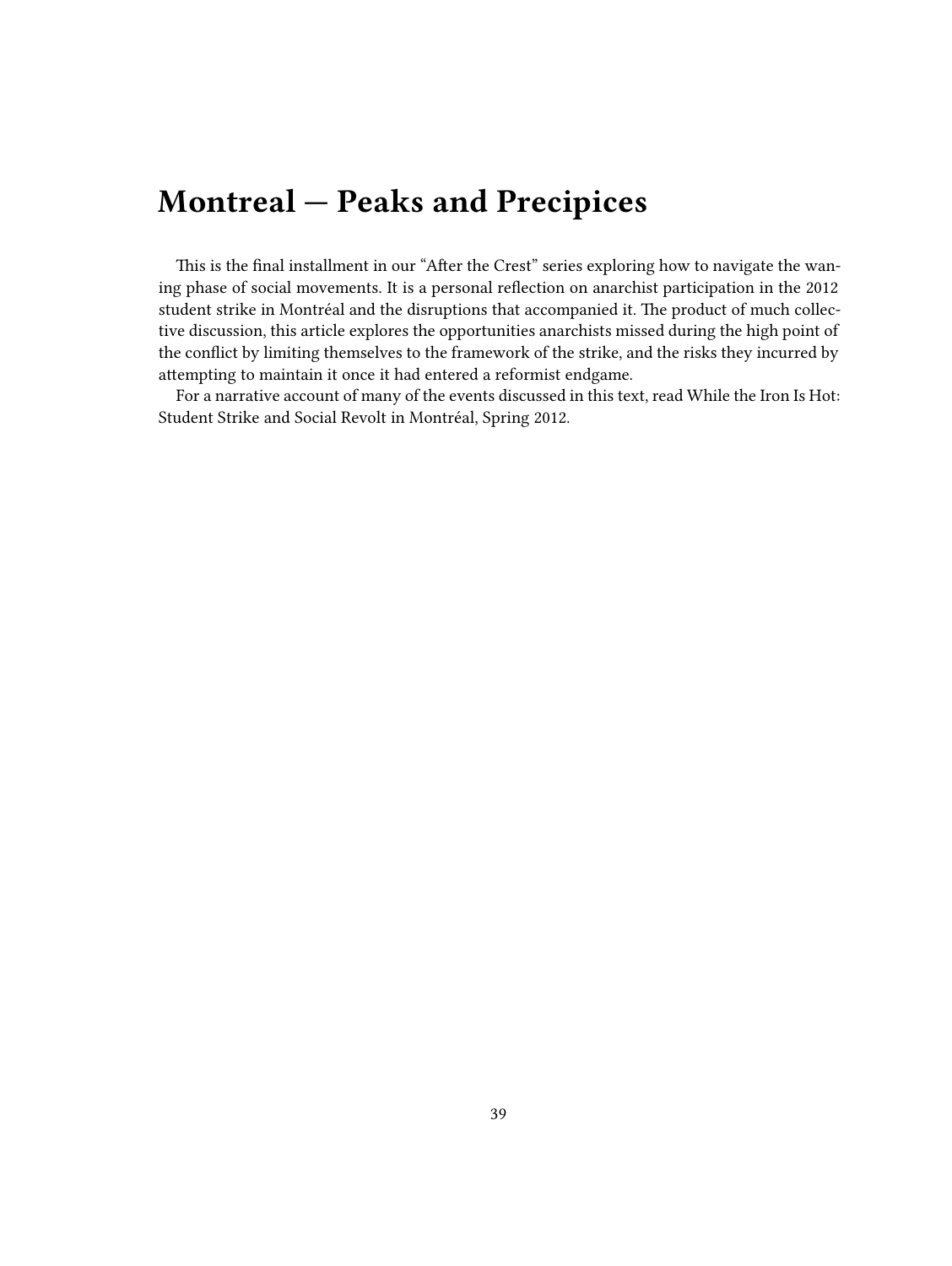# <span id="page-39-0"></span>**Timeline**

February 13, 2012. After many months of ultimatums to the government, mobilization on university and cégep campuses, and occasional actions and demonstrations, the student strike officially begins with a few departments at Université Laval in Québec City. From there, it spreads rapidly. Spring has come early.

February 16. The student association of Cégep du Vieux Montréal votes to go on strike; the school is occupied. Late in the night, police enter the school and break up the occupation.

March 15. After weeks of escalating violence on the part of the police, including an incident in which a cégep student lost his eye to a concussion grenade, the COBP's annual demonstration against police brutality begins at Berri Square; the crowd that gathers is significantly larger than at any other time in the history of the event, and a night riot ensues. Although many participants escape, over 226 are arrested.

March 22. The largest demonstration of the strike thus far is an ultimatum from the Coalition large de l'Association pour une solidarité syndicale étudiante (CLASSE) to the Liberal government in Québec City: repeal your planned tuition hike, or we will begin a campaign of economic disruption. Although actions to this effect had already been taking place in Montréal, from this point on, they to begin to occur more frequently and with more ambitious objectives.

April 20. The Salon Plan Nord, a job fair, takes place at the Palais des congrès. Jean Charest is there to deliver a speech about his government's plan for the accelerated development of Québec's portion of the Labrador Peninsula—land which is still inhabited, for the most part, by indigenous people determined to live as sovereign, autonomous nations. The single largest street battle of the strike unfolds, paralyzing a large section of downtown for hours and capturing international headlines. For the first time in the strike, cops flee demonstrators. Its significance is immediately apparent to anarchists. Yet no one can predict how intense things will get.

May 4. A truce between the students and the government has come and gone. Angry night demonstrations have taken the streets, then been pacified; morning blockades of highways, skyscrapers, and other targets have ceased altogether. People have barely caught their breath from the largest anti-capitalist May Day demonstration in recent memory. And now buses from across the province are unloading militants of all sorts in the small town of Victoriaville; the goal is to disrupt the Liberal Party convention that was scheduled to take place at a Montréal hotel, then hastily transplanted to the countryside. The clash between demonstrators and the Sûreté du Québec police force is brutal; people on both sides are badly injured, but the red squares get the worst of it. Another person loses an eye; still another is put into a coma. Things don't feel as good as they did two weeks prior.

May 10. The streets of Montréal have been peaceful for a few days, but this morning, smoke bombs go off in four métro stations across the city; the whole system is shut down for hours. Thanks to a good citizen with a cellphone, the Service de police de la Ville de Montréal (SPVM) releases pictures of some suspects on its website the same day, and four people surrender at a police station soon thereafter.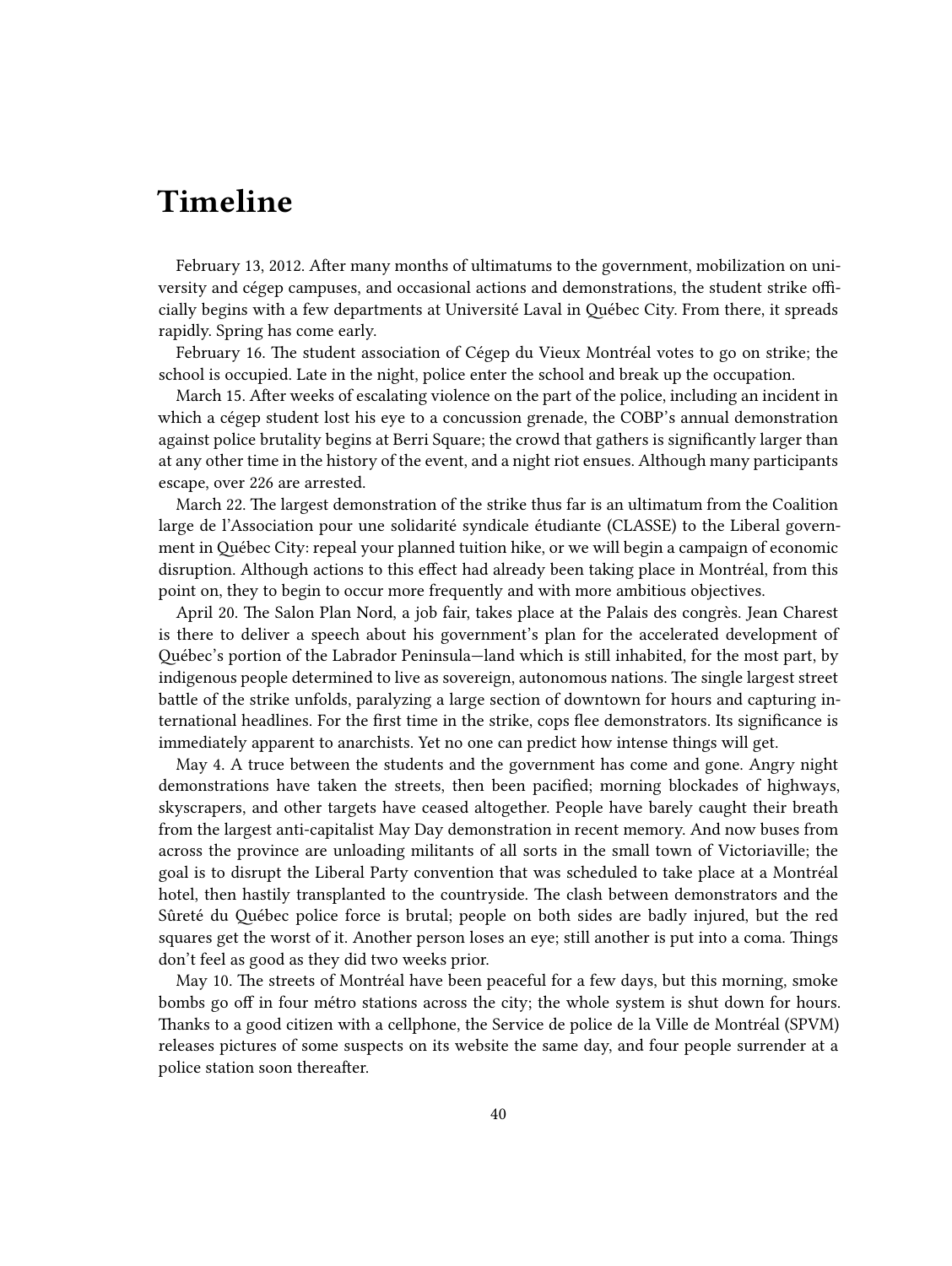May 18. Two new laws come into effect at midnight, both of which restrict the ability of participants in the strike movement to act. The night demonstrations turn confrontational again around this time, but despite heroic efforts against the police, the movement is unable to assert itself in the streets as effectively as it did a month earlier. That said, more people are participating than ever before. Spontaneous demonstrations begin in neighborhoods across Montréal, helping new neighborhood assemblies to take off.

June 7. The Canadian Grand Prix begins with a rich bastards' gala. Militants fail to disrupt it, but over the next few days, despite a seriously compromised rapport de force with the police, they succeed in disrupting Montréal's most important tourist event of the summer. Many inspiring things happen; yet it is clear that the movement is on the decline.

August 1. Confirming what people have suspected for weeks, the premier calls a general election for September 4. The Parti Québécois asks the movement to agree to an "electoral truce."

August 13. Classes at some cégeps are scheduled to begin. School authorities, however, shut down classes so that anti-strike students can attend general assemblies on the matter of continuing the strike. Of the four cégeps voting on this matter, three vote to end the strike; they join schools that had voted similarly in the days prior. Except for a few departments at UQÀM, the strike collapses almost entirely over the next few weeks—though demonstrations continue, sometimes turning confrontational.

September 4. When the votes are counted, the PQ has won a majority in the National Assembly. The tuition hike is canceled by decree a few days later. Some call it victory.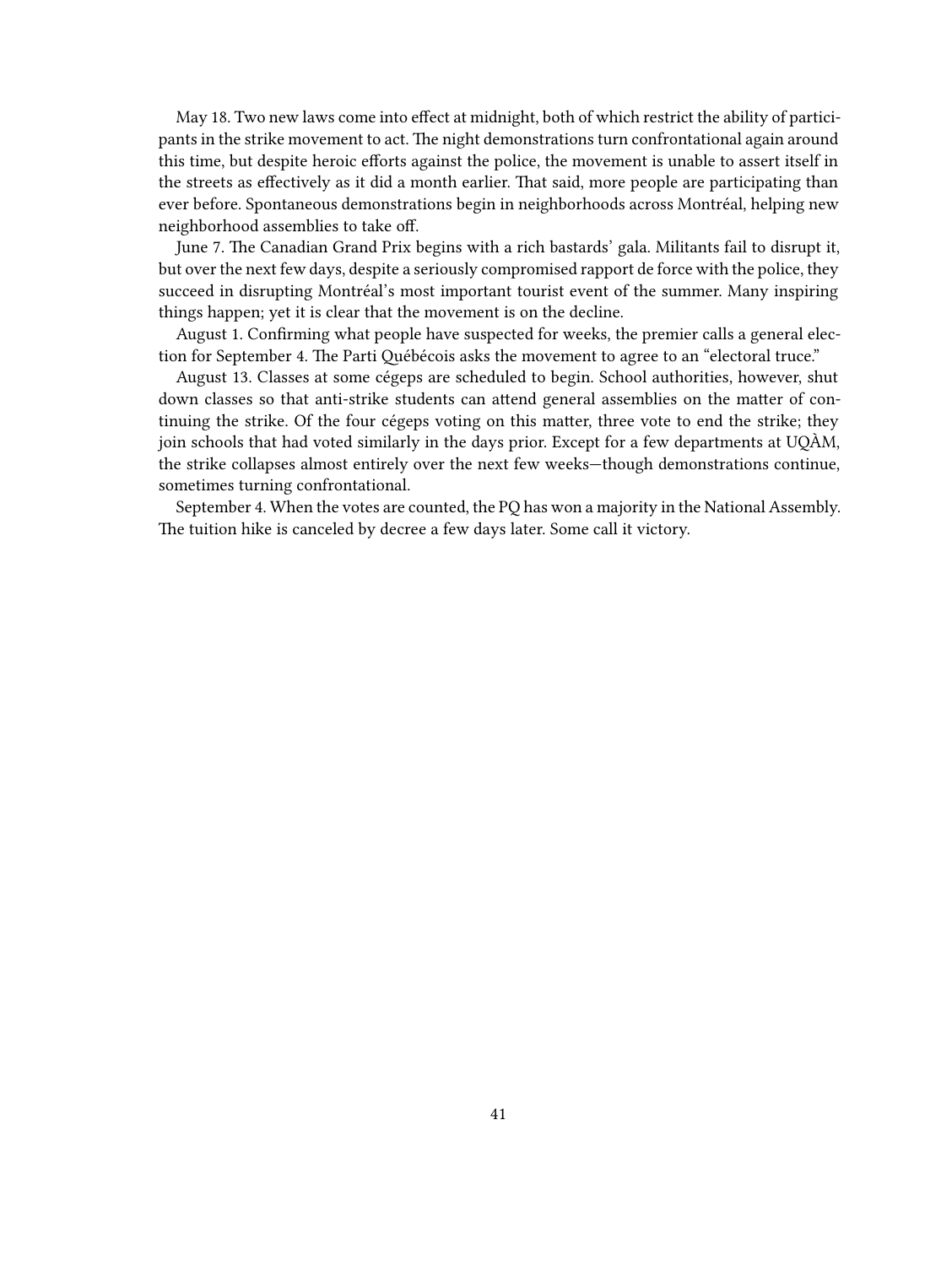# <span id="page-41-0"></span>**Foreseeing Events**

Anarchists should hone our skills at anticipating social upheavals.<sup>1</sup>

Sometimes, such events can be seen coming far in advance, offering us the chance to prepare in order to surpass the limitations of the organizations, discourse, and default tactics that are likely to characterize them. That was the case in Montréal in the summer of 2011, by which time it was perfectly clear that a student strike was on the way. By the middle of summer, it was widely known that the major student federations, ASSÉ, FÉCQ, and FÉUQ, were collaborating for a massive demonstration on November 10. This demonstration was conceived as presenting the Liberal government with an ultimatum before the movement resorted to an unlimited general strike. Earlier in 2011, the occupation of the capitol building in Madison, Wisconsin, had taken me and many other anarchists across the continent by surprise. In Montréal, on the other hand, we had advance warning of things to come; it was clear to some of us that we could make strategic use of this knowledge.

A correct analysis of any situation, combined with reflection on one's own objectives, should suggest a strategy with which to proceed.<sup>2</sup> But how do we refine our analytical skills? I don't want to reduce this to experience; plenty of "veterans" analyze situations badly, routinely making the same mistakes. In Montréal, that camp includes those who fetishize direct democracy, certain types of collective process, and the global justice movement that peaked here in the mobilization against the 2001 Summit of the Americas in Québec City. Québécois insurrectionists tend to dismiss that crowd—perhaps too hastily—as being attached to a romanticized notion of anti-capitalist struggle in Montréal at the turn of the millennium. And yet older insurrectionists are also guilty of using the same tactics that they've been using for years, often with no better sense of the political context than the younger people they are lecturing.

Rather than deferring to age and experience, we can sharpen our analytical skills through discussion groups, general assemblies oriented towards communication as an end in itself, and more writing, theorizing, and critique. These are the processes that enable a crew, a community, or a distributed network of subversives to gain mutual understanding and refine their analyses in order to speak precisely about what is happening, what must be done, and—most importantly—

 $1$  Of course, upheavals are unpredictable. In Montréal and elsewhere, we have seen that whenever the police kill someone, it can spark riots. These sorts of upheavals are often led only by marginalized youth—and all too often, as with the riots that started in the London neighborhood of Tottenham in 2011, anarchists fail to contribute in any meaningful way.

<sup>&</sup>lt;sup>2</sup> The problem of strategy in chess is the problem of determining the best way to checkmate your opponent. The problem of strategy for anarchists is more complicated, because we don't necessarily agree as to what we are trying to achieve—but there are a few things we should be able to agree upon, such as abolishing police, prisons, and borders. Whatever our goals, strategy is how we attempt to reach them. Speaking of a correct analysis, then, has little do with a lofty concept like Truth, which is supposedly final. No analysis is correct forever; no analysis is correct outside the context in which it serves. For anarchists, who wish to bring about a revolution, a correct analysis is simply whatever interpretation of social reality best informs our efforts to achieve that objective.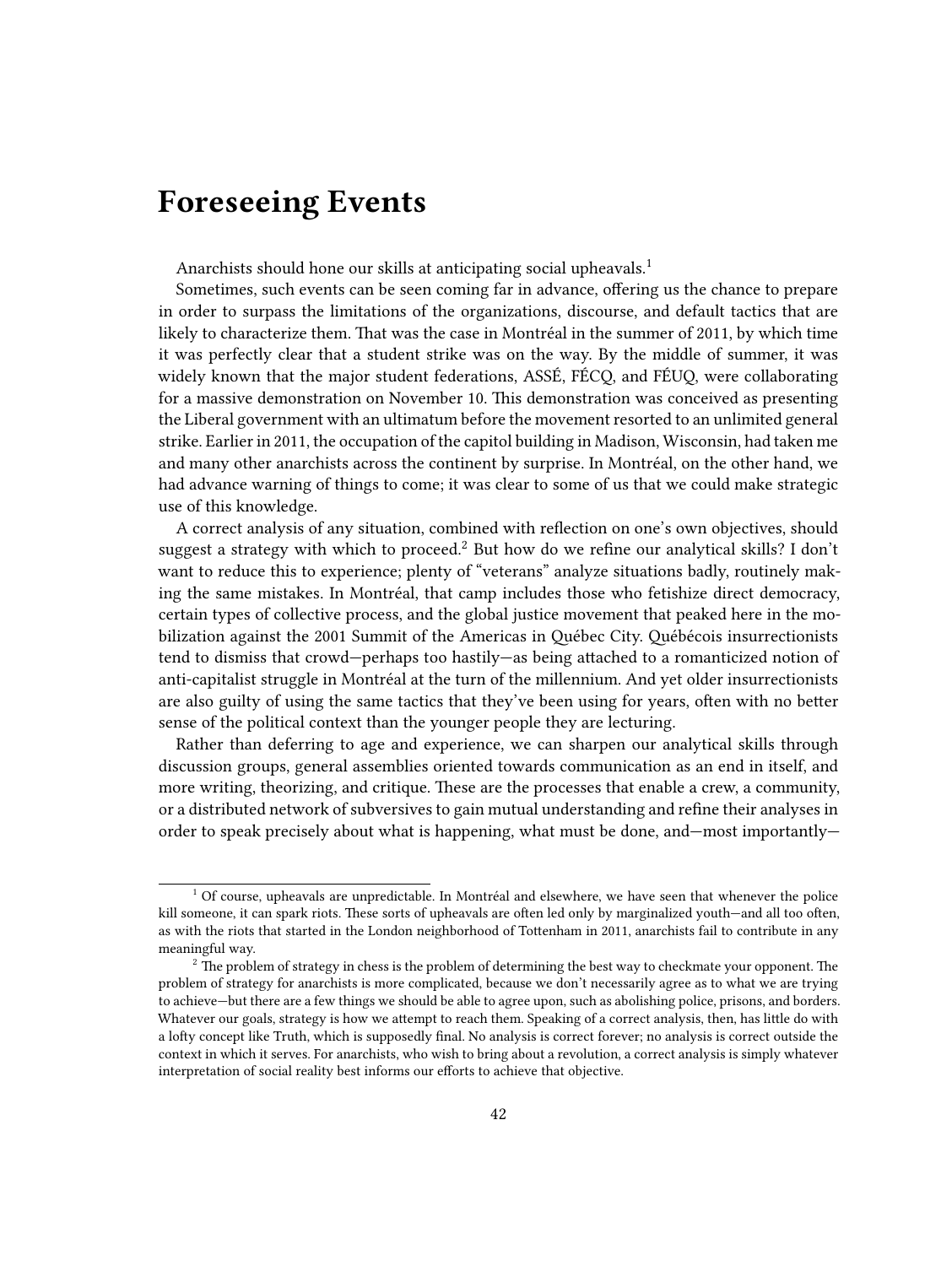how to do it. It is essential to find the time and space to do this with people you trust, whose analysis you also trust, and ideally who come from a range of backgrounds and experience.

This isn't a recipe for success. The future can't be foreseen with total accuracy. But things sometimes play out in similar ways over and over again. There are patterns we can identify. We have a better chance of finding them if many of us are looking, and even better if we disagree on some things and draw on different knowledge.

If anarchists don't improve our ability to foresee events, we will keep repeating two grievous mistakes. First, we won't know when it's time for us to throw ourselves into a struggle with everything we've got—when the risks are worth the possible consequences. Alas, many anarchists in Montréal waited until far later than would have been ideal to get involved in the student strike. Second, we won't recognize when we should withdraw because the movement is headed toward a catastrophe that will hurt us—as the events of August 2012 did, at the end of the strike.

Once the school year started, some anglophone anarchists from outside the university, or who were students but who mostly organized outside of student spaces, made a concerted effort to insert themselves and anarchist ideas in general into student organizing at McGill and Concordia. This was sometimes as sloppy and disorganized as the individual anarchists involved. But that didn't matter; what mattered was consistency. Local anarchists' distribution of certain texts at McGill, such as After the Fall and "Communiqué from an Absent Future," probably contributed significantly to the occupations that occurred on McGill campus during the 2011–12 school year, both before the strike even started.

Many of the texts distributed were written in inaccessible insurrectionist jargon; anarchists often came off as total wingnuts. But the point was not to appeal to the masses. It was to make connections with specific people who would be participating in the strike when it began— a process that was developed further by inviting people to events at La Belle Époque, the newlyopened anarchist social center in the Southwest, or just by hanging out. This, in turn, encouraged those people to expand the discourse of the strike to other areas: struggle in defense of the Earth, against the police, against racism and colonialism, and so on.

Student militants at the Université du Québec à Montréal (UQÀM) and Cégep du Vieux Montréal had been organizing for much longer. These two schools, from which other strikes had historically emerged, were also the source of most of the momentum for the 2012 strike. Although both schools already had a strong radical presence, political graffiti within certain buildings was ramped up in the years before the strike. Occupations and demonstrations were organized. In early 2011, Hydro-Québec's downtown headquarters was smoke-bombed by students from Vieux, forcing an evacuation. There was also a lot of work behind the scenes—distributing propaganda, organizing informative assemblies, and the like. Syndicalist anarchists participated actively in their student associations and in the Association pour une solidarité syndicale étudiante (ASSÉ); this meant office work, balancing finances, writing articles for ASSÉ's newspaper Ultimatum or for individual associations' broadsheets, and a lot of organizing limited by the discourse of the official student movement. Some anarchists have been critical of this approach, but there's no question that anarchists on the whole benefited from the fact that some people were doing this.

Syndicalist methods created the strike; it could be argued that they also created the limitations that would ultimately produce the movement's downfall. A point that is sometimes missed, however, is that every social upheaval will have built-in limitations, and there isn't even a chance to overcome those limitations until the upheaval exists as a material reality. Despite the tensions that existed between various anti-capitalist and pro-strike factions at Cégep du Vieux and UQÀM,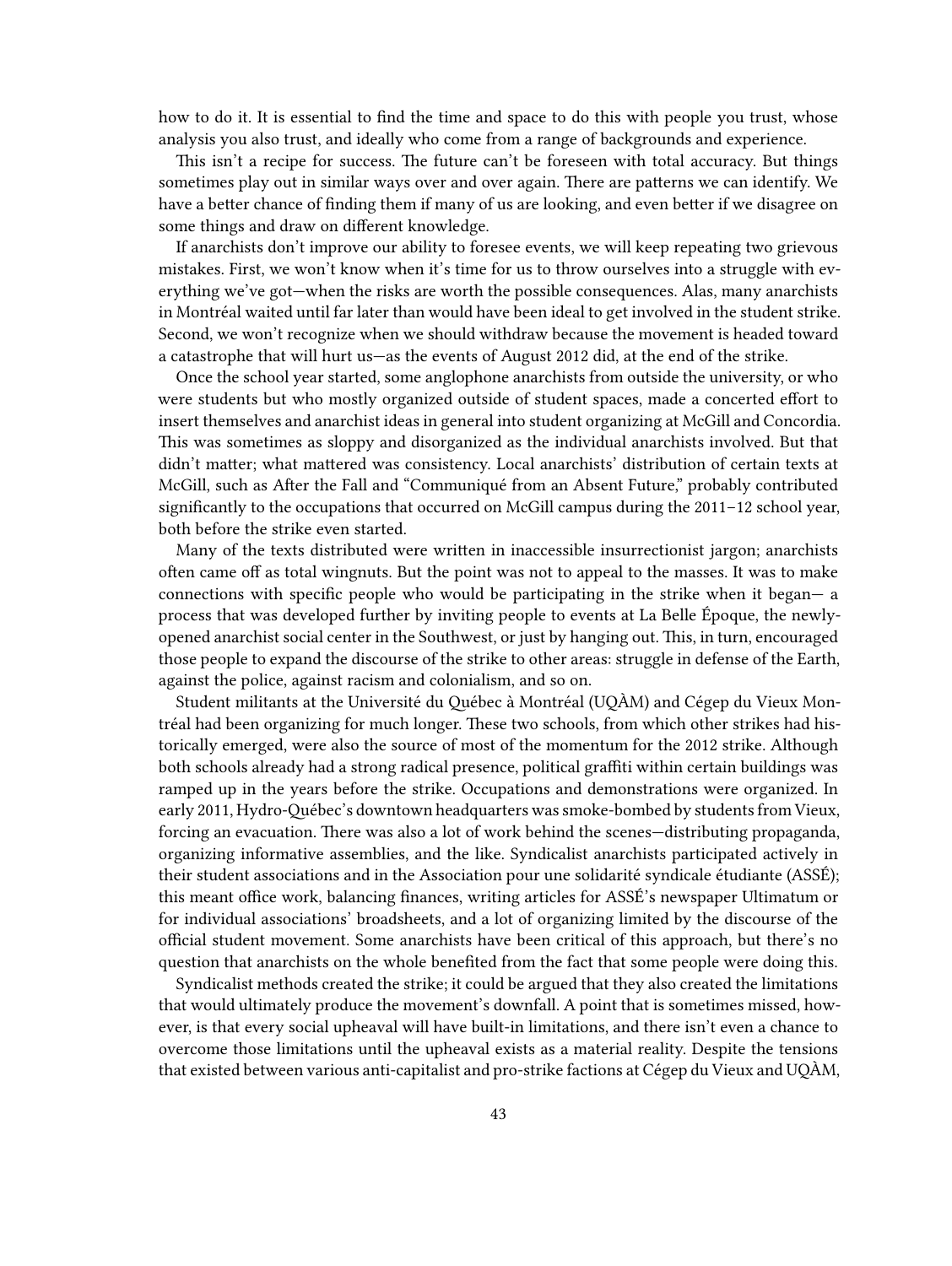it is clear that the lowest-common-denominator mobilization approach of creating opposition to the tuition hike complemented direct action, if only by fostering a political environment in which other students could understand why "the issues" were serious enough that some people would take such action.

Crises create opportunities. This is perhaps the most important maxim for anyone who wants to defend land, freedom, and dignity against the ravages of capitalism. In this context, it is problematic that many anarchists, in the years before the strike, were willfully ignorant of the political machinations that produced the flashpoint of the strike. It took a long time for anarchists who had been following the developments to convince their comrades of the importance of the impending events.

Of course, given the right circumstances and skill sets, we can generate crises ourselves. This is exactly what some anarchists, upon finding themselves as students at institutions with a tradition of direct democracy and a history of strike-making, proceeded to do in the years leading up to 2012—just as other anarchists had done in the years leading up to 2005 and earlier strikes.

Anglophone anarchists in Montréal—many of whom grew up in other provinces or in the US, whose French is marginal at best, often possessed of rather few francophone friends, frequently either university dropouts or enrolled at schools with less interesting political cultures—were usually not as disposed to help produce a crisis. This was also true of older anarchists, those with jobs, or those on welfare and genuinely poor; in essence, non-student anarchists of all language backgrounds. But, though anarchists from certain social positions may not have been able to contribute as much to making the strike happen, there was plenty for those people to do to improve their capacity to participate in the strike once it began.

The most important thing is consistency—doing what you can from where you are. It doesn't matter how limited your abilities or social position are. If you don't drop the ball, you'll eventually get a chance to shoot.

If you don't drop the ball, you'll eventually get a chance to shoot.

#### <span id="page-43-0"></span>**Seizing the Peak of Opportunity**

Though some prepared for the strike itself, few did anything to prepare for the situation that arose from it: the peak of opportunity.

There were two such periods, actually. One started on April 20, 2012, with the protests against the Plan Nord conference, during which it became clear that the police were temporarily outmatched, and lasted until May 4, when it degenerated into more brutal and less inspiring violence at the Liberal Party convention in Victoriaville. This was a period when so much could have been done, and yet many insurrecto-hooligans contented themselves with mere rioting—as exciting as that may have been. Soon enough, it was no longer fun. It wasn't just random unfortunates with presumably little street experience who were getting arrested and injured, but ourselves and our friends as well. This is all the worse because almost anything could have happened in Montréal at that time if people had been able to step back from the whirlwind of events, gather their comrades, identify an objective, and act.

In point of fact, it seems this did happen, but perhaps too late. On May 10, the most effective sabotage of the Montréal métro to date took place, with smoke bombs going off at four different stations across the city. If such an act had occurred during a large demonstration or riot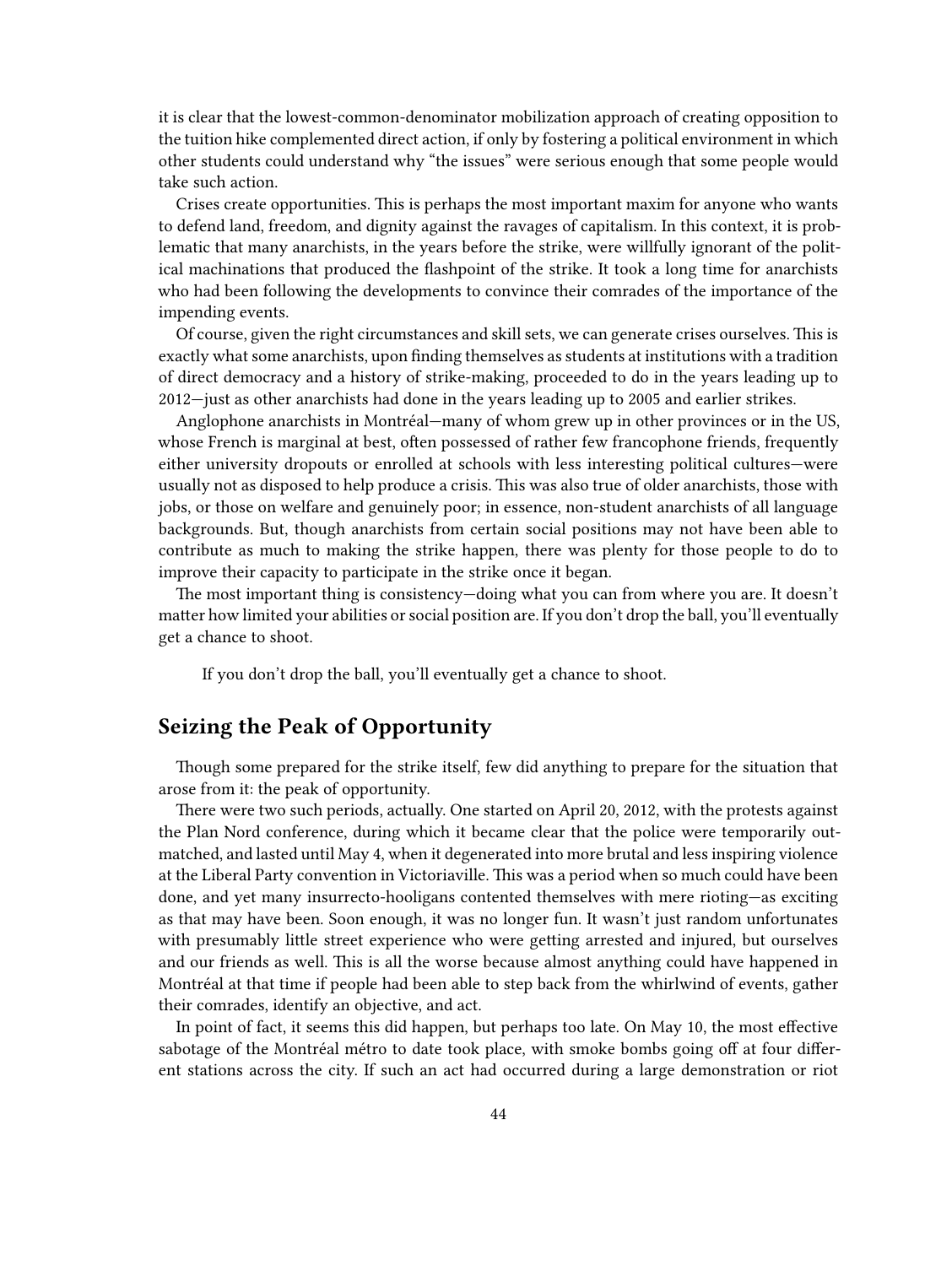in downtown Montréal, it could have created an even more uncontrollable situation across the island—perhaps opening new windows of opportunity for anarchists and others to seize territory or go on the offensive. By May 10, however, an uneasy peace had taken hold in Québec with the pacification of the night demonstrations and the passing of the last spectacular clashes during daylight hours, May Day and the Battle of Victo. In this context, the smoke bombing incident appeared as a daring attempt to reignite conflict, not as a conscious effort to expand its scope at the height of things.

The period that started on April 20 was not a revolutionary moment, but perhaps only because no one proposed, via words or action, to take the logical step from mass vandalism to the collective expropriation of goods and seizure of buildings—the kind of activity that would have quickly brought out even larger crowds than were already participating in the strike. Things might have gotten a little nasty after that, no doubt, especially given the lengths to which the state is willing to go to uphold the institution of private property. But had things escalated to this point, the revolutionary potential of the situation would have become apparent to everyone.

There was a second peak of opportunity a few weeks later, and it too was squandered.

To be clear, the opportunities that this second peak presented were not produced by militants' capacity to maintain a rapport de force with the police. On the nights immediately before and after the government passed its Special Law to crack down on the strike, there were major street battles that lasted long into the night, probably involving the largest numbers of any post-sundown street action and certainly producing the largest mass arrests. But while many experienced these clashes as inspiring, including many out-of-town anarchists who had shown up for the anarchist book fair, the battles proved ephemeral. They were the final and most spectacular clashes of a movement that was rapidly losing the capacity to go toe-to-toe with the police that it had gained in the early months of the strike, and particularly between March 22 and May 4.

New opportunities were produced, though, by the expansion of anti-government sentiment to parts of society that hadn't previously been involved in the strike. Suddenly, there were small roving demonstrations in neighborhoods across the city and in cities across the province. A sizeable number of these people were said to have supported the tuition hike, but fundamentally objected to the government's "anti-democratic" means of defending the capitalist economy and its monopoly on violence. The numbers also grew downtown; the demonstration on May 22 may have had as many as 400,000 people.

This opened up a moment akin to the Occupy moment in other places.<sup>3</sup> What happened is that people with radically different ideas were meeting in the streets, vaguely united by their opposition to how things were going in their society. Perhaps they were excited by the energy of the moment; perhaps they were open to challenging preconceived notions about how things should be, and how to get there.

This didn't happen on the scale that it could have. Many anarchists cited the shortcomings of the casserole demos and the neighborhood assemblies to justify not engaging with them. Of course, there were shortcomings; that's to be expected whenever people more familiar with obedience to authority suddenly opt for defiance. Their strategies, rhetoric, analysis, and even attitudes

<sup>&</sup>lt;sup>3</sup> There were Québécois manifestations of Occupy, including Occupy Montréal, but they didn't arouse nearly as much interest as the movement did south of the border and elsewhere in Canada. Even more importantly, they never put much effort into making themselves relevant by developing a street presence—even a pacifist one.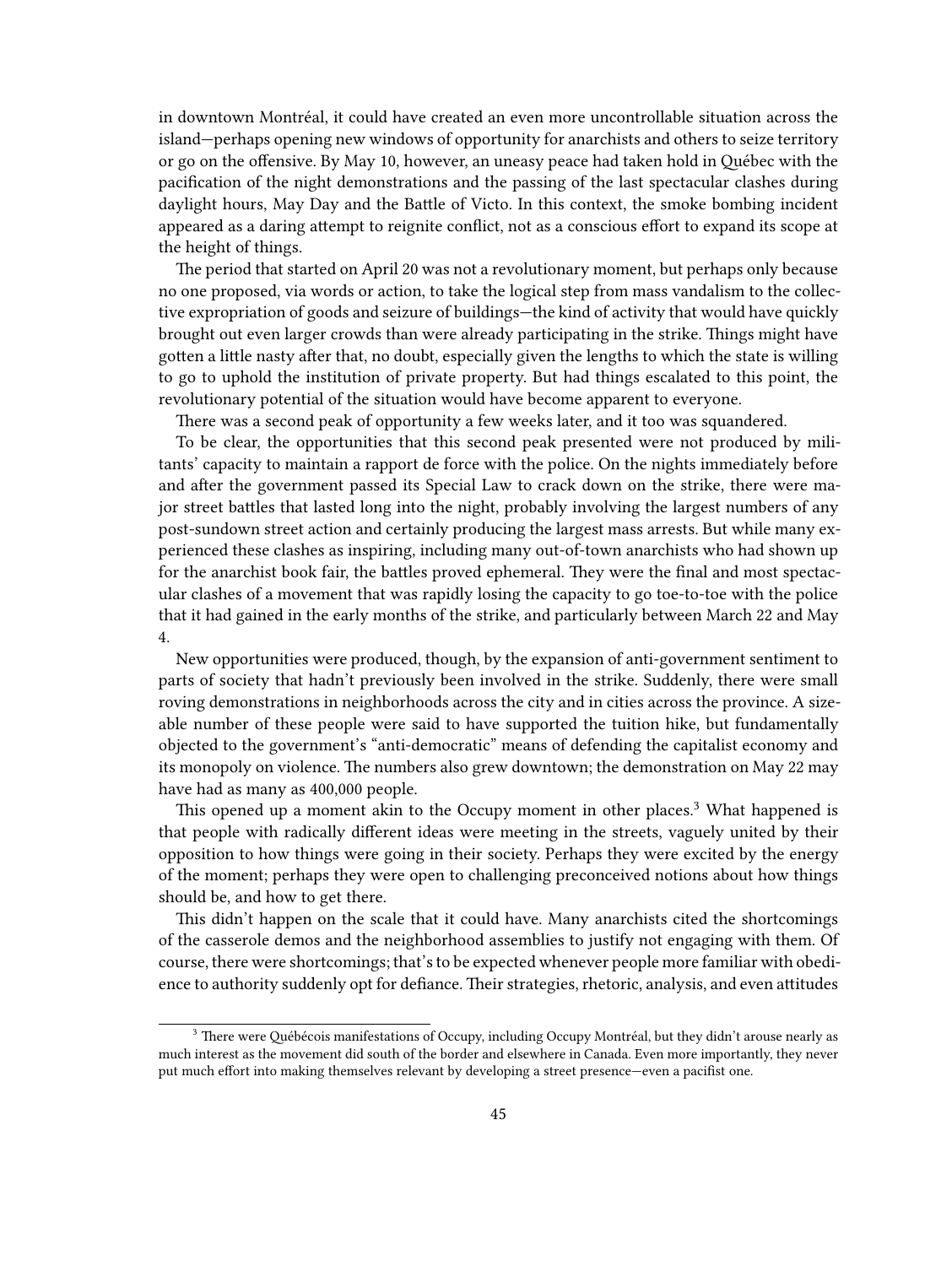weren't always ideal from an ideologically purist anarchist perspective. But this was as true of those who fought in the streets—including those young and patriotic Québécois men who saw their combat with the police as a continuation of the FLQ's hypermasculine methodology—as it was of those who opted to bang pots and pans or to participate in the "popular neighborhood assemblies" that had, in many cases, devolved after a few weeks into hangout spaces for all the local weirdos interested in radical politics.

The important thing here is that the confrontations of the book fair weekend marked the point when street fighting downtown started to deliver diminishing returns, in terms of its ability to disrupt the capitalist economy and improve the movement's rapport de force with the government. At that point, it was probably more feasible to broaden the disturbances than to escalate the ones already taking place.

Both peaks of opportunity, starting on April 20 and May 18 respectively, involved peak numbers of people engaging in particular activities—either the specific activity of fighting the police during the first peak, or the general activity of participating in the strike movement during the second. These were our chance to reach out to all the people whose political analyses, experiences, or backgrounds were different from ours. Most of them knew what they were there to do. If anarchists had articulated to others a method of how to do it while also encouraging people to go farther, it's possible that the movement could have reached still higher peaks.

#### <span id="page-45-0"></span>**Quit While You're Ahead**

The strike didn't die over the course of the summer. It stagnated.

After the Grand Prix, the demonstrations and meetings continued—quite a lot, in fact, albeit less than during the spring. June 22 and July 22 saw tens of thousands of people come out; not a single night demonstration failed to take the streets. There was a bit of a ruckus in Burlington, Vermont, when premiers and governors in the northeastern part of the continent met there at the end of July. Plans were drawn up for a convergence for the rentrée (the return to classes and the recommencement of the suspended semester) in August, starting first at cégeps and then moving on to universities.

All of this happened, yet none of it materially improved the strike's prospects for defending itself, particularly in the face of an election campaign—one of the most effective tactics democratic states have at their disposal to shut down social movements. It had been suspected for weeks, then essentially confirmed in the days immediately prior, but Jean Charest, the premier, made the official announcement on August 1.

The Parti Québécois offered a deal to the movement: settle down a bit, we'll win this election, and then we'll suspend the hike. It was argued, not unreasonably, that disruptive activity could hurt the PQ's chances of beating the incumbent Liberals. Consequently, pacifist vigilantes stepped up their efforts to interfere with confrontational tactics at the night demonstrations, and the cégeps unanimously voted against the continuation of the strike. The strike did continue in some departments at UQÀM, but the effect was marginal, and efforts to enforce a shutdown of classes were undermined by scabs, security, and police.

Anarchists had taken many risks and suffered severe consequences in their efforts to strengthen and embolden the movement as a whole. Many had already been beaten and arrested, and faced charges and uncertain futures. More than any other political tendency involved in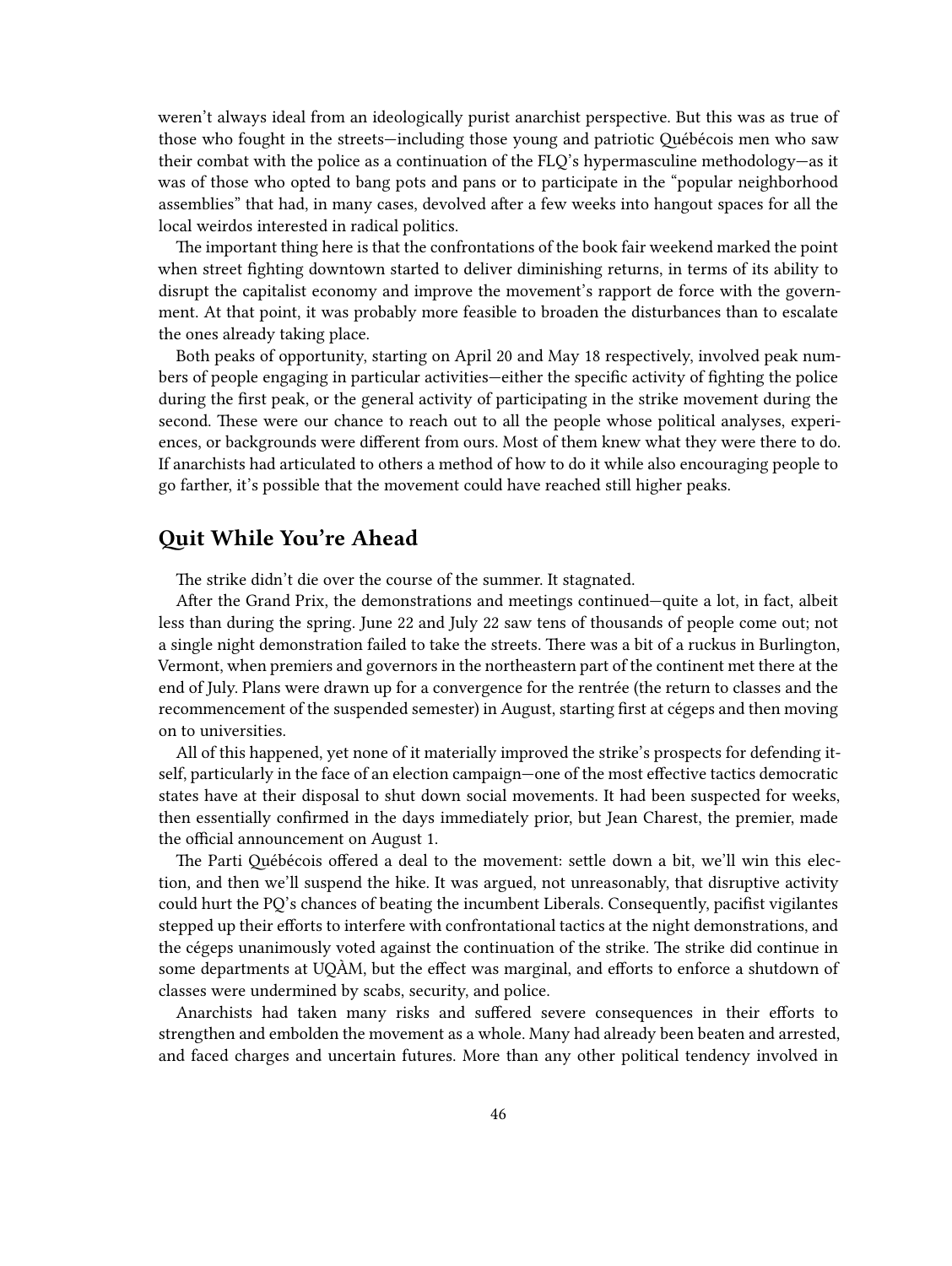the strike, anarchists were the ones who escalated the situation to the point that Jean Charest was forced to call an early election to end the crisis. Yet despite our best efforts, we had become foot soldiers for a movement that had always had a nationalist, social-democratic, and reformist character. Now this movement no longer needed us to win its unimaginative and ultimately shortsighted baseline objective: the cancellation of this specific tuition hike. It became difficult to avoid the conclusion that we had been used. Many of us felt, perhaps irrationally, that our efforts over the past few months had been utterly in vain. We told ourselves that we had gained experience, friends, and so on, that we had been part of something "historic," but this sort of positive rhetoric failed to improve morale. In some cases, it just made things worse.

Since the strike's end, many anarchists have argued that we failed to apply the right tactics to the situation. What could we have done differently? What would have produced a greater success for us in August?

But this line of critique may miss the mark. Perhaps we should step back and ask whether it was strategic for anarchists to try to revive the strike after militancy had withered over the summer. At the time, everyone embraced the "common sense" assumption that the top priority was to keep the strike alive. Hindsight is 20/20, but the negative consequences of that approach should have been predictable.

Maybe, instead, we should have just gotten out of there.

Now, I am not proposing that we should have withdrawn all support from the strike, but that we should have withdrawn some forms of support, especially the ones that involved considerable personal risk. Anarchists had previously proven capable of this. Many anarchists withdrew at the right time during the occupation of Cégep du Vieux Montréal and the night riot of March 15. In doing so, they left less experienced participants to face their fate alone—resulting in mass arrests in both cases. This was a little callous, no doubt; but during both events, anarchists made a point of offering advice to people who were making some pretty questionable decisions about how to conduct themselves. Anarchists eventually—and in my opinion, correctly—decided to take care of themselves once it was clear that things were about to get ugly and that their suggestions were falling on deaf ears. And in the aftermath, anarchists organized support for those arrested.

Regarding the strike as a whole, getting out wouldn't mean, for example, anarchists suddenly abandoning their critical support of the idea of free education. A common denominator position among anarchists in Québec, from syndicalists to anti-civ nihilist types, is that Québec's privileged proletariat deserves the nice things in life—like a useless liberal arts education—at least as much as Québec's even more privileged ruling class. To say it differently: "If capitalism, then at least welfare capitalism."

Making a strategic exit wouldn't have stopped anarchists from intervening where it made sense to do so, either—but it would have meant that anarchists ceased helping the student movement whenever it stumbled, talking confidence into it whenever it hesitated, and trying to knock some sense into it whenever it was about to go in a stupid direction. In many ways, anarchists related to the student movement the way you might relate to a partner—in this case, an overly dependent partner who was not very appreciative of the help we often offered him unconditionally, sometimes was downright emotionally abusive, and really, do we even like this guy that much?

But anarchists often lack self-confidence. Sometimes we don't know when it's time to cut our losses and move on. We were under the impression that we needed the strike to go on in order to continue building up our own power. Yes, we had invested a lot in the movement, and it would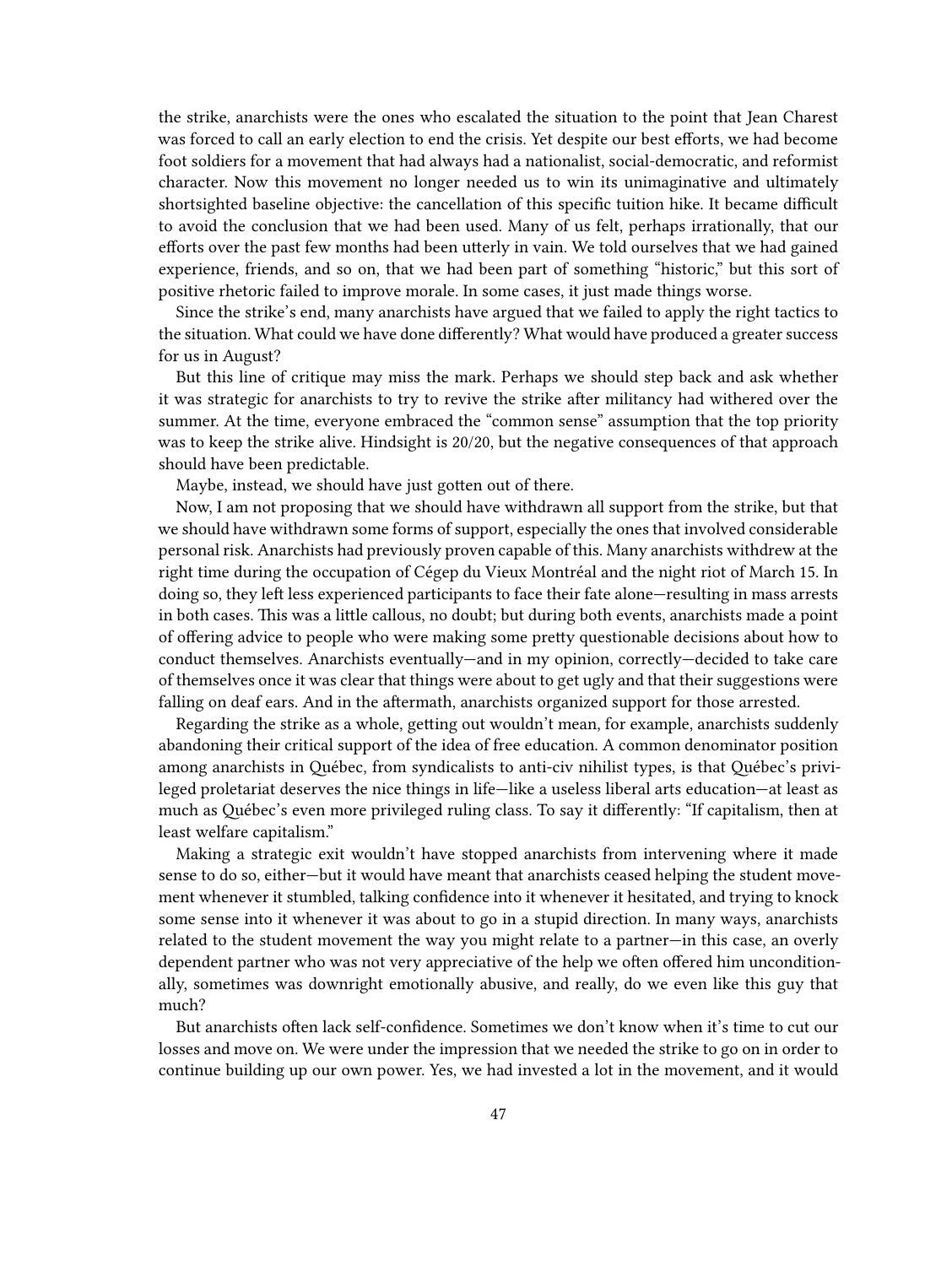have felt wrong just to pull out and let it do its own thing—which, no doubt, would have left us shaking our heads in exasperation. But was it really a good idea to invest even more in it when things were evidently headed in an ugly direction?

Our efforts to revive the movement did a lot to hurt the momentum that anarchists in Montréal had been building, in stops and starts, for years—since long before the strike. This set us up for disappointment and depression, needlessly demoralizing and demobilizing us. The problem was that we were pursuing a grossly unrealistic objective. The option of continuing the strike, especially given the general decline in confrontational activity during the early part of the summer, simply could not compete with the option of electoral compromise with the PQ. Democratic ideas have significantly greater sway in the student movement and among the general population than anarchist ideas. As unfortunate as this is, we should recognize this and act accordingly.

### <span id="page-47-0"></span>**Missed Opportunities**

The worst thing about the decision to prioritize continuing the strike was that, at that point, there were plenty more interesting and worthwhile paths open. For example, we could have focused on resisting and counteracting state repression. Repression had affected anarchists the most severely, but it also affected revolutionaries from other tendencies—most significantly Maoists—as well as many people who had simply been caught up in the energy of the strike and received criminal charges as a result.

During the spring, anarchists organized some powerful noise demonstrations, and there were also actions at Montréal's courthouse, the Palais de justice. After the strike was over, in fall 2012, a large and spirited demonstration took to the streets in solidarity with everyone facing charges, living with restrictive conditions, or otherwise suffering as a result of things they had been accused of doing during the strike. Various texts appeared on this topic, as well. Yet at the end of the summer, during the period of the election and the rentrée, there was no organizing to speak of on that front.

The only thing anarchists did collectively in August, besides attempting to stop the rentrée, was to campaign against representative democracy itself. This could have been a promising terrain of struggle, but almost everyone involved was also wrapped up in the losing battle of continuing the strike. Things didn't turn out well on either front—but even more importantly, both undertakings were posited by the anarchists involved as being in solidarity with the student movement, when it was precisely the student movement that was facilitating the isolation and repression of anarchists by abandoning the strike.

In other words, the student movement was acting contrary to the principle of solidarity. And by buying into the PQ's proposal for an "electoral" truce, the student movement sabotaged its own most basic objective, with the PQ ultimately implementing indexation rather than a true tuition freeze.

As a side point, it's both facile and inaccurate to blame movement leaders and politicians for this turn of events. The strike was voted down in directly democratic assemblies. No matter how loud and influential certain individuals were, it was the students as a whole who chose to abandon the strike.

The hopeless attempt to save the student movement from itself took away from the effectiveness of anarchists' anti-democratic campaign. It was basically the same people doing everything,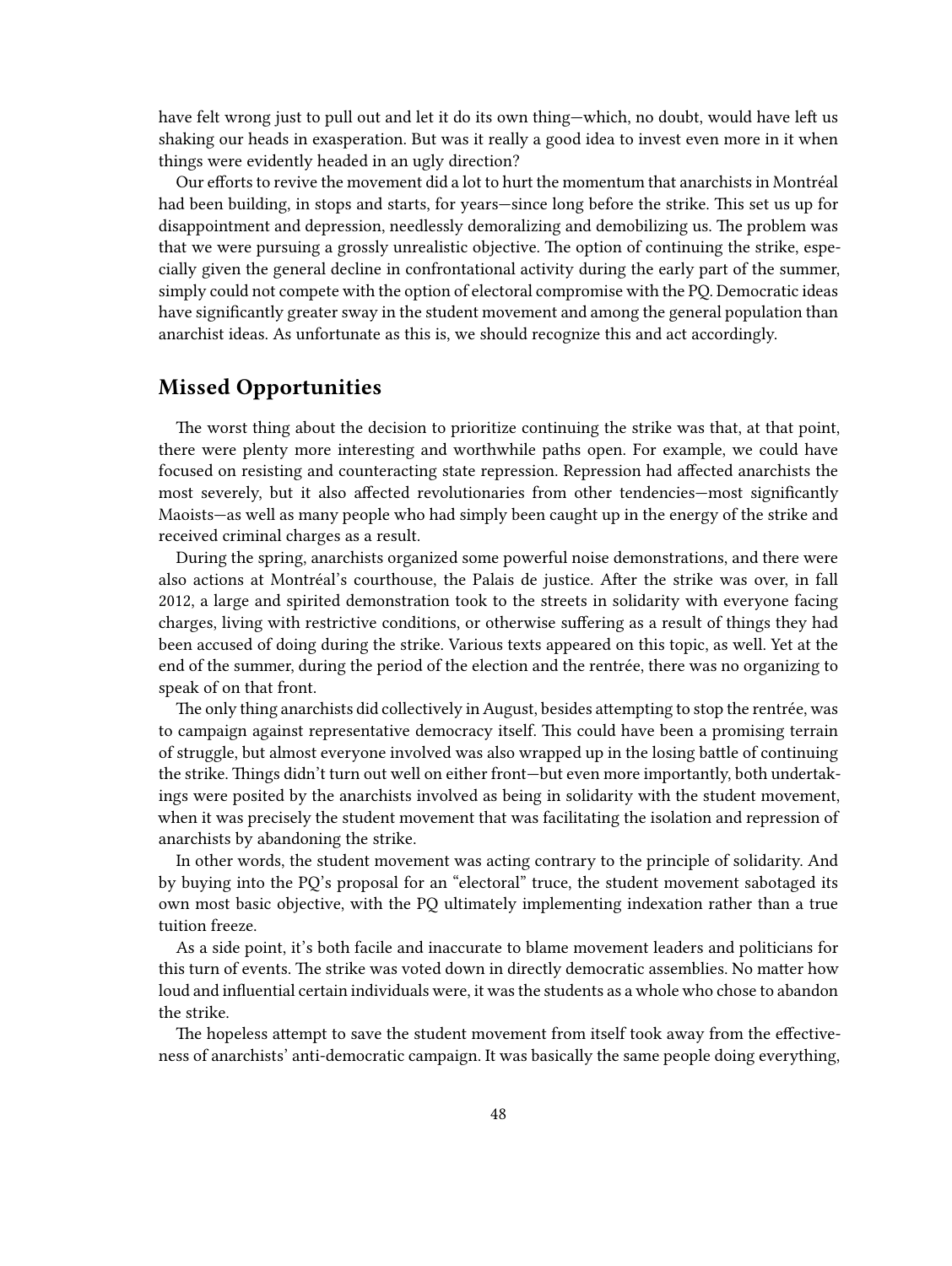and they didn't have the energy to do everything; their energies were split between appealing to students to keep the strike going, and appealing to society at large not to vote.

Anarchists saw these as identical, which was a poor understanding of the social reality. For one thing, there was the statist, reformist, pro-voting stance of the majority of the student movement's participants—but do we really need to beat that particular dead horse any longer?

Meanwhile, a lot of people living in Montréal have a difficult time simply surviving because of the neighborhood they live in, the color of their skin, their lack of citizenship or status, or their accent in French—if they can speak it at all. There's no doubt that plenty of marginalized folks were down with at least certain aspects of the student movement. But neither is there any doubt that most of them had only limited interest in the self-centered struggle of a bunch of privileged brats who, broadly speaking, did not reciprocate by concerning themselves with the more dire struggles of migrants, indigenous people, and others.<sup>4</sup>

Now, I'm not saying you need to take off your red square if you want to start talking to such people about the moral bankruptcy of democracy. But maybe the fact that the PQ is going to sell out the movement shouldn't be the center of your analysis if you want to address people who aren't particularly invested in the movement. All the adamant social democrats to whom anarchists' analysis of the situation might have been useful—given that they were legitimately seeking a freeze, not indexation—were completely unwilling to listen to anarchists during election time. That was their mistake. But our mistake was to keep trying to get through to the social democrats rather than reaching out to others who might have been a little more open had we been less alienating.

It's hard to imagine that the results could have been worse than what actually happened if, instead of trying to engage students and other participants or supporters of the movement with anti-electoral ideas, anarchists had used the same time and energy to advance a critique of Québécois democracy by other means. Sure, I'm skeptical that dropping a banner emblazoned with the words NEVER VOTE! NEVER SURRENDER! À BAS LA SOCIÉTÉ-PRISON «DÉMOCRATIQUE!» from a train bridge in a neighborhood full of francophone pensioners, then failing to publicize that this even happened, is the best use of anyone's time. But as confusing, poorly contextualized, and silly as that might be, at least it speaks for itself without centralizing the students' struggle to preserve their privileged position in society.

It's interesting to think about what other projects anarchists could have undertaken, unencumbered by the student movement. What if anarchists, in neighborhood assemblies or more informally, had pushed a struggle against gentrification and manifestations of capitalism in the areas where we actually live, while police resources were tied up watching night demonstrations and maintaining order downtown? In other words—what if we had taken advantage of the political situation to improve our own long-term material position, rather than improving the rapport de force between the government and the students?

<sup>4</sup> There were many people—including anarchists, but also others, particularly anarchism-skeptical feminists who pushed to change the discourse of the student movement from within its formal structures, such as cégep associations, CLASSE congresses and committees, and formal and informal departmental associations at universities. The aim was often to see the struggles of women, queer people, and people of color mentioned in demonstration callouts and public statements. As a result of their efforts, the analysis presented in the manifesto that CLASSE released during the summer, Share Our Future, was less terrible than it might have been. Yet improved rhetoric never translated into meaningful action on the part of CLASSE in solidarity with indigenous people, Montréal's racialized youth, or any other marginalized category of people besides pro-strike students in Québec.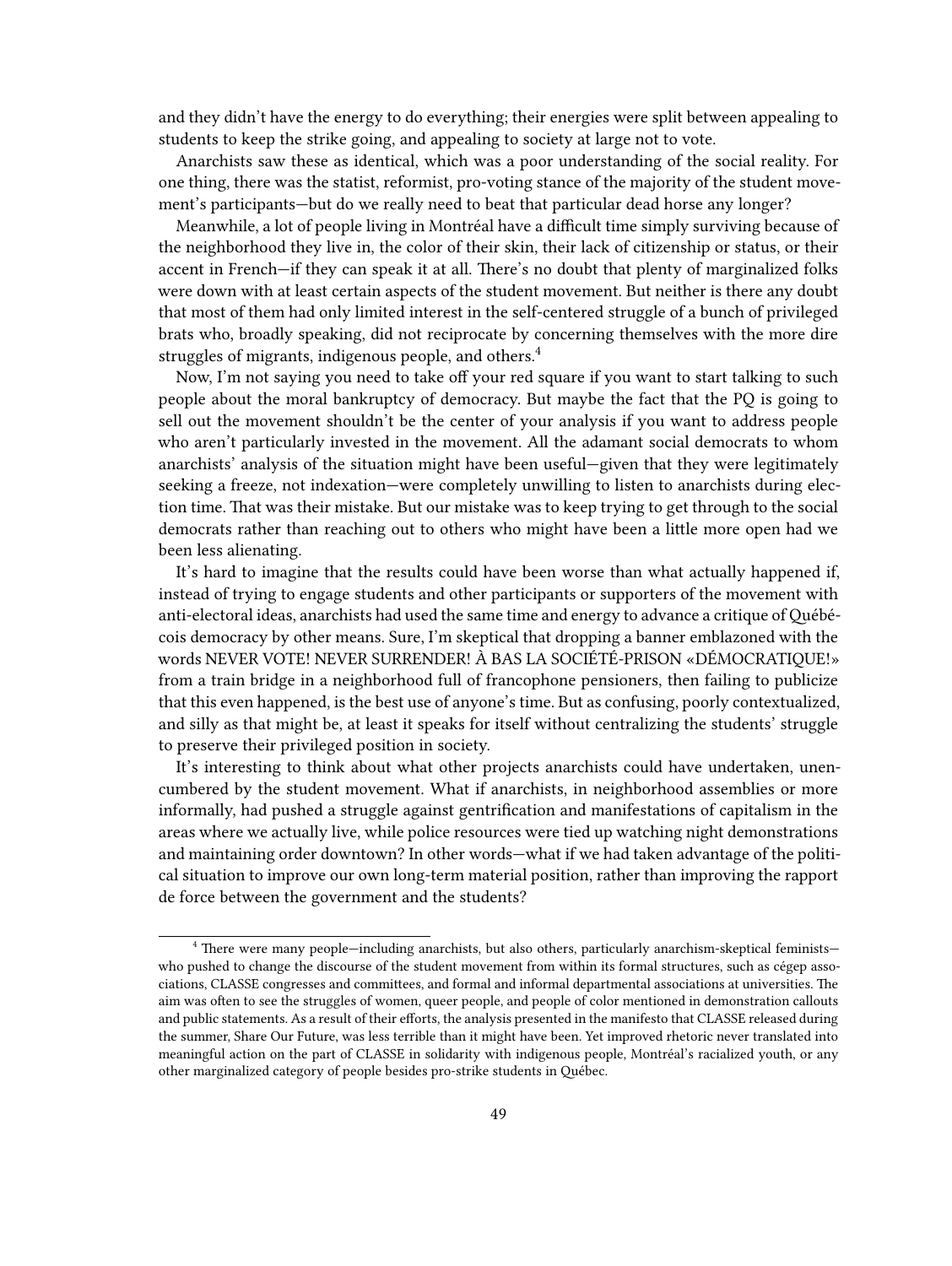We also could have done more to usurp the megaphone, both literally and figuratively. This happened earlier in the strike: on the night of March 7, after a demonstrator lost his eye to an SPVM grenade, anarchists shouted down a few self-appointed leaders' appeals for people to express their outrage peacefully, successfully convincing the majority of the crowd to stop standing around in Berri Square and either physically confront the police or at least defy their commands to disperse. There were attacks on two different police stations that night, the first such actions of the strike.

In August, as on March 7, there were crowds of outraged people, but this time, they weren't outraged about police violence. Instead, as an outvoted minority, they were upset by their fellow students' decision to abandon the strike. The situation was a bit different: to go the fighting route would have meant ignoring the final verdict of a directly democratic vote, not just a few people with megaphones. In retrospect, it's not clear how many people would ever have been willing to do that, given that the authority of such a vote is almost universally accepted in the galaxy of Québécois student politics. But alas, it seems that, in the aftermath of those disastrous student assemblies, there was no one even able to bring up the idea to the hardly insignificant number of militants (student and otherwise) suddenly bereft of previous months' democratic justification for continuing the fight.

Pursuing a hard line against nationalists and their discourse would also have divided and weakened the movement, but it would have publicized anarchists' position on the Parti Québécois in clear terms. It would have offered an opportunity to call out their racist Muslim baiting in pursuit of the xenophobe vote, and their noxious valorization of French colonization on this continent. Had harsh critiques of CLASSE and/or ASSÉ come out when the strike was still in motion, rather than months later, this would also have divided the movement, albeit instructively. But if the movement is going to lose anyway, why not divide it?

It was clear after a certain point in August, if not earlier, that things were rapidly coming to a close. This was an inevitable result of the efforts of nationalists, social democrats, and others who had always been pursuing a conflicting agenda. Revolutionary struggle can be an ugly business, and there are times when it makes sense for us to hold our noses and work with people whose politics we consider objectionable. We should never attack or alienate those we dislike for no good reason. But, at the end of the strike, the benefits of making an open break were clear.

This is particularly important in light of the student movement's unforgivable failure to support those who were facing judicially imposed conditions including exile from the Island of Montréal, non-association with friends or lovers, and the possibility of serious jail time in the future. It doesn't matter whether the accused did what the state charged them with; the point is that illegal activity was essential to whatever success the strike had, and letting anyone suffer because the state pinned some of that activity on them sets a bad precedent for strikes to come. That's the strategic argument, anyway—the ethical one should be obvious.

In short, anarchists could have done many things other than what we did do, which was to stay at the core of the movement. It was already clear by the weekend of the Grand Prix that the movement was on its way out; the events of June and July (or the lack thereof) confirmed this. Yet anarchists continued participating in general assemblies and committee meetings; to be precise, anarchists either returned to those spaces after having left them, or came to them for the very first time during the whole strike. This was done out of a mistaken belief that it was necessary to do so, that the struggle depended on the revival of the strike.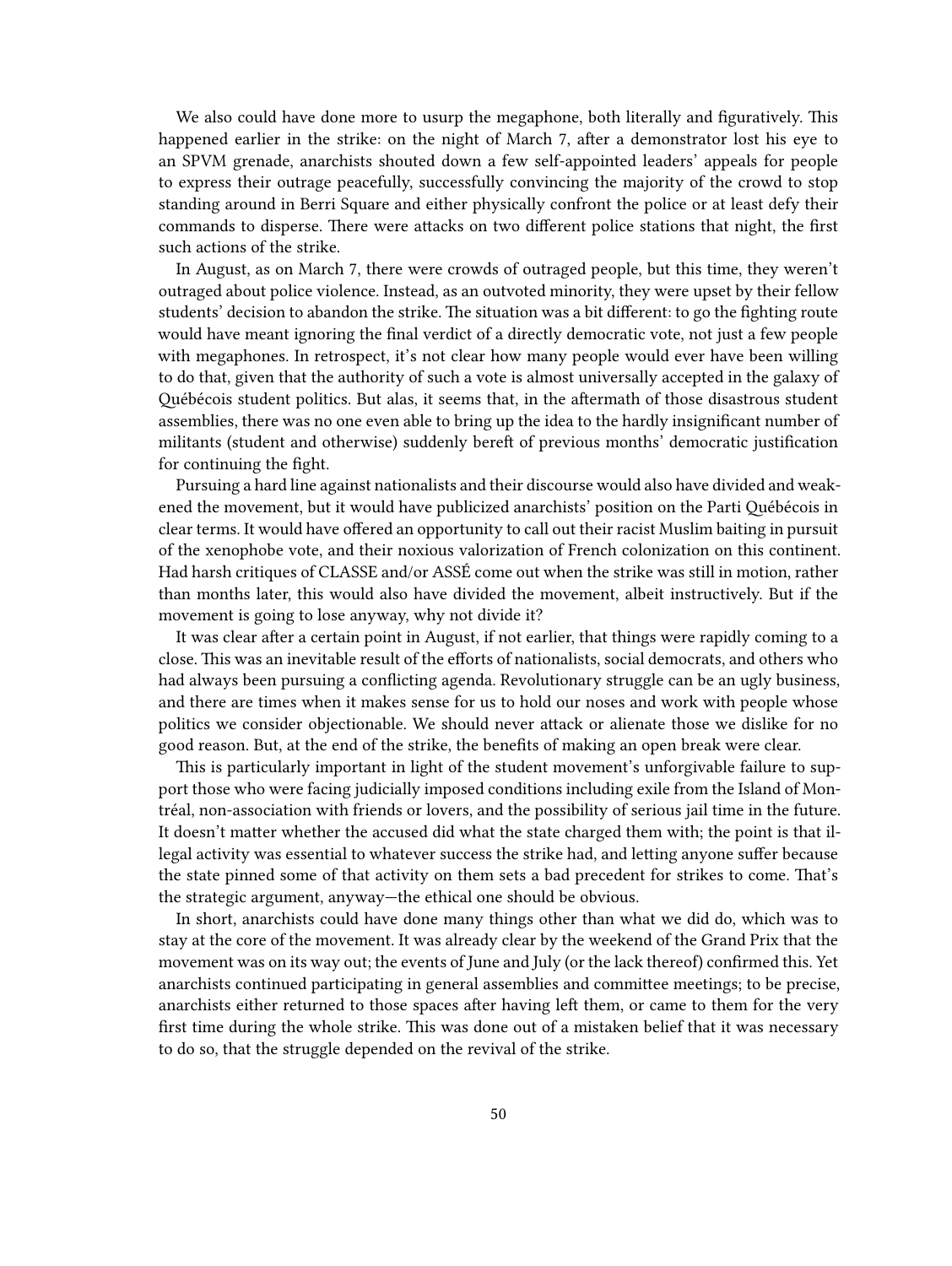#### <span id="page-50-0"></span>**Depression and Demobilization**

The end of the strike was marked by a pronounced failure to address the widespread phenomenon of post-strike depression. We might better identify this as post-uprising depression, common anywhere that has experienced sustained periods of social rupture.

Many windows opened during the strike, but now we find ourselves "between strikes," as some people say here, which is to say in a period of demobilization. Compared to the spring of 2012, it feels unusually difficult to pull off even the simplest things.

Depression is an understandable but unfortunate response to the end of the strike. It's useless, and a little cruel, to tell people that they shouldn't feel sad about something that is an objectively depressing turn of events from an anarchist adventurist's standpoint. Like any period of social rupture, the strike offered an exciting and dangerous context, presenting challenges to anyone caught up in it. To be sure, not everyone wants excitement, danger, or inconvenience. Many people would prefer to drive down rue Sainte-Catherine without worrying about giant demonstrations, or go to school without running into hard pickets, or take the métro without fear of a smoke bomb attack or bags of bricks on the rails. In contrast, the kind of person who's going to become—and remain—an active, attack-oriented anarchist probably thrives on that sort of thing.

This is adventurism: the sin of actually enjoying the struggles we participate in. We may not all like the same things, or be capable of the same types of action, but our common thread—regardless of divergent physical ability, tactical preferences, skill sets, resources, and social privileges—is that we are fighters. The restoration of social peace deprives us of something we need. This peace is an illusion, and the social war continues, but it's harder to position ourselves offensively when it's no longer playing out in the streets every day and night—when thousands of people no longer see themselves as participants, having returned to the old routines of work or school or skid life.

There are lots of different ways to cope with depression. Hedonism is one way; after the strike ended, there was a heavy turn in some circles towards alcohol consumption, drug use, and hardcore partying. Another way is to switch gears entirely: some left town or put all of their energy into single-issue organizing, while others threw themselves back into school or art or earning money. Some of these means of coping were healthier than others. But as a whole, they all contributed to isolating people from one another and atomizing the struggle.

It was worse for the sizeable number of anarchists who stuck it out longer, trying to do exactly what they had been doing a few months earlier: going to demonstrations, mobilizing people for them, trying to hype people up and "make things happen." After the electoral victory of the PQ, this simply didn't work anymore. The problem wasn't just that many anarchists had quit the strike by that time (although that certainly did have an impact). The problem was that anarchists in Montréal didn't quit collectively. Instead, we quit one at a time, and often only once we had reached a maximum of exhaustion, a low of misery, or both.

Of course, it's a stretch to speak of anarchists in Montréal doing anything in a coordinated way. There are simply too many organizations, nodes, social scenes, and affinity groups—each of which has its own distinct goals, outlook, and capacity. But none of these groups withdrew explicitly from the strike. Formal anarchist organizations in the city, except for a few propaganda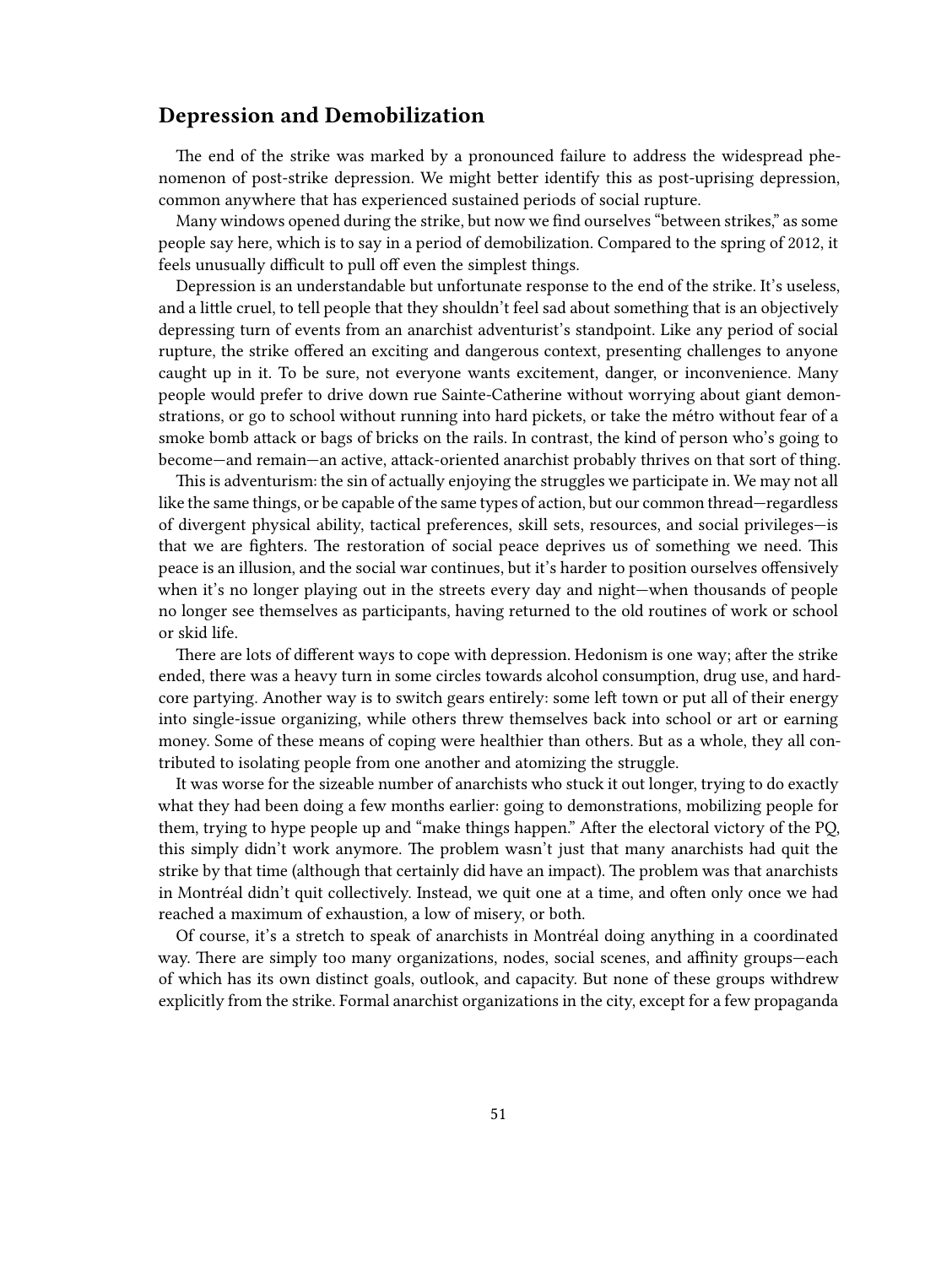outfits into heavy theory, had never fully engaged themselves in the strike as organizations.<sup>5</sup> It was individuals, usually working with others on the basis of friendship, who made the decision whether to drop out. The informal associations of people who worked closely together during the strike never met to discuss what people could do together as the strike was winding down. Consequently, these associations mostly evaporated with the strike.

There were many intentional discussions in June and July, announced ahead of time through social media and listservs, but most of these were focused on "the tasks at hand"—blocking the upcoming rentrée and continuing the strike. In my own circles, there was never time or space to talk about how people felt about the situation as a whole, how they felt about their own personal situations, or what they hoped to get out of continuing to engage with the strike. Nor were there many discussions between people who felt political affinity with one another, or who cared about maintaining positive relationships with one another more than they cared about abstract political objectives.

During the spring, we shared some incredible moments together. We flipped over police cars, partied in the streets, forced cops to run for their lives, painted the halls of university buildings according to our tastes, made out with strangers during street parties that became riots, and generally lived life to the fullest. It wasn't all good, but the parts that were good were really good. Over the summer, like many other people, I made the mistake of attributing all that to the strike, rather than to the specific people who were in the streets acting to create those moments. The strike created the context in which those people were able to act together: it brought large numbers into the streets, it facilitated us running into each other over and over again, it frustrated and overwhelmed the forces that defend the capitalist economy.

But the strike had no agency of its own. It was itself the product of human agency—and by no means only the agency of anarchists. Although we were an influential minority in some regards, such as determining how confrontational the demonstrations were, we were not actually that important. Another influential minority consisted of careerist student politicians who were able to influence other aspects of the strike, like which images and narratives of the strike were broadcast on television and blogspace, much more effectively than we could.

Anarchists needn't have been depressed by the end of the strike. This isn't a macho admonishment that people shouldn't let their feelings get the best of them; I don't think the answer is for us to become coldly rational revolutionaries who move in a Terminator-like linear fashion towards our objectives. We are emotional creatures, and that is for the best. My criticism is that we staked our morale, our passion to fight, on the wrong thing: not on the health of the relationships of people seeking to be dangerous together, but on the health of the strike as a force that could interrupt capitalist law and order—which many of the people who created the strike never saw as a goal in itself, but only as a temporary means to a reformist goal.

As the strike was winding down, I should have dedicated more time to making connections with all those potential friends. There was one demonstration in August that I knew would be boring, but I went anyway. I saw someone there I'd seen a dozen times since February. He recognized me, too, and made a reference to the sort of thing we should have been doing. I laughed, but I didn't keep talking—even though that was the last chance I'd see him. I should have introduced

<sup>5</sup> One exception is CLAC, which did make the conscious decision to organize demonstrations during the strike, and thereby did more than simply produce propaganda. CLAC's politics aren't explicitly anarchist, but anarchist ideas and principles are hegemonic within the organization.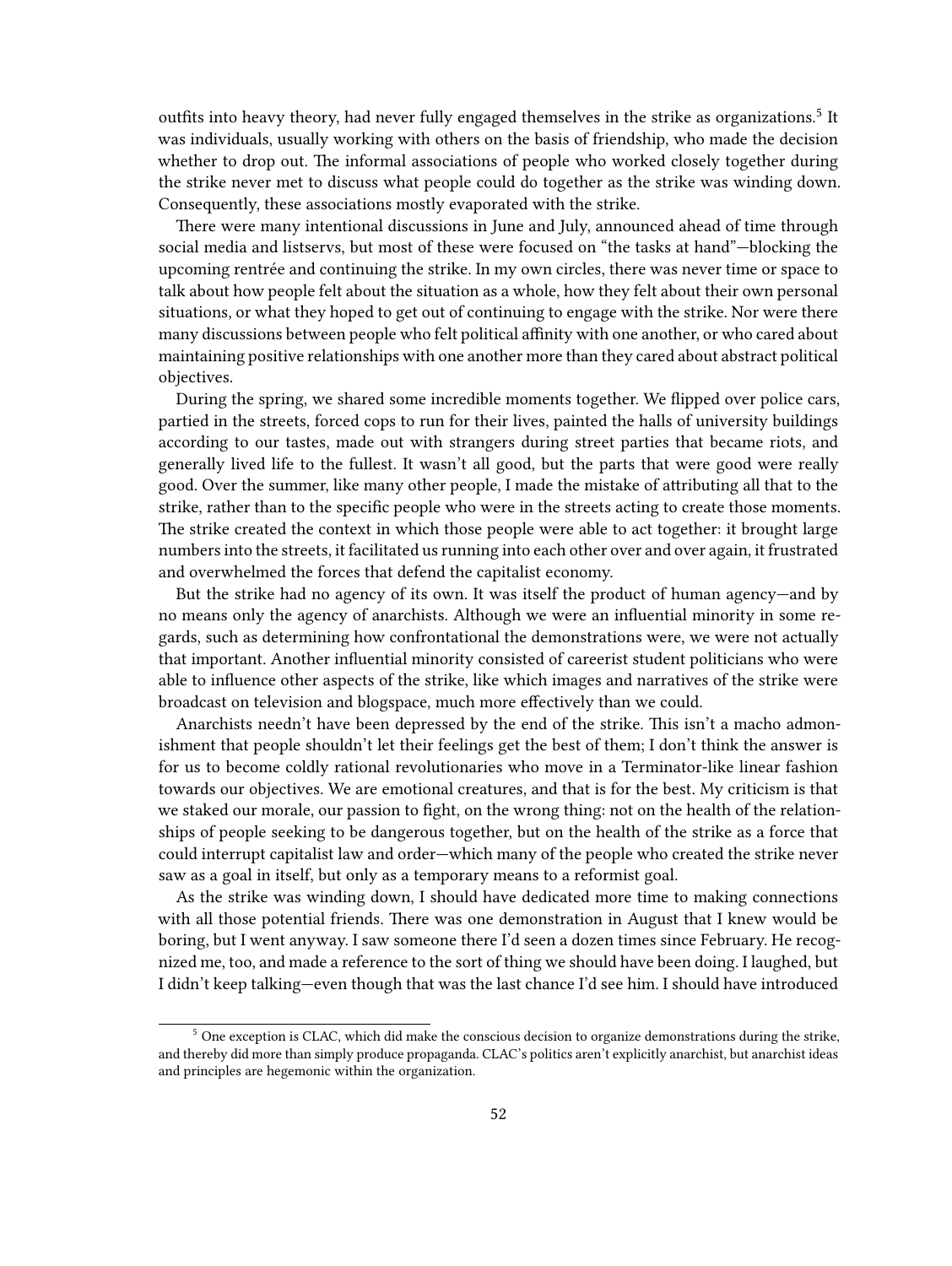myself, tried to exchange contact information, and passed on an invitation to get together at La Belle Époque. It was my last chance to do that.

As for the people with whom I was closest during the strike—partners in the street, fellow writers of timely propaganda, and other co-conspirators—these were the people with whom I should have been discussing what would come after the strike. What did our experiences together during those months mean? As the larger movement fell apart, could that history of working together transform into something else?

But relationships between specific people were not prioritized at the end of the strike. Instead, we prioritized relationships to masses—which, it turns out, are much more easily seduced by politicians than by people like us.

#### <span id="page-52-0"></span>**Legacy**

It took a few months after the election for things to pick up again—but they did. Struggle in Montréal can cycle quickly from highs to lows and back again. February of 2013 saw demonstrations first against the Salon des Ressources Naturelles, a reprise of the previous year's Salon Plan Nord, then a major mobilization to oppose the PQ's Summit on Higher Education, at which the new governing party confirmed that, rather than freezing tuition, they would index it to inflation and the cost of living. This was not a broken promise on their part; it had been part of their election platform.

The next month started off promisingly, with the night demonstration on Tuesday, March 5, getting a little rowdy near the Palais des congrès. Yet that was the end of this second cycle. On March 12, another night demonstration—albeit much smaller—was crushed before it even left Berri Square. On March 15, the SPVM, with the assistance of the SQ, crushed Montréal's annual anti-police demonstration decisively. From that point on, all but one of the unpermitted demonstrations<sup>6</sup> that marched through downtown during the spring of 2013 were kettled and dispersed before they could become disruptive.

On the municipal, the provincial, and the federal level, the state has taken measures to prevent any reprise of spring 2012, passing laws to restrict or criminalize the essential elements of militant protest. The most ominous of these measures is Bill C–309, which finally became law on June 19, 2013. Applicable across the entire territory of the Canadian federation, it gives courts the ability to issue a prison sentence of up to ten years if a person is convicted of wearing a mask in the course of criminal activity during a demonstration. The simple fact of being present in an illegal demonstration can be considered criminal in itself.

Of course, actual police tactics are ultimately more important than codes and ordinances. The SPVM have evidently taken time to analyze the events of last spring, identifying their errors, drawing lessons, updating their old techniques, learning new ones, upgrading their equipment, and training officers. The results are plain to see.

In Québécois student politics, the reformist federations FÉUQ and FÉCQ have seen their influence reduced significantly, whereas the more radical ASSÉ (the kernel around which the now defunct CLASSE was formed) has more student associations affiliated with it than ever before. This is good for us, if only because ASSÉ's direct democracy creates spaces in which it is harder to

 $6$  The "Status for All" demonstration on May 18, 2013, which was chiefly organized by the migrant justice organization Solidarity Across Borders, is the single exception.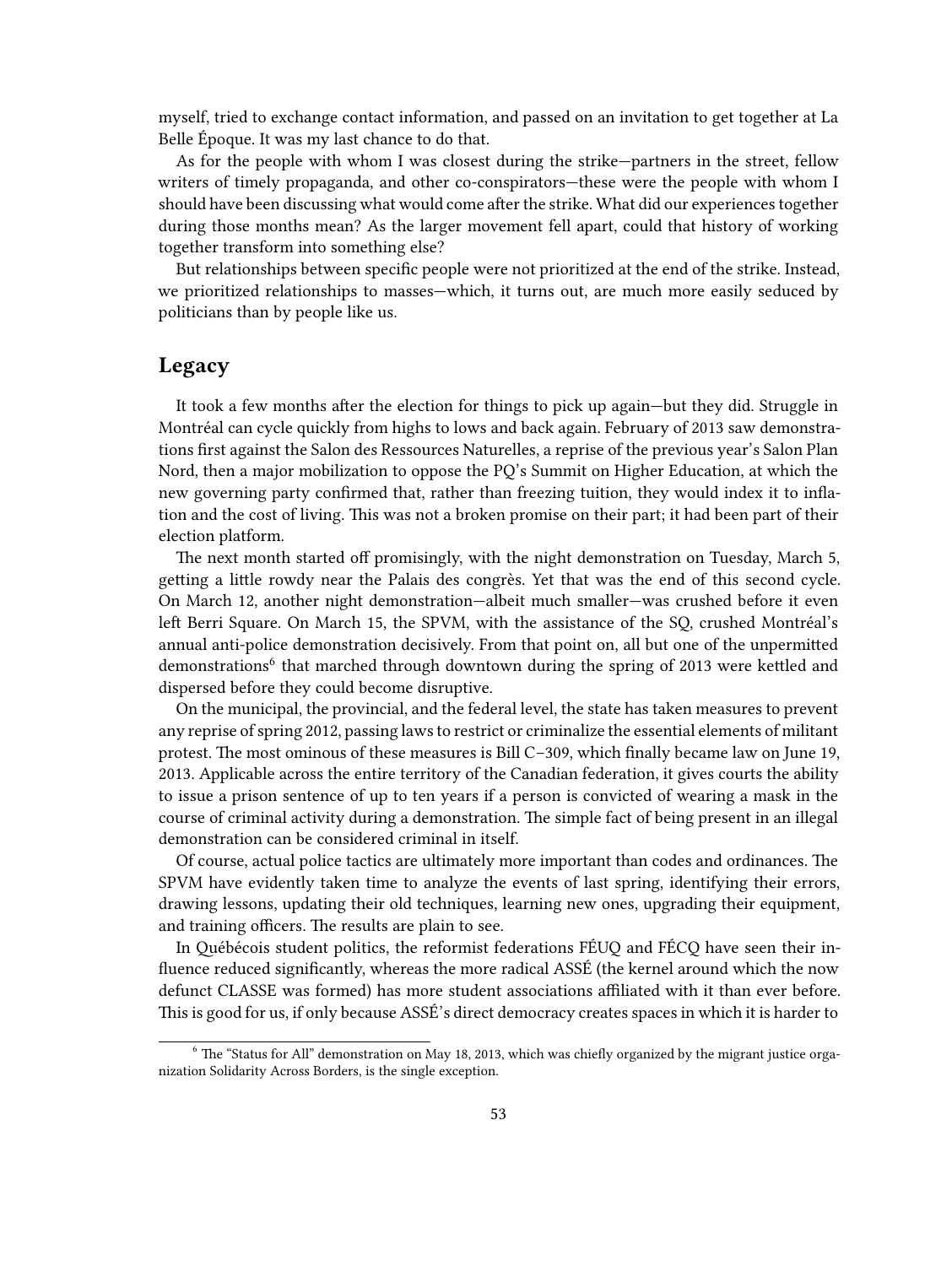shut people up—and anarchists are precisely the kind of people that social-democratic politicos usually want to silence.

At the same time, ASSÉ is now disorganized and largely dysfunctional. The members who possessed revolutionary aspirations and the strategic ideas to match have largely abandoned the organization. There is good reason to think that, just as after the 2005 strike, it will take years before the organization is once again capable of mounting an effective challenge to the government. Whether or not anarchists choose to participate in that struggle (and some surely will, even if others don't), it shouldn't be taken for granted that the next social major upheaval in Québec will arise from the student movement.

Indeed, in the wake of 2012's uprising, we should reconsider the strategies that have worked for us in the past. This is certainly true for all those who, in one way or another, sought to defend "the Québec model" over the course of the strike: the most significant student strike in Québec's history, by just about any measure, didn't even realize its most basic demand. For anarchists fighting in this province—and anyone else who would willfully jeopardize the comforts of welfare capitalism for half a chance at revolution and real freedom—it is incumbent upon us to determine how we should proceed towards our objectives, or live our politics, or both, in what is now a very uncertain political environment.

I will conclude with just a few concrete suggestions. First off, however we pursue our struggles in the future, we should strive to build more infrastructure, more formal communications networks, and more informal social networks that are autonomous of movements comprised largely of people with whom we have serious political differences. Doing this could make it possible that, the next time a large portion of society is drawn into the streets, we will be able to participate in the conflict without losing sight of our own values, building momentum that is not dependent on someone else's movement.

Once we have infrastructure and networks of our own, as many anarchists in Montréal already do, we should be sure to use them. The thing that distinguishes revolutionary infrastructure from subcultural infrastructure—that is, an anarchist social center from a DIY punk space—is that, alongside its role as another space to live, socialize, and make ends meet, it should also serve to encourage people to throw themselves into anarchist struggle, and to spread the skills necessary for that task.

The latter first.

There are many practical skills that some anarchists already have, and others need to learn: digital self-defense, trauma support, tactics for street action, proficiency in different languages, and so on. These are all useful for specific situations—but we also need to be prepared for general situations. We need to be able to recognize when momentum is picking up, when we are at a peak of opportunity, when things are slowly or rapidly coming to a halt, and what is strategic for anarchists to do in each of these situations. Studying history, not just because it is curious or inspiring but in order to identify patterns and apply lessons, is essential if we hope to orient ourselves in the trajectory of the next upheaval to come.

Finally, the next time we realize that total anarchist triumph is no longer in the cards, we should consider the advantages of going out with a bang.

Further Reading

Report: Convergence for the Rentrée